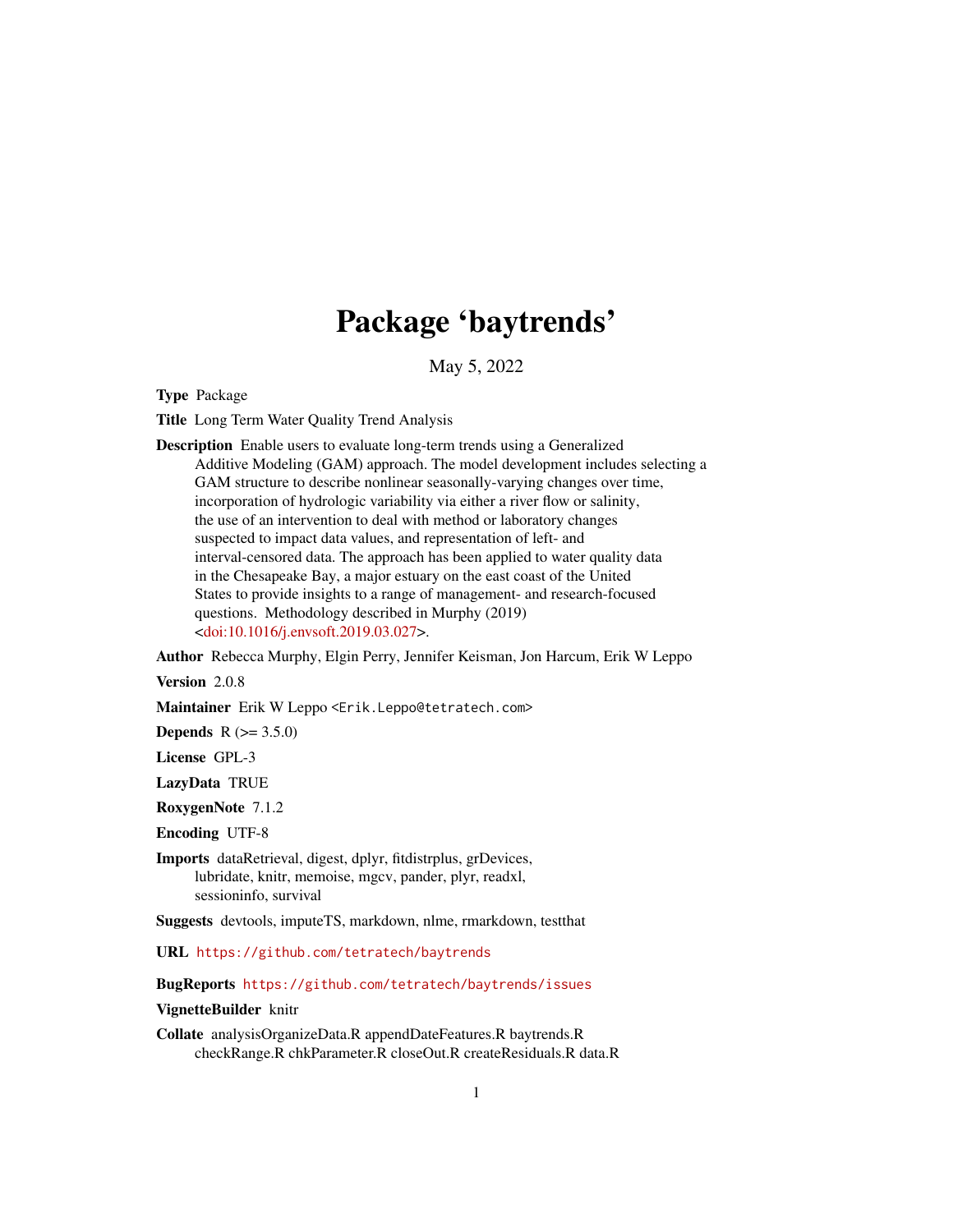detrended.flow.R detrended.salinity.R expectMaxFunctions.r findFile.R flwAveragePred.R fmtPval.R gamDiff.R gamPlotCalc.r gamPlotDisp.R gamPlotDispSeason.R gamTables.R gamTest.r gamTestSeason.r getUSGSflow.R headers2.R imputeCensored.R initializeResults.r layerAggregation.R loadData.R loadExcel.R loadModels.R loadModelsResid.R makeSurvDF.R mergeFlow.R mergeSalinity.R reAttDF.R saveDF.R seasAdjflow2.R selectData.R smwrBase\_baseDay.R smwrBase\_baseDay2decimal.R smwrBase\_dectime.R smwrBase\_dectime2Date.R smwrBase\_eventProcessing.R smwrBase\_fillMissing.R smwrBase\_na2miss.R supportFunctions.R unSurv.R gdata\_nobs.R zzz.R

#### NeedsCompilation no

Repository CRAN

Date/Publication 2022-05-05 20:00:02 UTC

# R topics documented:

|     | 3              |
|-----|----------------|
|     | 6              |
|     | $\overline{7}$ |
|     | $\overline{7}$ |
|     | $\overline{8}$ |
|     | 9              |
| 11  |                |
| 14  |                |
| 16  |                |
| 17  |                |
| 19  |                |
| 22. |                |
| 24  |                |
| 25  |                |
| 26  |                |
| 27  |                |
| 27  |                |
| 29  |                |
| 30  |                |
| 31  |                |
| 31  |                |
| 32  |                |
| 34  |                |
| 34  |                |
| 35  |                |
| 36  |                |
| 39  |                |
| 40  |                |
| 41  |                |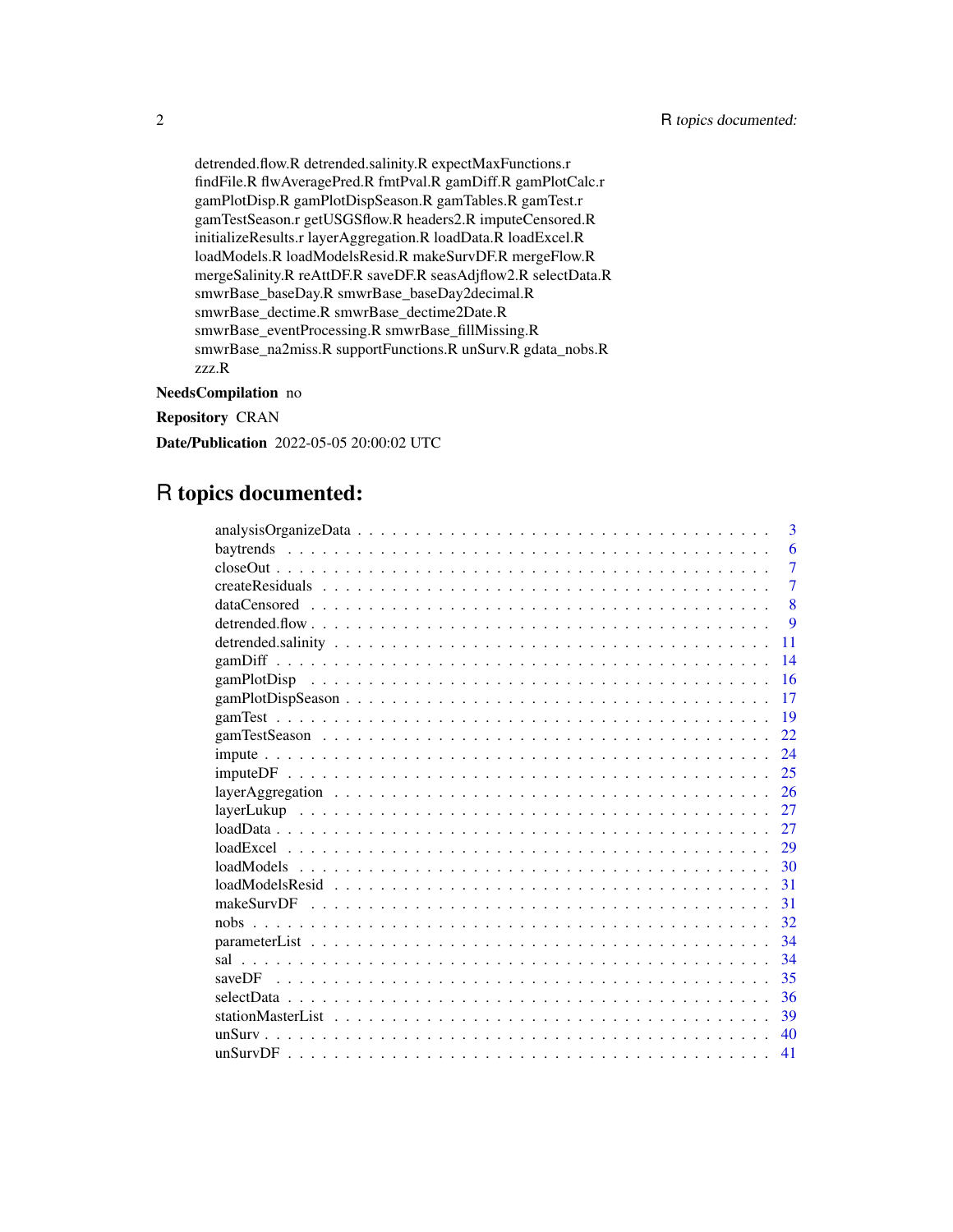<span id="page-2-0"></span>

| Index |  |
|-------|--|

analysisOrganizeData *Analysis Organization & Data Preparation*

#### Description

This function assesses the user supplied specifications in the argument, analySpec, and prepares the data (argument df) for analysis. In those cases where the user doesn't supply a needed specification, a basic option is supplied by this function.

#### Usage

```
analysisOrganizeData(
  df,
  analySpec = list(),
  reports = c(0, 1, 2, 3, 4),parameterList = NA,
  stationMasterList = NA,
  layerLukup = NA
)
```
#### **Arguments**

| df                | Data frame of water quality data                                                           |  |
|-------------------|--------------------------------------------------------------------------------------------|--|
| analySpec         | Specifications for analysis                                                                |  |
| reports           | Optional reports about parameters, layers and stations $\left[default = c(0,1,2,3)\right]$ |  |
| parameterList     | User-supplied data frame with list of parameters $\lceil$ default = NA $\rceil$            |  |
| stationMasterList |                                                                                            |  |
|                   | User-supplied data frame with list of stations $\lceil detault = NA \rceil$                |  |
| layerLukup        | User-supplied data frame with list of layers $\lceil$ default = NA $\rceil$                |  |

#### Details

The supplied data frame, df, is a data frame with the variables station, date, and layer included along with multiple additional columns for a variety of water quality variables structured as numeric fields or survival::Surv objects. An example data frame, dataCensored, is included with baytrends as an example.

The argument, analySpec, is a list that includes basic specifications for performing GAM analyses. The components in analySpec are identified below. The user may create analySpec (which can include all or some of the below components; and pass the user-supplied analySpec to this function. Or, the user may accept the default argument and allow analysisOrganizeData to create and return analySpec. If the user passes a user-supplied analySpec, then analysisOrganizeData will "fill in" required arguments not provided by the user. The user can also adjust analySpec after it is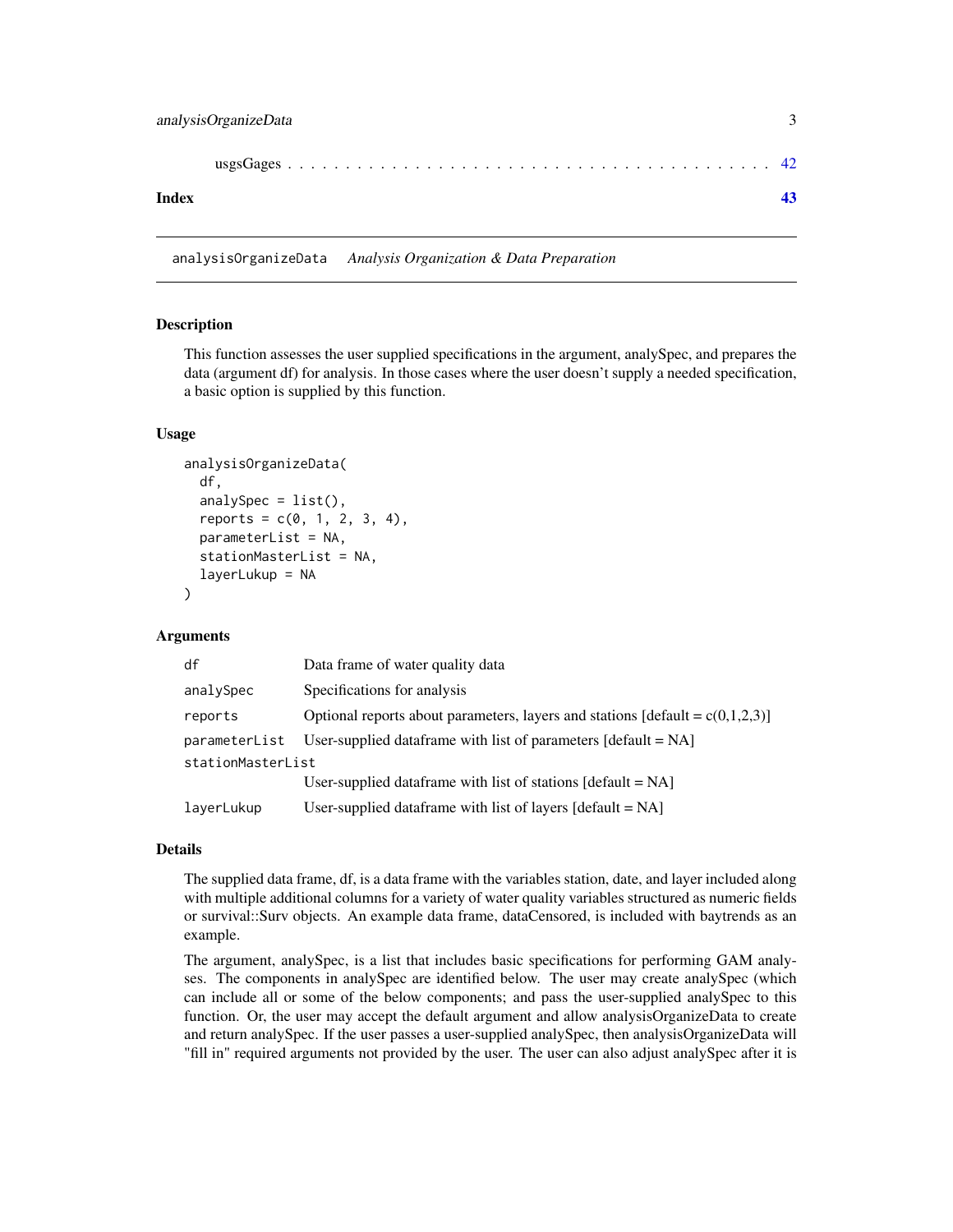returned from analysisOrganizeData although requirements for down selecting the data frame, df, or aggregating data by layer would need to be passed to analysisOrganizeData.

The default setting for the argument report is to provide tabular summary reports about the parameters, stations, and layers to be analyzed. Setting report=NA will suppress the tabular summary reports.

The user can supply their own parameterList, stationMasterList, or layerLukup data sets; or the user can use the example data frames included with baytrends.

The following steps are performed by analysisOrganizeData:

1) Review user supplied specifications through the analySpec argument. Fill in with default values. For example, if the user doesn't specify a dataframe with a list of stations, parameters, or layers, then the built-in data frames, baytrends::stationMasterList, baytrends::parameterList, and baytrends::layerLukup are used. Some other default values include the following: date range (1/1/1984-present), parameter list (all parameters in data set parameterList), layers (all layers in data set layerLukup), layer aggregation option (0, no aggregation), minimum number of observations to perform a GAM analysis (60), GAM formulas (Linear Trend with Seasonality, Nonlinear Trend with Seasonality, and Non-linear trend with Seasonality (plus Interactions)), GAM alpha level for plots and output (0.05), periods for multi-time period analyses using GAM (Full Record, 1999/00-Present, and 2005/06-Present), and seasons for sub-annual analyses using GAM (All, Spring1, Spring2, Summer1, Summer2, SAV1, SAV2, Winter, and Fall.)

2) Based on the settings in analySpec, the data frame df, is down selected based on parameters, stations, dates, and layers. A dependent variable list (depVarList) is created that includes variable descriptions, units, and log transformation selections. A station list (stationList) is created that includes the station ID, a selected USGS gage for correlating flow, and latitude/longitude.

3) Aggregate data layers. If analySpec\$layerAggOption is equal to 0, then there is no aggregation. The analySpec\$layerAggOption of 1 would result in averaging (mean) surface and above pycnocline data. In this example, records with layer = "S" and layer = "AP" are relabeled as "SAP". Other layerAggOption values are 2) "B"&"BP"; 3) "S"&"AP" and "B"&"BP"; 4) all layers; and 5) "S"&"B", respectively. A layer list (layerList) is created and returned.

4) Data are then averaged (mean) by date.

5) Date features are added. Columns for year, day of year (doy), decimal year (dyear), and month are added based on date. Note that the doy is based on a 366 day calendar regardless of leap year.

6) Reports on the number of records (0), parameters (1), layers (2) and stations (3) can be controlled with the reports option.

# Value

Returns a list. Use dfr[["df"]] and dfr[["analySpec"]] to extract updated data frame and updated (or created) analySpec. analySpec is a list that includes the following components:

analyTitle - Analysis trend title

parameterFilt - Parameter filter used for data down selection

stationFilt - Station filter used for data down selection

dateFilt - Date filter for data down selection (default = c( as.POSIXct('1984-01-01'), as.POSIXct(Sys.time())))

setTZ - time zone (default = "America/New\_York")

layerFilt - Layer filter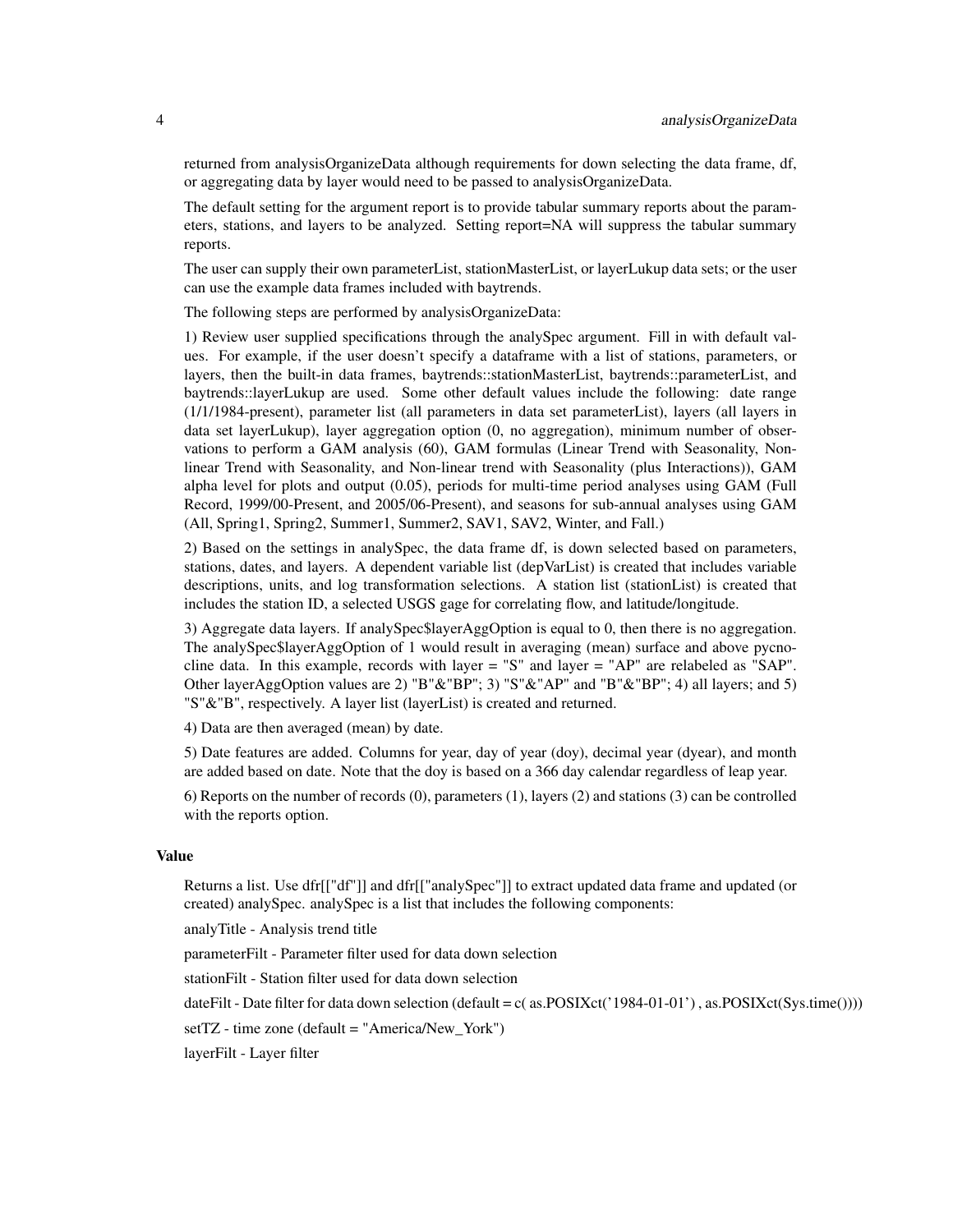layerAggOption - Layer averaging option (default = 0). Other options are: 1: combine "S" & "AP" ("SAP"); 2: combine "B" & "BP" ("BBP"); 3: opt 1 & 2 ("SAP", "BBP"); 4: combine all ("ALL")); 5: combine "S" and "B" ("SB")

obsMin - Minimum number of observations required to allow GAM analysis to proceed for a specific station, parameter, and layer combination (default  $= 60$ ).

obsMinInter - Minimum number of observations required to allow GAM analysis to proceed for a specific intervention (default  $= 10$ ).

gamAlpha - Alpha level used GAM analyses (default  $= 0.05$ ).

censorTrim - Values to apply for trimming data due to too much censoring (default =  $c(0.5, 0.4)$ ). First argument indicates fraction of observations in a year that are allowed to be censored. Second argument is the fraction of years, starting from the beginning of the record, that are allowed to be "flagged" for too much censoring. A minimum of two years must have too much censoring before data are removed. The default settings can be read as no more than 40 percent of the beginning years of data are allowed to have more than 50 percent censoring before the beginning portion of the record is trimmed. For example, years 1 and 3 of data have more than 50 percent censoring then the first three years of data are trimmed. Similarly, for years 1 and 4, then the first four years are removed. If years 1 and 5 have more than 50 percent censoring the data are kept since 2/5 is not greater than  $0.4$ . Changing this setting to, say,  $c(0.2,0.4)$  would require that 80

gamModels - model formulations. See baytrends::loadModels() for simplified approach for selecting which built-in models to include

showGamNumOnPlot - Show gam option (i.e., 0-6) on gam plots (TRUE/FALSE)

gamDiffPeriods - list of time periods (years) used for computing changes (differences). The default options are: full record, 1999/00-present, and 2005/06-present.

gamDiffSeasons - list List of seasons used for sub-annual analyses of computing differences. The default options include the following: All (months 1:12), Spring1 (3:5), Spring2 (months: 4:6)), Summer1 (months: 6:9)), Summer2 (months: 7:9)), SAV1 (months: 4:10)), SAV2 (months: 3:5,9:11)), Winter (months: 1:2)), and Fall (months: 10:12))).

gamDiffNumChgYrs - number of years to use in computing differences.

gamPenalty - allow the user to set the mgcv::gam select argument to TRUE, FALSE, or baytrend algorithm default (default  $= NA$ ). When the default option is specified, then the mgcv::gam select argument is set to FALSE when none of the data are censored; otherwise (when some censoring exists in the data set) the select argument is set to TRUE

gamPenaltyCrit - edf and F-stat values used to flag ANOVA table results (default =  $c(1, 9e9)$ )

gamCoeffDeltaMaxCrit - convergence criteria for expectation maximization (default = 1e-6)

gamFlw\_Sal.Wgt.Perc - percentiles of flow [or salinity] to use for computing flow [salinity] averaged result (default =  $c(0.05, 0.25, 0.50, 0.75, 0.95)$ )

gamLegend - default settings for gam figure legend

idVar - primary key for data frame returned as df

depVarList - data frame of dependent variables (useful for setting up gam analyses in for loops)

stationList - data frame of stations (useful for setting up gam analyses in for loops)

layerList - data frame of layers (useful for setting up gam analyses in for loops)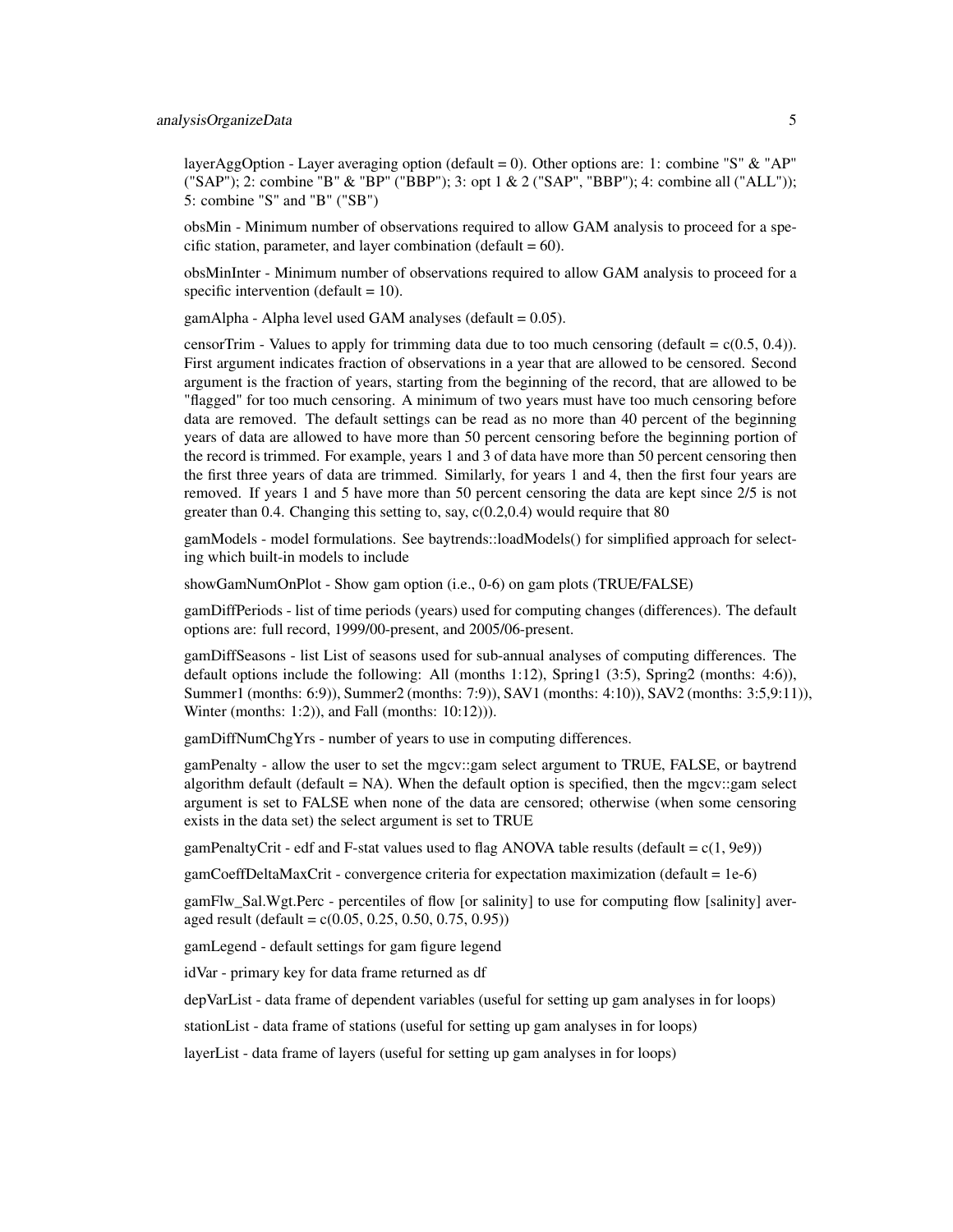#### Examples

```
# run analysis relying on default specifications, examine analySpec for
# default options
dfr <- analysisOrganizeData(dataCensored)
df <- dfr[["df"]]
analySpec <- dfr[["analySpec"]]
# analyze bottom dissolved oxygen at 2 stations using only data from 1/1/1995-12/31/2015
analySpec <-list()
analySpec$parameterFilt <- c('do')
analySpec$layerFilt <- c('B')
analySpec$stationFilt <- c('CB3.3C', 'CB5.4')
analySpec$dateFilt <- as.POSIXct(c("1995-01-01", "2015-12-31"))
dfr <- analysisOrganizeData(dataCensored, analySpec)
df <- dfr[["df"]]
analySpec <- dfr[["analySpec"]]
```
baytrends *baytrends: Long Term Water Quality Trend Analysis*

#### Description

The baytrends package was developed to enable users to evaluate long-term trends in the Chesapeake Bay using a Generalized Additive Modeling (GAM) approach. The model development includes selecting a GAM structure to describe nonlinear seasonally-varying changes over time, incorporation of hydrologic variability via either a river flow or salinity, the use of an intervention to deal with method or laboratory changes suspected to impact data values, and representation of leftand interval-censored data. This approach, which is fully transferable to other systems, allows for Chesapeake Bay water quality data to be evaluated in a statistically rigorous, yet flexible way to provide insights to a range of management- and research-focused questions. Methodology described in Murphy, RR, E Perry, J Harcum, and J Keisman 2019 A Generalized Additive Model approach to evaluating water quality: Chesapeake Bay case study. Environmental Modelling & Software, 118 (2019) 1-13. <https://doi.org/10.1016/j.envsoft.2019.03.027>.

# Details

This software program is preliminary or provisional and is subject to revision. This software program is for testing only, no warranty, expressed or implied, is made as to the accuracy and functioning of the program and related program material nor shall the fact of distribution constitute any such warranty, and no responsibility is assumed in connection therewith. This software is provided 'AS IS.

<span id="page-5-0"></span>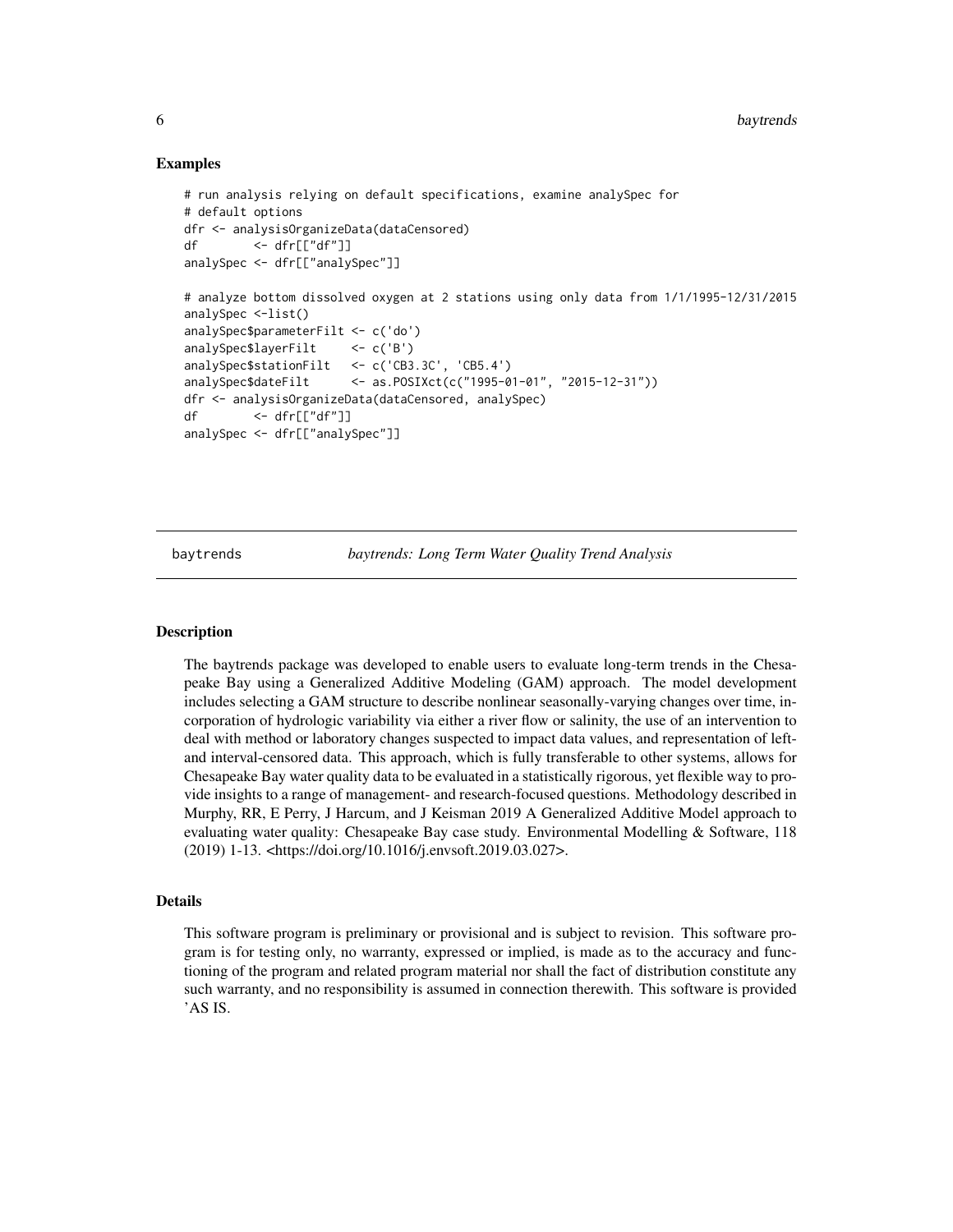<span id="page-6-0"></span>

Document Processing Time and Other Session Time

# Usage

```
closeOut(timeProcess = TRUE, contInfo = TRUE, sessInfo = TRUE)
```
# Arguments

| timeProcess | Processing time     |
|-------------|---------------------|
| contInfo    | Contact information |
| sessInfo    | Session information |

# Value

Reports out processing time, contact information, and session information

# Examples

closeOut()

createResiduals *Calculate GAM residuals*

# Description

Use GAM analysis to compute residuals. Relies on mgcv::gam to perform general additive model.

#### Usage

```
createResiduals(
 df,
  dep,
  residualModel = "doy_flw_sal",
  analySpec = analySpec,
 gamTable = FALSE,
 gamPlot = FALSE,
 flow.detrended = NA,
  salinity.detrended = NA,
 width = 10,
 height = 3.5,
 folder_r = "pltResiduals",
 ProjRoot
)
```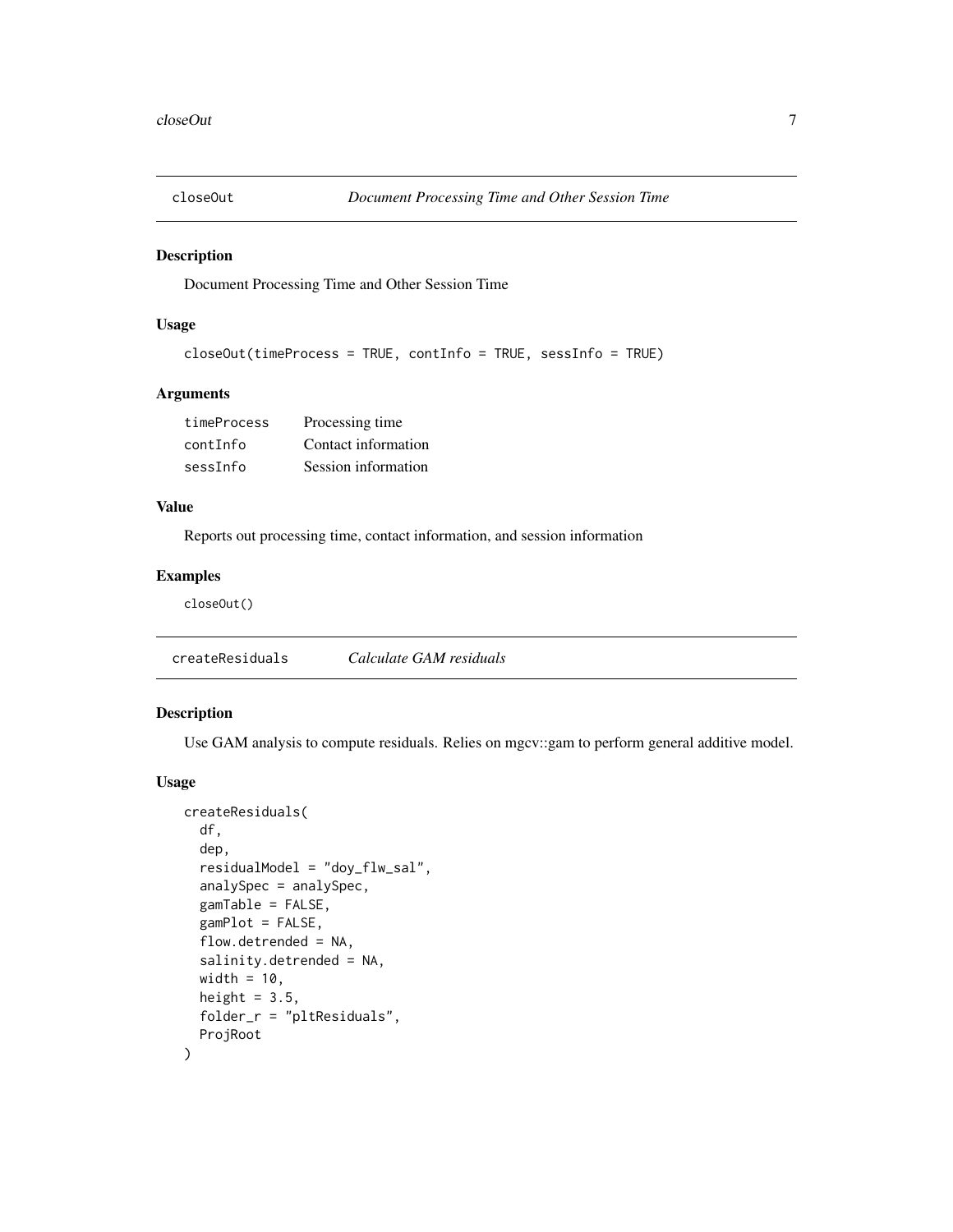# Arguments

| data frame                                                                |  |  |
|---------------------------------------------------------------------------|--|--|
| variable                                                                  |  |  |
| which gam formula is used to compute. Default $=$ 'doy_flw_sal'           |  |  |
| analytical specifications                                                 |  |  |
| gam table setting (set to FALSE to turn off table output) Default = FALSE |  |  |
| gam plot setting (set to FALSE to turn off plotting) Default = FALSE      |  |  |
| flow. detrended data generated by detrended. flow. Default $= NA$         |  |  |
| salinity.detrended                                                        |  |  |
| data generated by detrended.flow. Default = $NA$                          |  |  |
| width of png figure (inches). Default = $10$                              |  |  |
| height of png figure (inches). Default = $3.5$                            |  |  |
| folder to store residual plots                                            |  |  |
| Root folder for project.                                                  |  |  |
|                                                                           |  |  |

# Value

Returns df with appended column of data

| dataCensored | Chesapeake Bay Program Monitoring Data, 1985-2016 |  |
|--------------|---------------------------------------------------|--|
|              |                                                   |  |

# Description

Selected 1985-2016 data for eight (8) stations from the Chesapeake Bay Monitoring Program. Water quality variables are stored as either class 'num' for variables with no censoring or class 'Surv' (see survival::Surv) that allows for left- and interval-censored data.

# Usage

dataCensored

# Format

A data frame with 13,062 rows and 17 variables:

station station identifier date sample date layer sample layer secchi Secchi depth [m] salinity Salinity [ppt] do Dissolved Oxygen [mg/L]

<span id="page-7-0"></span>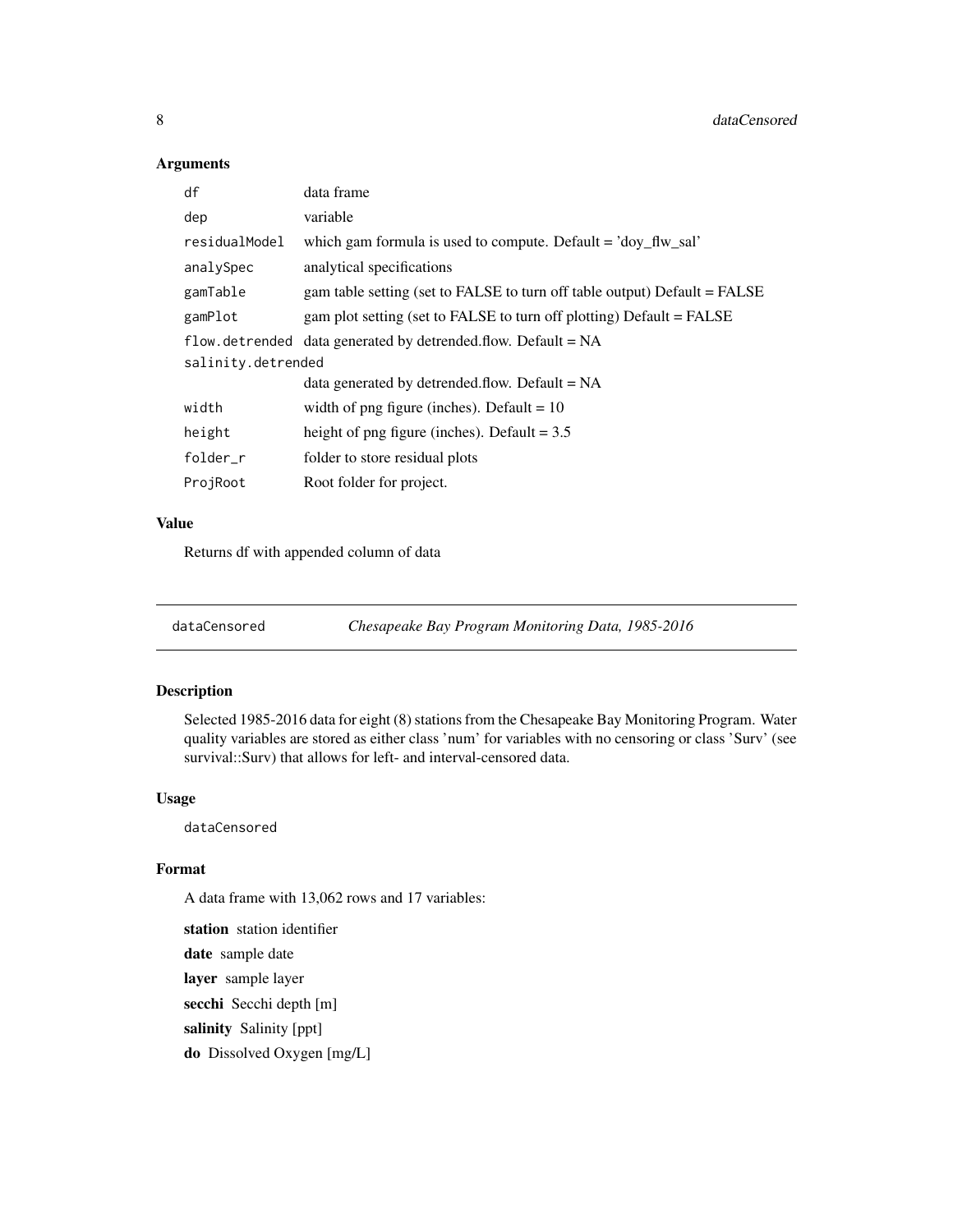#### <span id="page-8-0"></span>detrended.flow 9

wtemp Water Temperature [deg C] chla Corrected Chlorophyll-a [ug/L] tn Total Nitrogen [mg/L] tp Total Phosphorus [mg/L] tss Total Suspended Solids [mg/L] din Dissolved Inorganic Nitrogen [mg/L] po4 Orthophosphorus [mg/L] tdn Total Dissolved Nitrogen [mg/L] tdp Total Dissolved Phosphorus [mg/L] nh4 Ammonium [mg/L]  $\textbf{no23}$  Nitrite + Nitrate  $\text{[mg/L]}$ 

<span id="page-8-1"></span>detrended.flow *Create Seasonally Detrended Flow Data Set*

#### Description

This function creates a seasonally detrended flow data set for selected USGS gages. The created data set is used to support application of GAMs that include a hydrologic term as one of the independent variables. The output from this function should be stored as an .rda file for repeated use with baytrends.

#### Usage

```
detrended.flow(
  usgsGageID,
  siteName,
 yearStart,
  yearEnd,
  dvAvgWinSel = c(1, 5, 10, 15, 20, 30, 40, 50, 60, 90, 120, 150, 180, 210),
  dvAvgWgtSel = "uniform",
  dvAvgSidesSel = 1,
  lowess.f = 0.2,
  span = 10,
 max.fill = 10)
```
# Arguments

| usgsGageID | USGS GageIDs $(e.g., "01491000")$                                                            |
|------------|----------------------------------------------------------------------------------------------|
| siteName   | USGS SiteName (only used for plots)                                                          |
| vearStart  | start year (recommended as at least one year before corresponding water quality<br>data set) |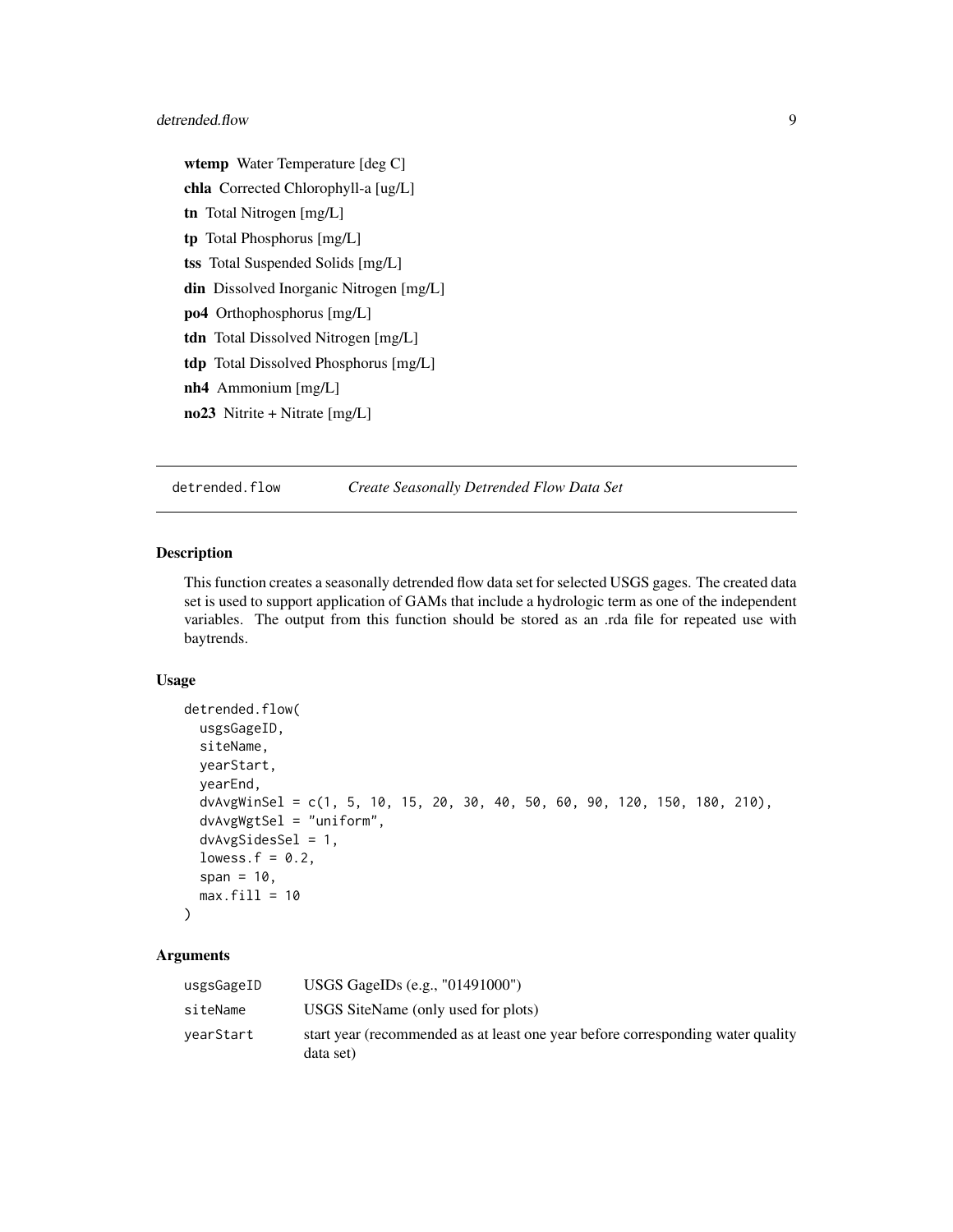| vearEnd       | end year                                                                                                                                                                                                             |
|---------------|----------------------------------------------------------------------------------------------------------------------------------------------------------------------------------------------------------------------|
| dvAvgWinSel   | Averaging window (days) for smoothing the residuals of the seasonally adjusted<br>daily flow values $\text{[default = } c(1, 5, 10, 15, 20, 30, 40, 50, 60, 90, 120, 150, 180,$<br>210)                              |
| dvAvgWgtSel   | Averaging method ("uniform", "weighted", or "centered") for creating weights.<br>If using "weighted" then use dvAvgSidesSel=1. If using "centered" then use<br>$dvAvgSidesSel=2. [default = "uniform"]$              |
| dvAvgSidesSel | If dvAvgSidesSel=1 only past values are used, if dvAvgSidesSel=2 then values<br>are centered around lag 0. [default = $1$ ]                                                                                          |
| lowess.f      | lowess smoother span applied to computed standard deviation (see Details).<br>This gives the proportion of points which influence the smooth at each value.<br>Larger values give more smoothness. $[default = 0.2]$ |
| span          | maximum number of observations on each side of range of missing values to<br>use in filling in data [default = $10$ ]                                                                                                |
| max.fill      | maximum gap to fill in $\text{[default = 10]}$                                                                                                                                                                       |
|               |                                                                                                                                                                                                                      |

#### Details

This function returns a list of seasonally detrended flow and companion statistics; and relies on USGS' dataRetrieval package to retrieve daily flow data.

It is the user responsibility to save the resulting list as flow.detrended for integration with baytrends.

For the purposes of baytrends, it is expected that the user would identify all USGS gages that are expected to be evaluated so that a single data file is created. To best match up with water quality data, we recommend retrieving flow data for one year prior to the first year of water quality data. This allows for creating a time-averaged flow data set and not loose the first few months of water quality data due to lack of matching flow data. Data retrievals should also be made in light of the time needed by the USGS to review and approve their flow records.

After retrieval, the following computation steps are performed to create a data frame for each USGS gage (the data frame naming convention is qNNNNNNNNN where NNNNNNNNN is the USGS gage ID):

1) The daily flow data are converted to cubic meters per second [cms] and stored as the variable q.

2) The day of year (doy) is added to the data set. We use a 366 day calendar regardless of leap year.

3) The Log (ln) flow is computed and stored as  $LogQ$ .

4) A seasonal GAM, i.e., gamoutput  $\leq$ - gam $(\text{LogQ} \sim s(\text{day, bs} = c^*))$  is evaluated and the predicted values stored as qNNNNNNNN.gam.

5) The GAM residuals, i.e., "residuals(gamoutput)" are extracted and stored as the variable, d1.

6) Based on the specifications for dvAvgWinSel, dvAvgWgtSel, and dvAvgSidesSel, the values of d1 are time averaged and additional variables dxxx are added to the data frame where xxx corresponds to list of averaging windows specified in dvAvgWinSel. These values of dxxx are used in GAMs that include a hydrologic independent variable.

After the above data frame is created, the following four (4) additional data frames are created for each USGS gage and combined into a list named qNNNNNNNN.sum:

mean – For each doy (i.e., 366 days of year), the mean across all years for each value of d in the above data frame, qNNNNNNNN.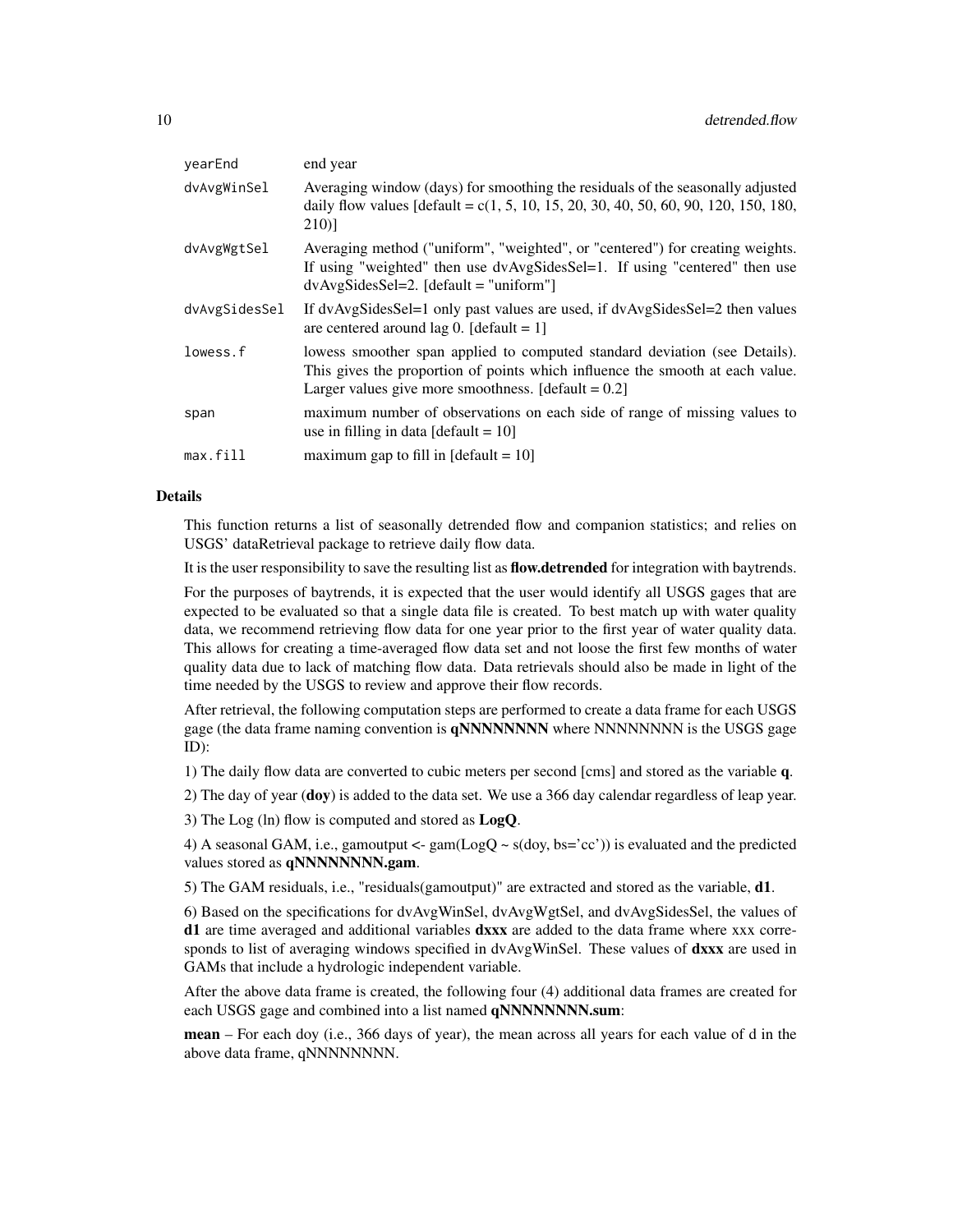#### <span id="page-10-0"></span>detrended.salinity 11

 $sd$  – For each doy (i.e., 366 days of year), the standard deviation across all years for each value of d in the above data frame, qNNNNNNNN.

nobs – For each doy (i.e., 366 days of year), the number of observations across all years for each value of d in the above data frame, qNNNNNNNN.

lowess.sd – Lowess smoothed standard deviations. (These values are used for computing confidence intervals in the flow averaged GAM.)

The process of creating the above data frame, **qNNNNNNNN,** and list, **qNNNNNNNN.sum**, is repeated for each USGS gage and combined together in a single list. The beginning of the list includes meta data documenting the retrieval parameters.

This function can be used in conjunction with an RMD file to knit (create) a report (DOCX or HTML).

#### Value

Returns a list of seasonally detrended flow data. You should save the resulting list as flow.detrended for use with baytrends. This function also creates diagnostic plots that can be saved to a report when this function is called from an .Rmd script.

#### Examples

```
## Not run:
# Define Function Inputs
usgsGageID <- c("01491000", "01578310")
siteName <- c("Choptank River near Greensboro, MD",
                  "Susquehanna River at Conowingo, MD")
yearStart <- 1983
yearEnd <- 2016
dvAvgWinSel <- c(1, 5, 10, 15, 20, 30, 40, 50, 60, 90, 120, 150, 180, 210)
dvAvgWgtSel <- "uniform"
dvAvgSidesSel <- 1
lowess.f \leq -0.2# Run Function
flow.detrended <- detrended.flow(usgsGageID, siteName, yearStart, yearEnd
                               , dvAvgWinSel, dvAvgWgtSel, dvAvgSidesSel
                              , lowess.f)
## End(Not run)
```
<span id="page-10-1"></span>detrended.salinity *Create Seasonally Detrended Salinty Data Set*

#### Description

This function creates a seasonally detrended salinity data set for selected stations. The created data set is used to support application of GAMs that include a hydrologic term as one of the independent variables. The output from this function should be stored as an .rda file for repeated use with baytrends.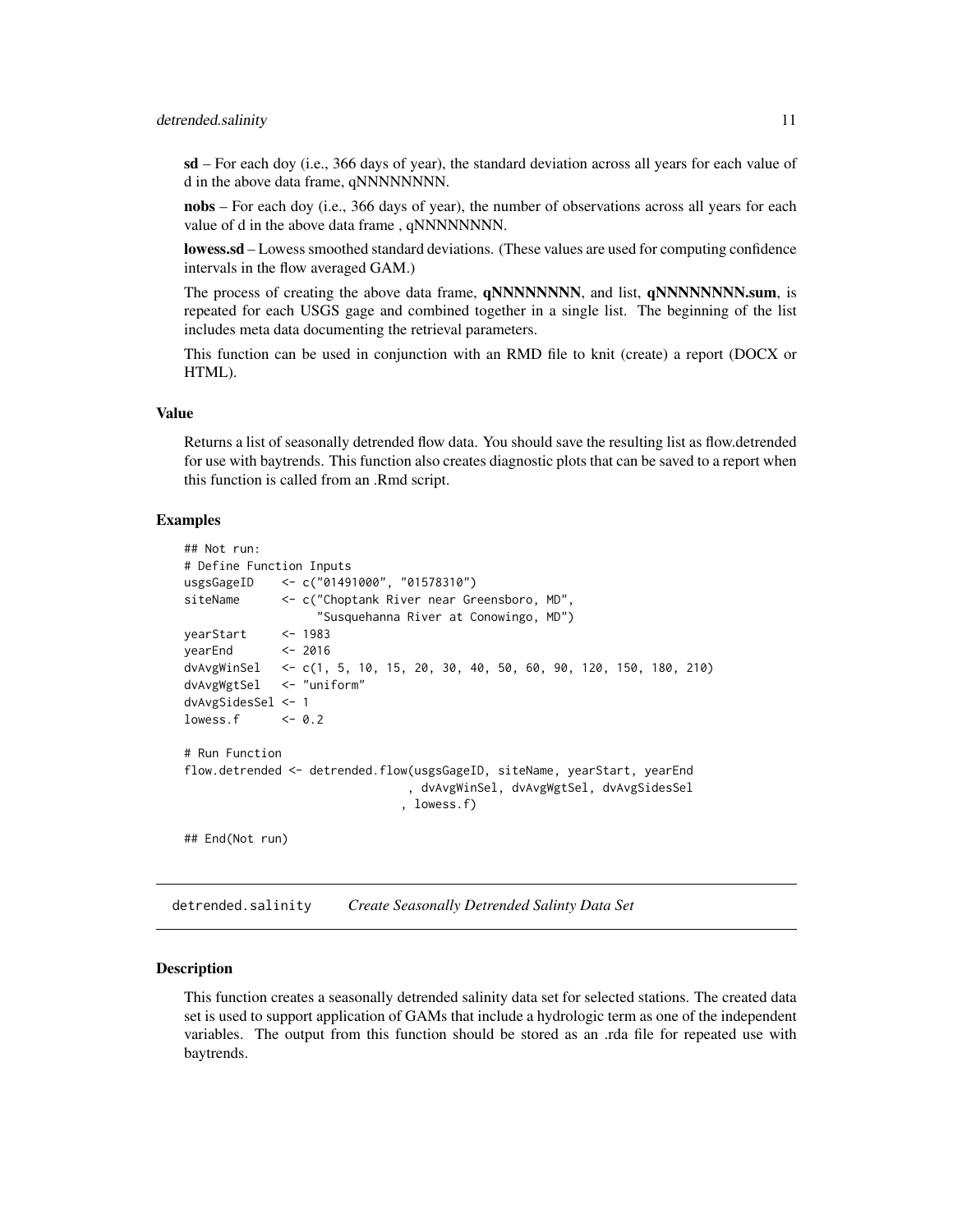#### Usage

```
detrended.salinity(
  df.sal,
  dvAvgWinsel = 30,
  lowess.f = 0.2,
  minObs = 40,
 minObs.sd = 10)
```
#### Arguments

| df.sal      | data frame with salinty data (required variables in data frame are: station, date,<br>layer, and salinity)                                                                                         |
|-------------|----------------------------------------------------------------------------------------------------------------------------------------------------------------------------------------------------|
| dvAvgWinSel | Averaging window (days) selection for pooling data to compute summary statis-<br>tics                                                                                                              |
| lowess.f    | lowess smoother span applied to computed standard deviation (see Details).<br>This gives the proportion of points which influence the smooth at each value.<br>Larger values give more smoothness. |
| minObs      | Minimum number of observations for performing analysis (default is 40)                                                                                                                             |
| minObs.sd   | Minimum number of observations in averaging window for calculation of the<br>standard deviation (default is 10)                                                                                    |

#### Details

This function returns a list of seasonally detrended salinity and companion statistics; and relies on a user supplied data frame that contains the following variables: station, date, layer, and salinity. See structure of sal data in example below.

It is the user responsibility to save the resulting list as **salinity.detrended** for integration with baytrends.

For the purposes of baytrends, it is expected that the user would identify a data set with all salinity data that are expected to be evaluated so that a single data file is created. The following computation steps are performed:

1) Extract the list of stations, minimum year, and maximum year in data set. Initialize the salin**ity.detrended** list with this information along with meta data documenting the retrieval parameters.

2) Downselect the input data frame to only include data where the layer is equal to 'S', 'AP', 'BP' or 'B'.

3) Average the 'S' and 'AP' salinity data; and the 'B' and 'BP salinity data together to create average salinity values for SAP (surface and above pycnocline) and BBP (bottom and below pycnocline), respectively. These values are stored as the variables, salinity.SAP and salinity.BBP together with the date and day of year (doy) in a data frame corresponding to the station ID.

4) For each station/layer combination with atleast **minObs** observations, a seasonal GAM, i.e., gamoutput  $\leq$ - gam(salinity  $\sim$  s(doy, bs='cc')) is evaluated and the predicted values stored in the above data frame as salinity.SAP.gam and salinity.BBP.gam.

5) The GAM residuals, i.e., "residuals(gamoutput)" are extracted and stored as the variable, SAP or BBP in the above data frame. (These are the values that are used for GAMs that include salinity.)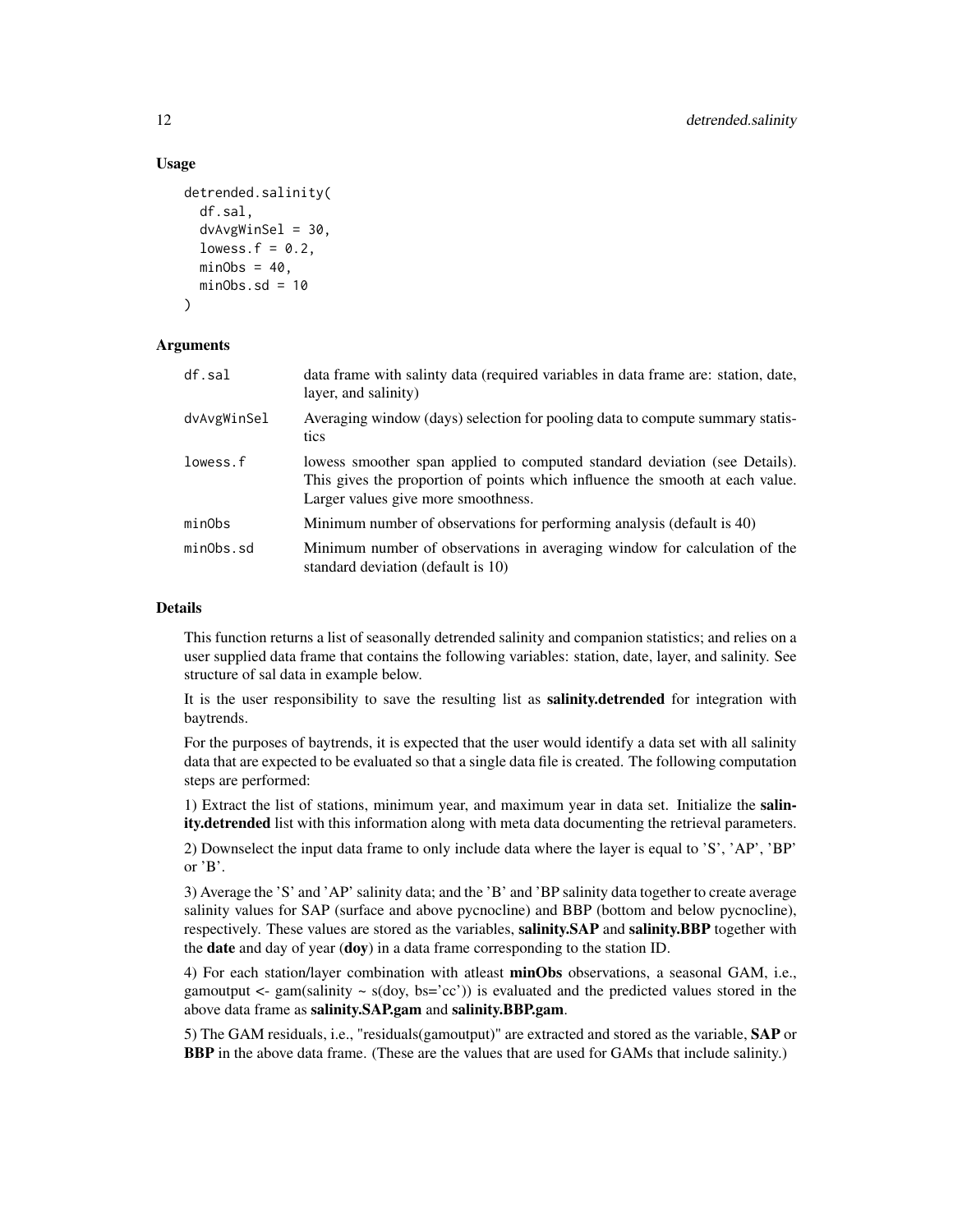#### detrended.salinity 13

6) After the above data frame is created and appended to the list salinity.detrended, the following four (4) additional data frames are created for each station.

mean – For each doy (i.e., 366 days of year), the mean across all years for each value of d. Since samples are not collected on a daily basis it is necessary to aggregate data from within a +/- one-half of dvAvgWinSel-day window around d. (This includes wrapping around the calendar year. That is, the values near the beginning of the year, say January 2, would include values from the last part of December and the first part of January. The variables in the mean data frame are doy, SAP, and BBP.

sd – For each doy (i.e., 366 days of year), the standard deviation across all years for each value of d. (See mean calculations for additional details.)

nobs – For each doy (i.e., 366 days of year), the number of observations across all years for each value of d. (See mean calculations for additional details.)

lowess.sd – Lowess smoothed standard deviations. It is noted that some stations do not include regular sampling in all months of the year or for other reasons have few observations from which to compute standard deviations. Through visual inspection of plots, we found that the standard deviation could become unstable when the number of observations is small. For this reason, when the number of observations is less than **minObs.sd**, the corresponding value of lowess.sd is removed and interpolated from the remaining observations.

The above four data frames (mean, sd, nobs, and lowess.sd) are created, they are added to a list using a station.sum naming convention and appended to the list salinity.detrended.

# Value

Returns a list of seasonally detrended salinity data. You should save the resulting list as salinity.detrended for use with baytrends. This function also creates diagnostic plots that can be saved to a report when this function is called from an .Rmd script.

```
## Not run:
# Show Example Dataset (sal)
str(sal)
# Define Function Inputs
df.sal <- sal
dvAvgWinSel <- 30
lowess.f \leq -0.2minObs <- 40
minObs.sd <- 10
# Run Function
salinity.detrended <- detrended.salinity(df.sal, dvAvgWinSel,
                               lowess.f, minObs, minObs.sd)
## End(Not run)
```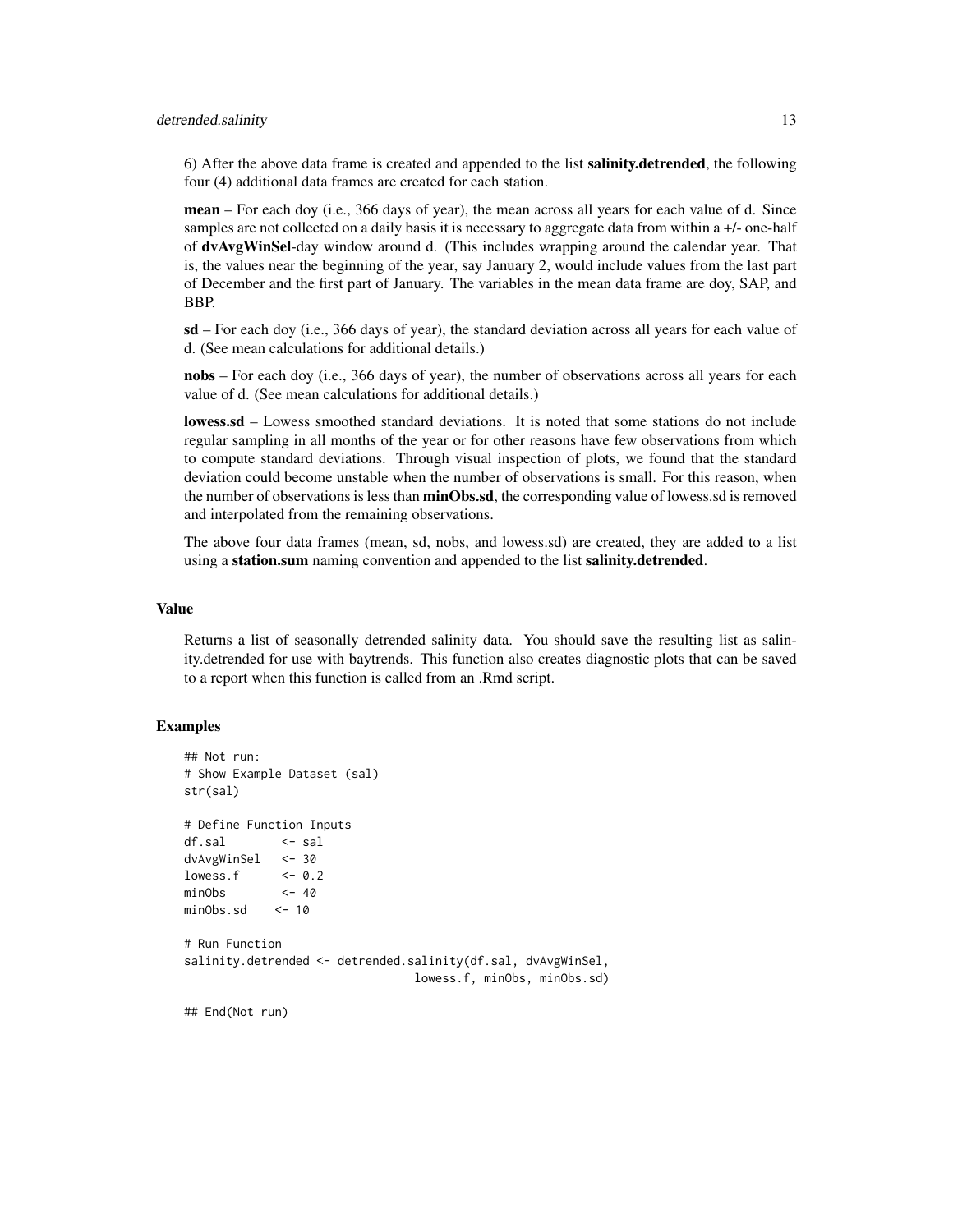<span id="page-13-0"></span>

Compute an estimate of difference based on GAM results

# Usage

```
gamDiff(
  gamRslt,
  iSpec,
  analySpec,
  base.yr.set = NA,
  test.yr.set = NA,
  \text{day.set} = \text{NA},
  alpha = 0.05,
  flow.detrended = NA,
  salinity.detrended = NA
\mathcal{E}
```
#### Arguments

| gamRslt            | output from gam model                                                         |
|--------------------|-------------------------------------------------------------------------------|
| iSpec              | data set specifications (see details for required content)                    |
| analySpec          | analytical specifications                                                     |
| base.yr.set        | vector of years used for baseline period                                      |
| test.yr.set        | vector of years used for test period                                          |
| doy.set            | vector of days used to establish sub-annual analyses (see details)            |
| alpha              | alpha level for computing confidence intervals                                |
|                    | flow. detrended data generated by detrended. flow. Default = flow. detrended. |
| salinity.detrended |                                                                               |
|                    | $11$ 1 $1$ 1 $1$ 1 $1$ $1$ $1$ $1$ $1$ $1$ $1$ $1$ $1$                        |

data generated by detrended.salinity. Default = detrended.salinity.

#### Details

iSpec is a list containing information about the date range and transformations. Specifically, iSpec must include iSpec\$yearBegin, iSpec\$yearEnd, iSpec\$centerYear corresponding to beginning year of record, ending year of record and centering year. Also, iSpec must include iSpec\$transform and iSpec\$logConst. (See online help for selectData for more information on these values.)

base.yr.set and test.yr.set represent two time periods used to compare differences. For example, base.yr.set=c(1999,2000) and test.yr.set=c(2013, 2014) would compare GAM predictions from 1999-2000 versus 2013-2014. There is no particular limit to the number of years included in the specification for base.yr.set and test.yr.set. For example, a user could specify c(2001:2002,2004) to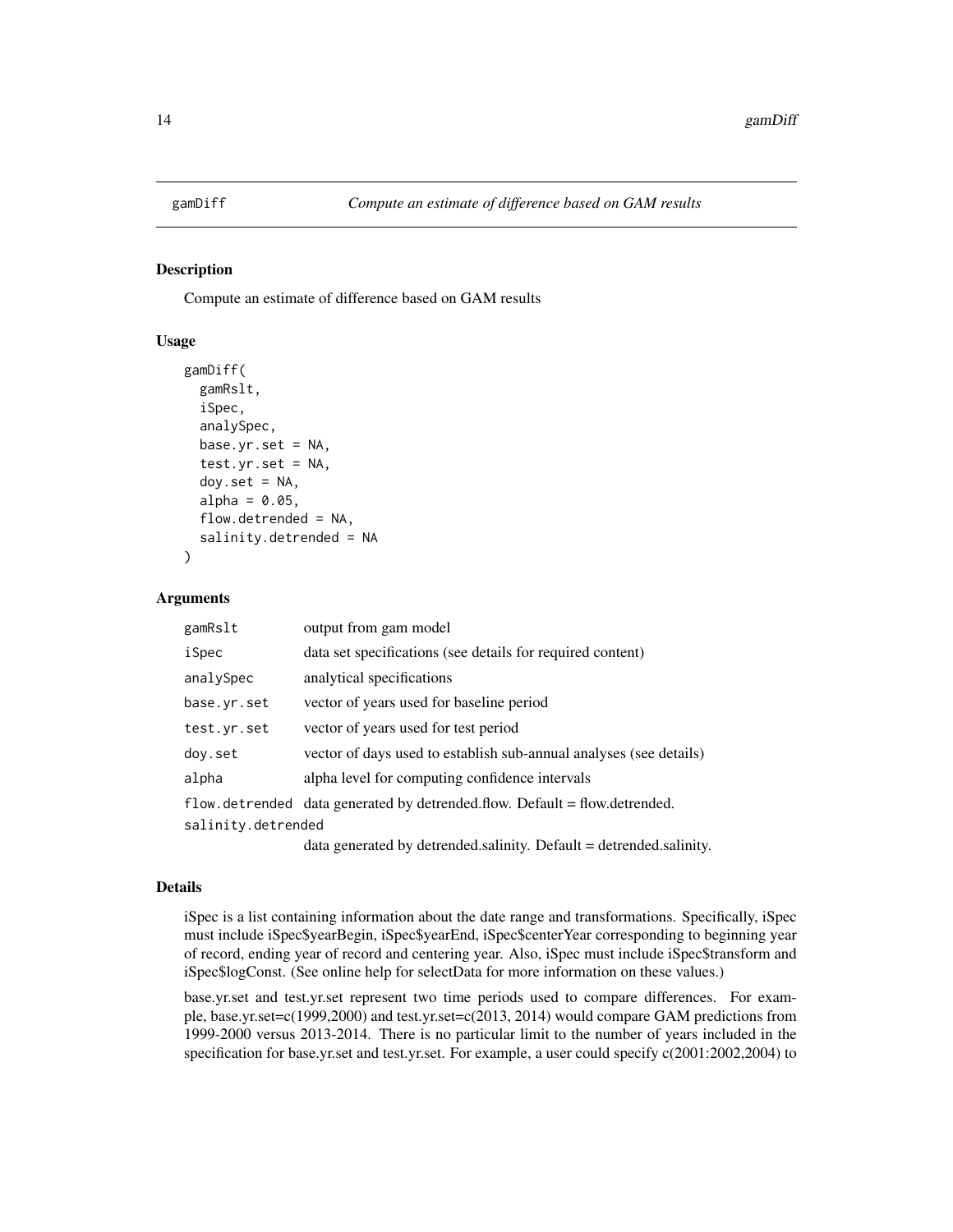#### gamDiff 15

use the years 2001, 2002, and 2004, skipping 2003 because 2003 was an abnormal year (particularly wet, particularly dry, hurricanes, etc.).

base.yr.set and test.yr.set must be within the years specified by the range from iSpec\$yearBegin to iSpec\$yearEnd (inclusive). If not, this function defaults to using the first two years (or last two years) of record. If base.yr.set and test.yr.set are left to their default values of NA, then the first two and last two years will be used

doy.set represents the days of year for which GAM predictions are made and used to compute base.yr and test.yr means. For example doy.set= c(15, 46, 75, 106, 136, 167, 197, 228, 259, 289, 320, 350) would result in the 15th of each month being used in the analysis; whereas doy.set= $c(15, 15)$ 46, 75) would just use Jan-15, Feb-15, and Mar-15. (Keep in mind that this package uses a 366 day calendar every year such that Mar-1 is always day 61, regardless of leap year.) If doy.set is left to the default value of NA, then c(15, 46, 75, 106, 136, 167, 197, 228, 259, 289, 320, 350) is used.

The baseDay function has been added to this package from the smwrBase package.

#### Value

Returns a nest list that includes the base and test years, doys, period means in analyzed units, period means in observed units, percent change, difference estimate, difference estimate in observed units, standard error, confidence intervals, t statistic, p value, and alpha level. The alpha level corresponds to the confidence intervals. The first list (gamDiff.regular) uses the computed model to estimate differences and is applicable for GAM formulas that do not involve an intervention term. The second list (gamDiff.adjusted) performs computations by projecting the most recent intervention (e.g., the current lab method) to all time periods.

```
# run analysisOrganizeData function to create the list analySpec
dfr <- analysisOrganizeData (dataCensored, report=NA)
df <- dfr[["df"]]
analySpec <- dfr[["analySpec"]]
# set GAM models to just one model
analySpec$gamModels <- list(
 list(option=2
      , name= "Non-linear trend with Seasonality (plus Interactions)"
       , model= "\sim cyear + s(cyear) + s(doy, bs='cc') +
      ti(cyear,doy,bs=c('tp','cc'))"
       , deriv=FALSE))
# run GAM for a single water quality variable, station and layer
gamResult <- gamTest(df, 'tn', 'CB5.4', 'S', analySpec=analySpec)
# use gamDiff to replicate estimates of change calculated in the above
gamDiff(gamRslt=gamResult[["gamOutput2"]]$gamRslt,
        iSpec=gamResult$iSpec, analySpec=analySpec,
       base.yr.set = NA, test.yr.set = NA,
       doy.set = NA, alpha = 0.05)
# use gamDiff to calculate changes from 2005/06 to 2013/14
```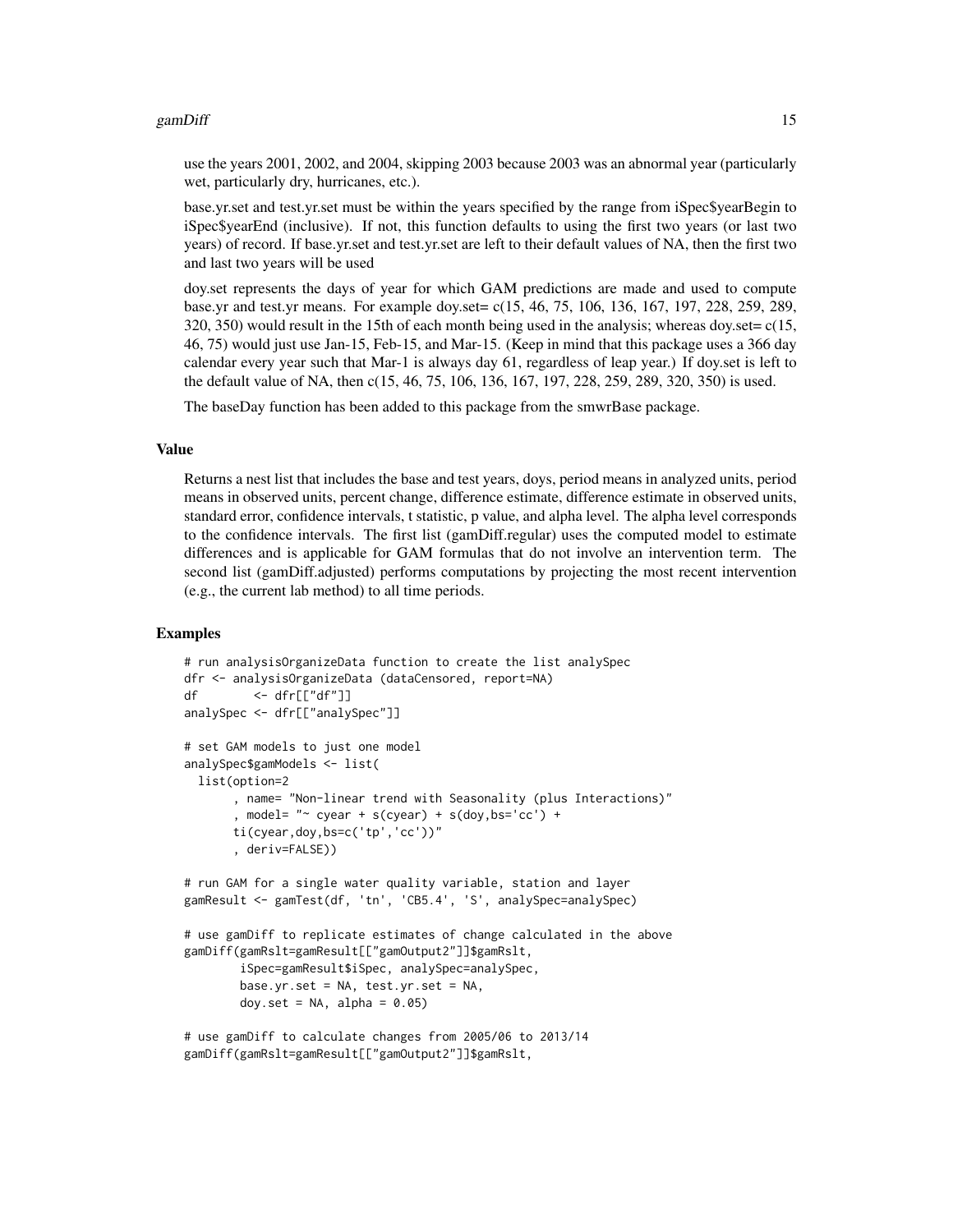```
iSpec=gamResult$iSpec, analySpec=analySpec,
base.yr.set = c(2004:2005), test.yr.set = c(2013:2014),
doy.set = NA, alpha = 0.05)
```
#### <span id="page-15-1"></span>gamPlotDisp *Plot censored gam fits vs. time*

# Description

Plot censored gam fits vs. time

# Usage

```
gamPlotDisp(
 gamResult = gamResult,
  analySpec = analySpec,
  fullModel = 2,seasAvgModel = 2,
  seasonalModel = 2,
  diffType = "regular",
  obserPlot = TRUE,
  interventionPlot = TRUE,
  seasAvgPlot = TRUE,
  seasAvgConfIntPlot = TRUE,
  seasAvgSigPlot = TRUE,
  fullModelPlot = TRUE,
  seasModelPlot = TRUE,
  BaseCurrentMeanPlot = TRUE,
  adjustedPlot = FALSE
\mathcal{L}
```
# Arguments

| output from procedure gamTest                                                   |  |
|---------------------------------------------------------------------------------|--|
| analytical specifications                                                       |  |
| GAM # for displaying full GAM (e.g., $0, 1, 2$ )                                |  |
| GAM # for displaying seasonally average GAM                                     |  |
| GAM # for displaying seasonal GAM                                               |  |
| plot predicted baseline mean ('regular') or adjusted baseline mean ('adjusted') |  |
| logical field indicating whether to plot observations                           |  |
| interventionPlot                                                                |  |
| logical field indicating whether to plot interventions (e.g., method changes)   |  |
| logical field indicating whether to plot seasonal average GAM                   |  |
|                                                                                 |  |

<span id="page-15-0"></span>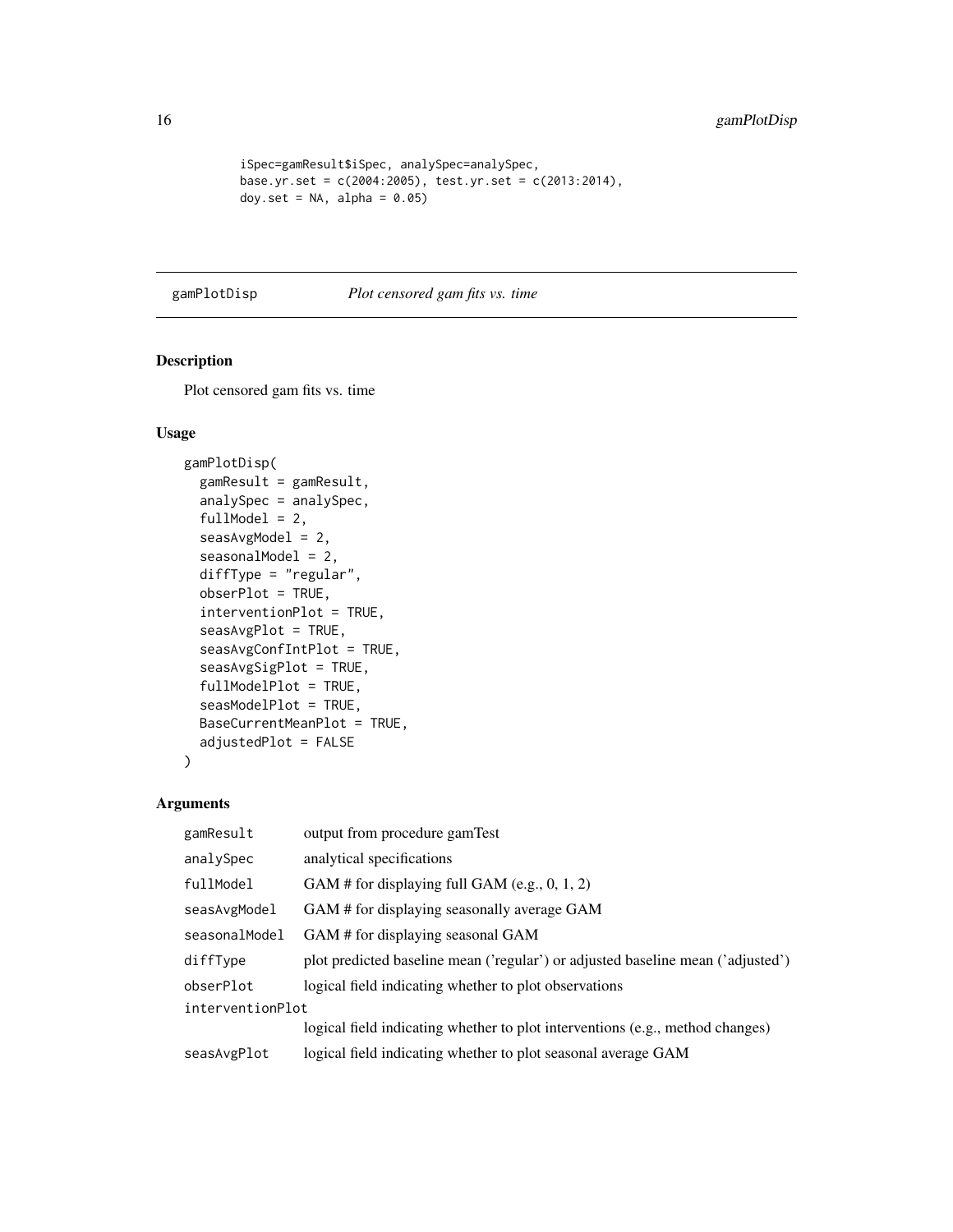<span id="page-16-0"></span>

|                     | seasAvgConfIntPlot |                                                                                                                                  |  |
|---------------------|--------------------|----------------------------------------------------------------------------------------------------------------------------------|--|
|                     |                    | logical field indicating whether to plot confidence interval for seasonal average                                                |  |
|                     |                    | <b>GAM</b>                                                                                                                       |  |
|                     |                    | seasAvgSigPlot logical field indicating whether to plot significant increasing and decreasing<br>trends for seasonal average GAM |  |
|                     | fullModelPlot      | logical field indicating whether to plot full GAM                                                                                |  |
|                     | seasModelPlot      | logical field indicating whether to plot seasonal GAM                                                                            |  |
| BaseCurrentMeanPlot |                    |                                                                                                                                  |  |
|                     |                    | logical field indicating whether to plot baseline and current mean                                                               |  |
|                     | adjustedPlot       | logical field indicating whether to plot adjusted model                                                                          |  |
|                     |                    |                                                                                                                                  |  |

gamPlotDispSeason *Plot censored gam fits vs. time*

# Description

Plot censored gam fits vs. time

# Usage

```
gamPlotDispSeason(
 gamResult = gamResult,
  analySpec = analySpec,
  fullModel = 2,seasAvgModel = 2,
  seasonalModel = 2,
  diffType = "regular",
  obserPlot = TRUE,
  interventionPlot = TRUE,
  seasAvgPlot = TRUE,
  seasAvgConfIntPlot = TRUE,
  seasAvgSigPlot = TRUE,
  fullModelPlot = TRUE,
  seasModelPlot = TRUE,
  BaseCurrentMeanPlot = TRUE,
  adjustedPlot = FALSE,
  gamSeasonFocus = TRUE
\mathcal{L}
```
# Arguments

| gamResult    | output from procedure gamTest                    |
|--------------|--------------------------------------------------|
| analySpec    | analytical specifications                        |
| fullModel    | GAM # for displaying full GAM (e.g., $0, 1, 2$ ) |
| seasAvgModel | GAM # for displaying seasonally average GAM      |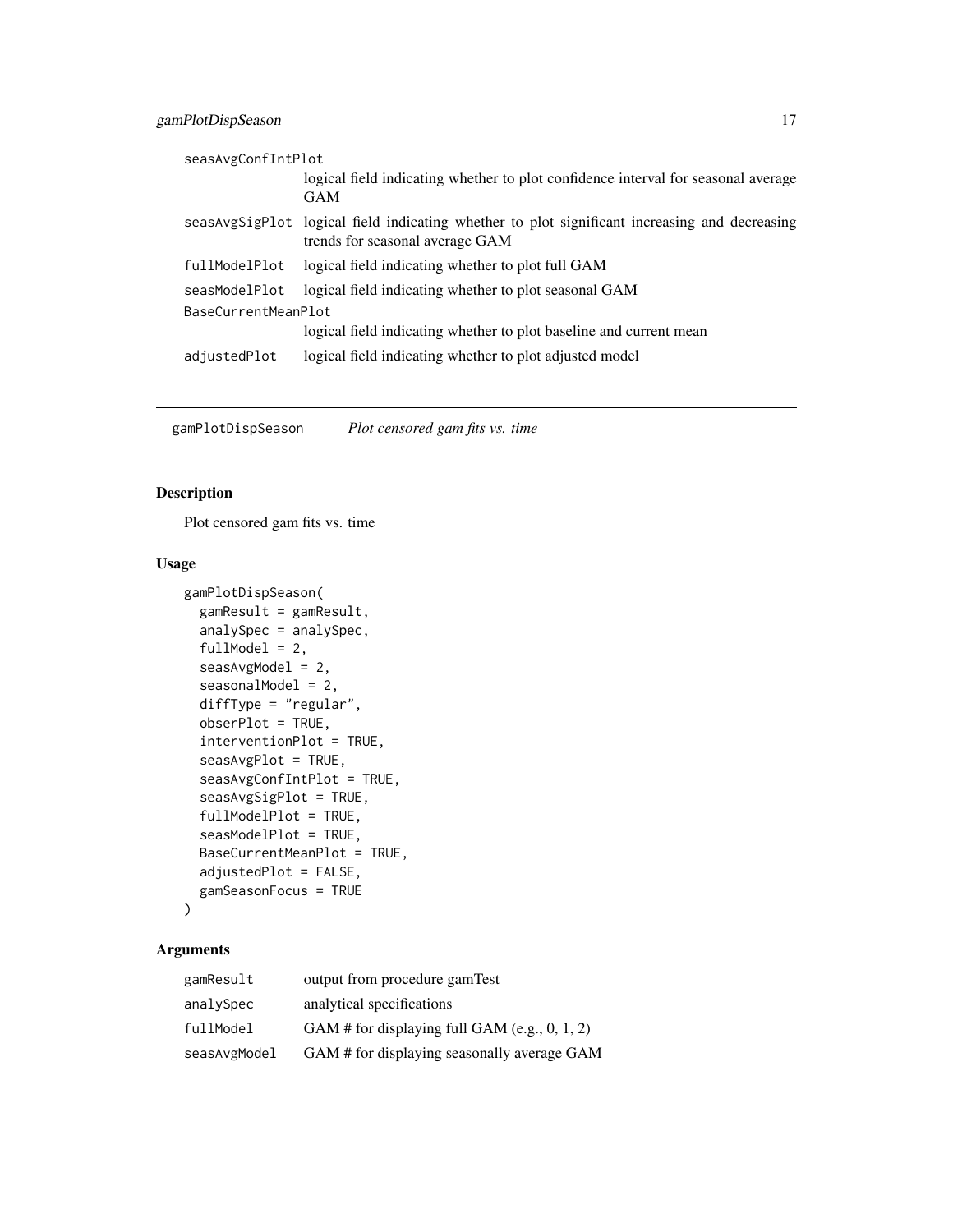<span id="page-17-0"></span>

| seasonalModel       | GAM # for displaying seasonal GAM                                                                                                |
|---------------------|----------------------------------------------------------------------------------------------------------------------------------|
| diffType            | plot predicted baseline mean ('regular') or adjusted baseline mean ('adjusted')                                                  |
| obserPlot           | logical field indicating whether to plot observations                                                                            |
| interventionPlot    |                                                                                                                                  |
|                     | logical field indicating whether to plot interventions (e.g., method changes)                                                    |
| seasAvgPlot         | logical field indicating whether to plot seasonal average GAM                                                                    |
| seasAvgConfIntPlot  |                                                                                                                                  |
|                     | logical field indicating whether to plot confidence interval for seasonal average<br><b>GAM</b>                                  |
|                     | seasAvgSigPlot logical field indicating whether to plot significant increasing and decreasing<br>trends for seasonal average GAM |
| fullModelPlot       | logical field indicating whether to plot full GAM                                                                                |
| seasModelPlot       | logical field indicating whether to plot seasonal GAM                                                                            |
| BaseCurrentMeanPlot |                                                                                                                                  |
|                     | logical field indicating whether to plot baseline and current mean                                                               |
| adjustedPlot        | logical field indicating whether to plot adjusted model                                                                          |
|                     | gamSeasonFocus logical field indicating whether to plot focus on season mean                                                     |

#### See Also

[gamPlotDisp](#page-15-1)

```
## Not run:
# Specify parameter and station to analyze
dep <- 'do'
stat <- 'CB5.4'
layer \leftarrow 'B'# Prepare data and set up specifications for analysis
dfr <- analysisOrganizeData (dataCensored)
df <- dfr[[1]]
analySpec <- dfr[[2]]
# Apply gamTest
gamResult <- gamTest(df, dep, stat, layer, analySpec=analySpec)
gamPlotDisp(gamResult = gamResult, analySpec = analySpec,
            fullModel = 2, seasAvgModel = 2, seasonalModel = 2,
            diffType = "regular", obserPlot = TRUE, interventionPlot = TRUE,
            seasAvgPlot = TRUE, seasAvgConfIntPlot = FALSE,
            seasAvgSigPlot = FALSE, fullModelPlot = TRUE, seasModelPlot = TRUE,
            BaseCurrentMeanPlot = FALSE, adjustedPlot = FALSE)
# Apply gamTestSeason
gamResult2 <- gamTestSeason(df, dep, stat, layer, analySpec=analySpec,
                           gamSeasonPlot = c("7/15-8/15", "purple", "range")gamPlotDispSeason(gamResult = gamResult2, analySpec = analySpec,
```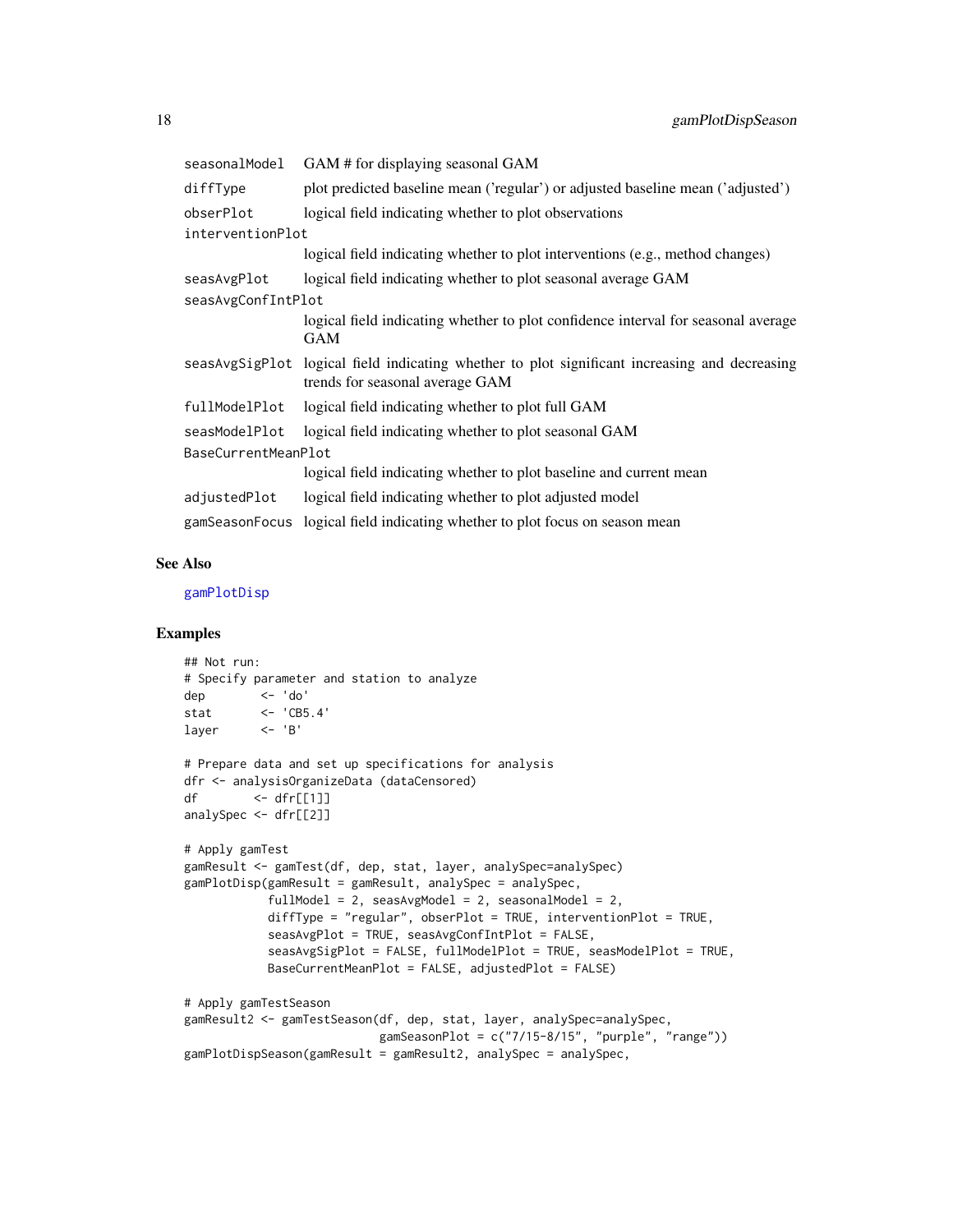```
fullModel = 2, seasAvgModel = 2, seasonalModel = 2,
 diffType = "regular", obserPlot = TRUE, interventionPlot = TRUE,
 seasAvgPlot = TRUE, seasAvgConfIntPlot = FALSE,
 seasAvgSigPlot = FALSE, fullModelPlot = FALSE, seasModelPlot = FALSE,
BaseCurrentMeanPlot = TRUE, adjustedPlot = FALSE, gamSeasonFocus = TRUE)
```
## End(Not run)

<span id="page-18-1"></span>gamTest *Perform GAM analysis*

# Description

Perform GAM analysis. Relies on mgcv::gam to perform general additive model. [gam](#page-0-0) The baseDay function has been added to this package from the smwrBase package.

#### Usage

```
gamTest(
  df,
  dep,
  stat,
  layer = NA,
  analySpec,
  gamTable = TRUE,
  gamPlot = 10,
  gamDiffModel = NA,
  flow.detrended = NA,
  salinity.detrended = NA
\mathcal{E}
```
# Arguments

| df                 | data frame                                                                   |
|--------------------|------------------------------------------------------------------------------|
| dep                | dependent variable                                                           |
| stat               | station                                                                      |
| laver              | layer                                                                        |
| analySpec          | analytical specifications                                                    |
| gamTable           | gam table setting (set to FALSE to turn off table output)                    |
| gamPlot            | gam plot setting (set to FALSE to turn off plotting)                         |
| gamDiffModel       | GAM model(s) used for computing differences on sub-annual/multi-period basis |
|                    | flow detrended data generated by detrended flow. Default $= NA$ .            |
| salinity.detrended |                                                                              |
|                    | $\det$ as a second $\det$ defined as $\det$                                  |

data generated by detrended.flow. Default = NA.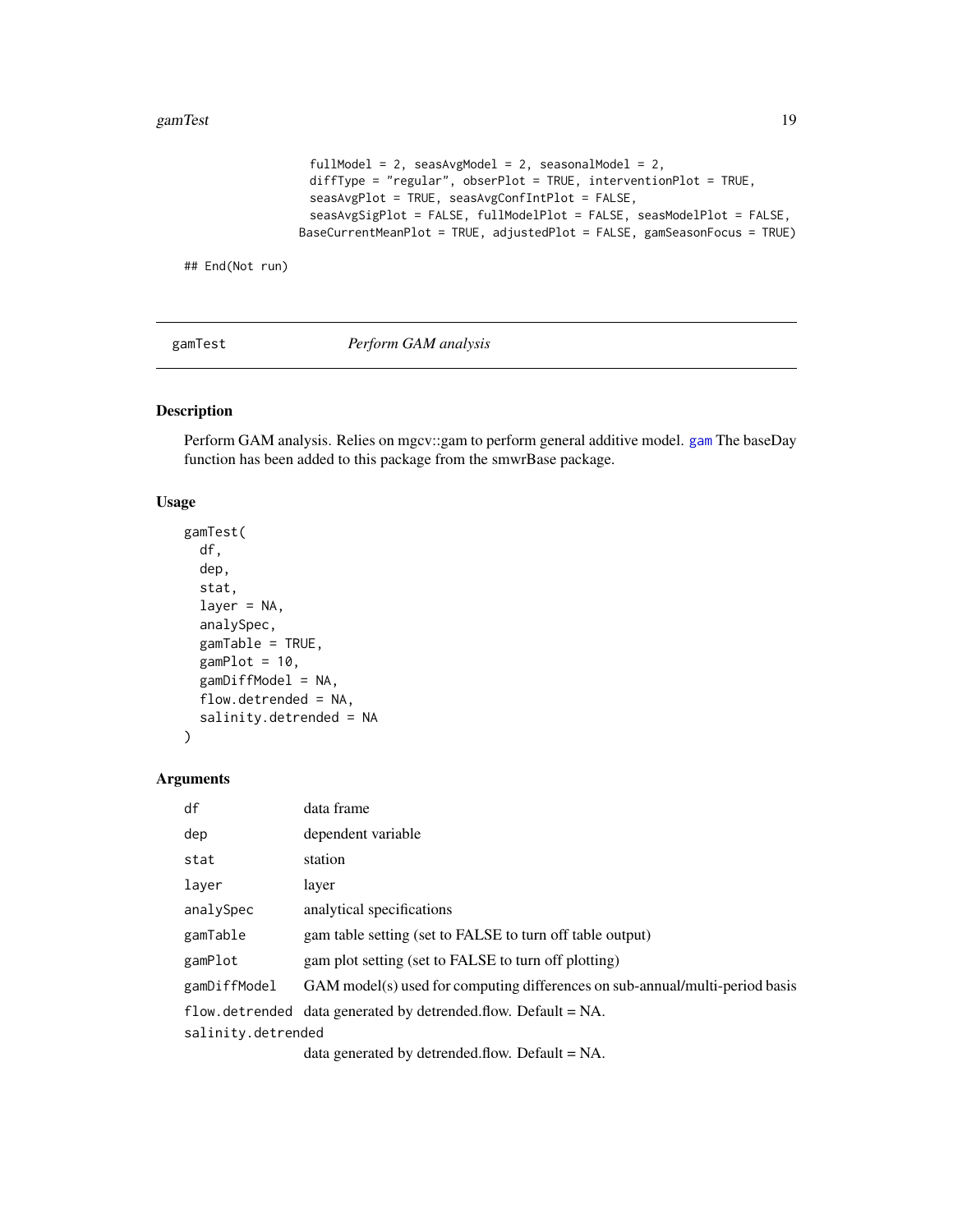#### <span id="page-19-0"></span>Details

Set gamPlot=FALSE to turn off plotting. Computing the information ("predictions") to create plots is one of the more time consumings aspects of the gamTest function. Setting gamPlot=FALSE turns off these computations and speeds up gamTest. The disadvantage is that no predictions are returned; however, the tabularized results stored in stat.gam.result and, if requested, chng.gam.result are still returned.

Setting gamPlot to a value between 1-30 changes the resolution of the resulting figure by setting the interval on which the prediction data set is made. By default gamPlot is set to 10. That is, a prediction is made every 10th day, or about 36 predictions per year. Values closer to 1 result in larger returned prediction data sets and take more computation time. Values closer to 30 result in smaller returned data sets and take less computation time. Although there is no change in the fitted model, values closer to 30 may have slight degraded figure quality if there is subtantial seasonality in the fitted model since the seasonal minimum and maximum might not be included in the prediction data set and therefore not plotted. Values greater than 30 are treated as 30. Setting gamPlot=30 might be advantangeous when the analysis only requires cursory figure examination.

Setting gamTable=FALSE will turn off table output to the console. This may be advantageous to reduce the amount of output. Since these computations do not significantly affect gamTest run time, the standard Analysis of Variance, GAM Parameter Coefficients, Diagnostics, and Estimates of Change tables are returned from gamTest regardless of the gamTable setting. Many of the values from these tables are also returned as part of tabularized stat.gam.result.

The default settings for gamDiffModel (i.e., gamDiffModel=NA) will not result in sub-annual (i.e., seasonal) differences being computed. In this default setting, the returned chng.gam.result that is returned from gamTest will be empty. If gamDiffModel is a value (i.e., not NA), then chng.gam.result will include one row for each combination of years specified in analySpec\$gamDiffPeriods, seasons specified in analySpec\$gamDiffSeason, and the number of models listed in gamDiffModel. For example gamDiffModel=c( $0,1,2$ ) would result in sub-annual being computed for gam0, gam1, and gam2.

Flow and Salinity Adjustments (gam4). It is necessary to create and pass properly formatted data via the flow.detrended and salinity.detrended arguments to evaluate gam4 models. See [detrended.flow](#page-8-1) and [detrended.salinity](#page-10-1) for more information on how to create properly formatted data.

#### Value

Returns a list with results

- stat.gam.result Data frame with summary results in a tabular format suitable for output to a csv file
- chng.gam.result Data frame with estimate of change for sub-annual differences based on the settings specified in gamDiffModel. Includes all data from stat.gam.result and sub-annual estimates of change in a tabular format suitable for output to a csv file.
- data Data frame of data used in analysis (for example years with large proportion of censored data might be removed from the analysis and not included in this data frame)
- **data.all** Data frame of all potential data available for analysis
- **iSpec** List of baytrends analysis settings used for a specific analysis of station and parameter
- gamOutput0 Results including model predictions for gam formula 0 (i.e., gam0)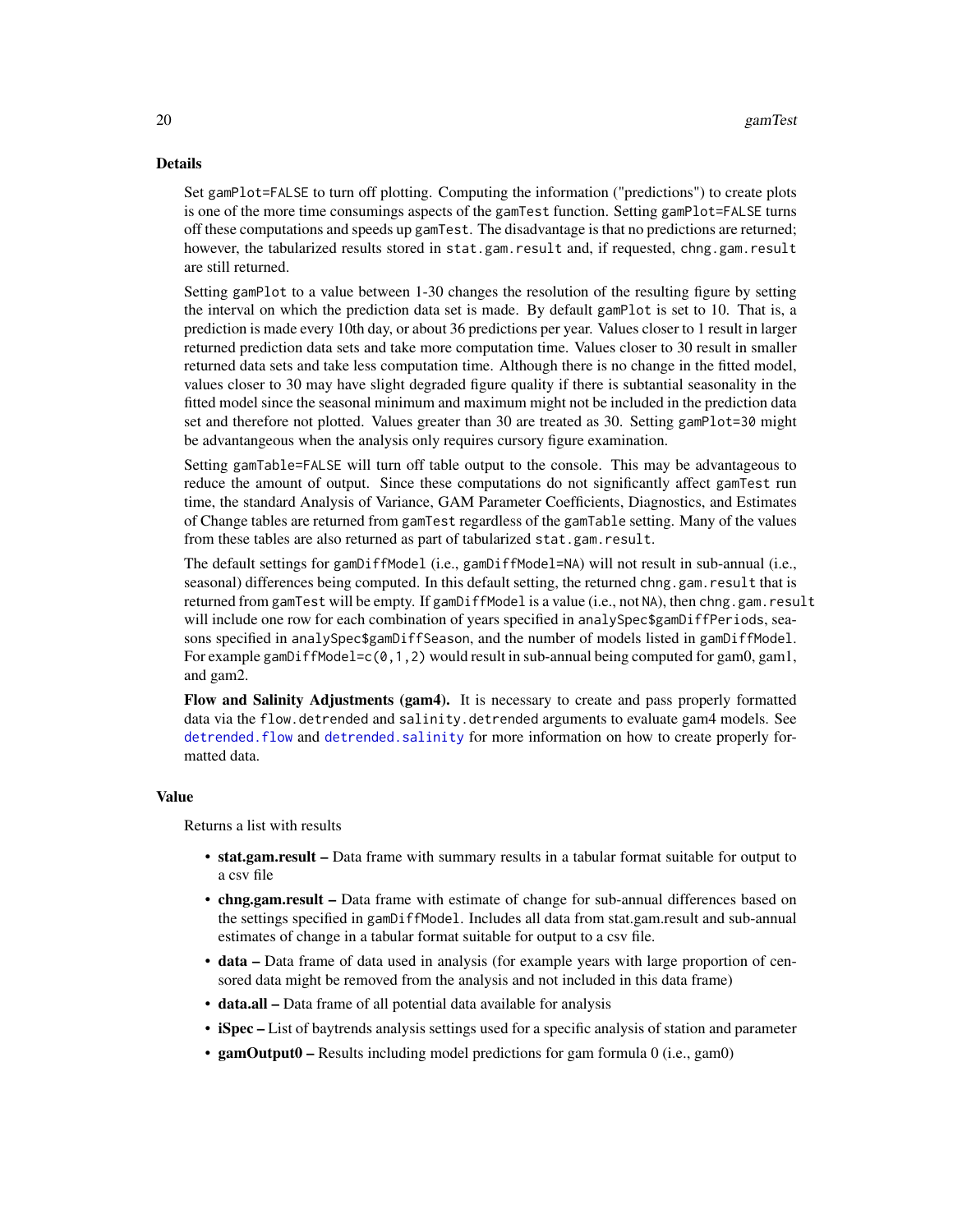#### gamTest 21

- gamOutput1 Results including model predictions for gam formula 1 (i.e., gam1)
- gamOutput2 Results including model predictions for gam formula 2 (i.e., gam2)
- gamOutput3 Results including model predictions for gam formula 3 (i.e., gam3)
- gamOutput4 Results including model predictions for gam formula 4 (i.e., gam4)
- gamOutput5 Results including model predictions for gam formula 5 (i.e., gam5)
- gamOutput6 Results including model predictions for gam formula 6 (i.e., gam6)

 $\text{gamOutput*}$  – For each evaluated model,  $\text{gamOutput*}$  (see above element list) is a list with the following elements:

- gamOption gam formula ID, i.e., 0, 1, 2, 3, 4, 5, 6 corresponding to gam0, gam1, gam2, etc.
- gamRslt mgcv::gam output
- gamRsltSum "summary" of mgcv::gam, i.e., summary(mgcv::gam)
- gamANOVAtbl GAM Analysis of Variance table
- gamCoefftbl GAM Parameter Coefficients table
- gamDiagnostics GAM Diagnostics table(AIC, RMSE, and Adj. R-squared)
- **perChange** Estimates of Change table
- **porDiff.regular** Estimate of change in list format
- porDiff.adjusted Estimate of change adjusted for interventions in list format
- predictions Data frame of gam predictions (all information used to create baytrends graphics excluding measurements)

```
## Not run:
# Specify parameter and station to analyze
dep <- 'do'
stat <- 'CB5.4'
layer <- 'B'
# Prepare data and set up specifications for analysis
dfr <- analysisOrganizeData (dataCensored)
df <- dfr[[1]]
analySpec <- dfr[[2]]
# Apply gamTest
gamResult <- gamTest(df, dep, stat, layer, analySpec=analySpec)
gamPlotDisp(gamResult = gamResult, analySpec = analySpec,
           fullModel = 2, seasAvgModel = 2, seasonalModel = 2,
           diffType = "regular", obserPlot = TRUE, interventionPlot = TRUE,
           seasAvgPlot = TRUE, seasAvgConfIntPlot = FALSE,
           seasAvgSigPlot = FALSE, fullModelPlot = TRUE, seasModelPlot = TRUE,
           BaseCurrentMeanPlot = FALSE, adjustedPlot = FALSE)
# Apply gamTestSeason
```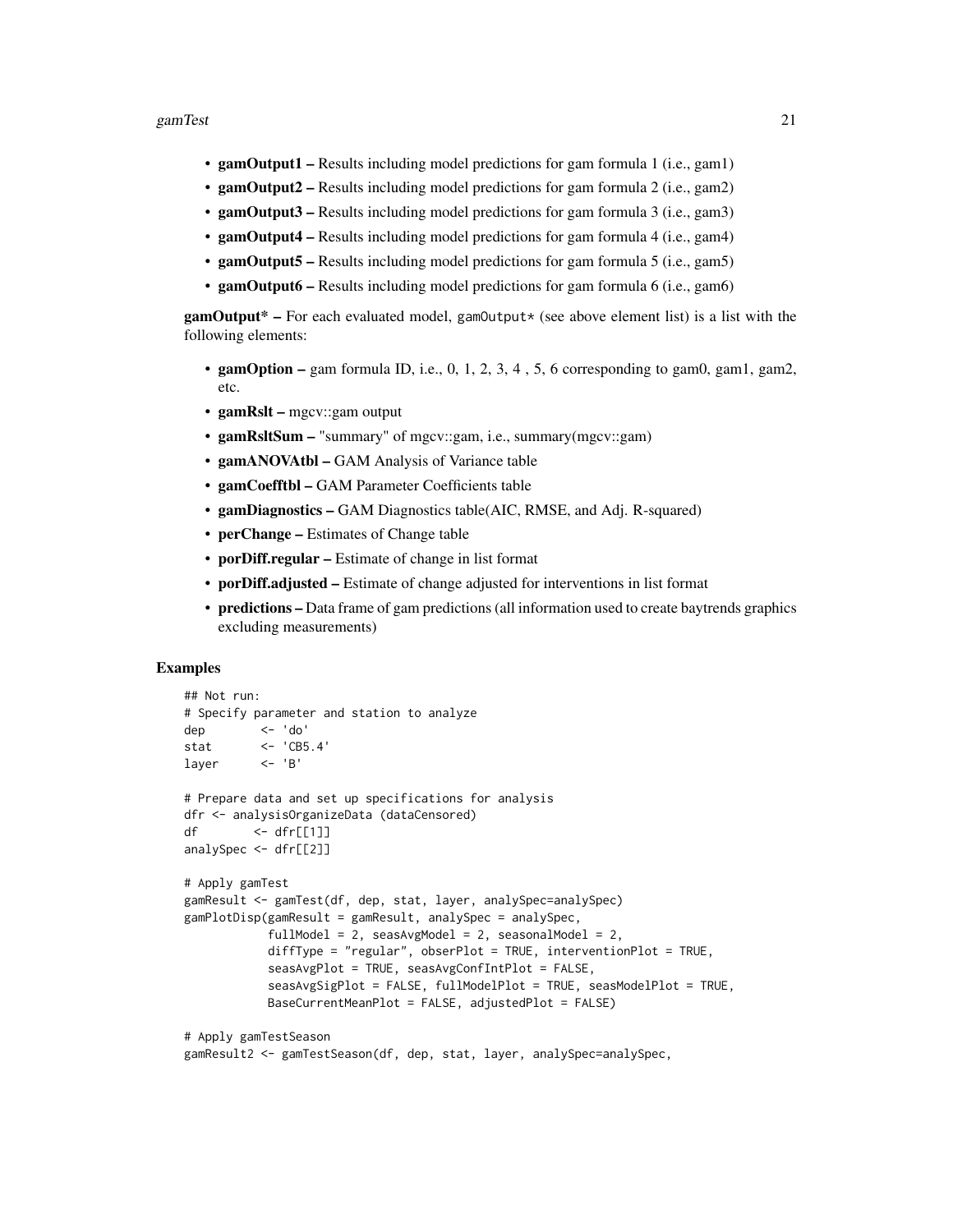```
gamSeasonPlot = c("7/15-8/15", "purple", "range")gamPlotDispSeason(gamResult = gamResult2, analySpec = analySpec,
                 fullModel = 2, seasAvgModel = 2, seasonalModel = 2,
                 diffType = "regular", obserPlot = TRUE, interventionPlot = TRUE,
                 seasAvgPlot = TRUE, seasAvgConfIntPlot = FALSE,
                 seasAvgSigPlot = FALSE, fullModelPlot = FALSE, seasModelPlot = FALSE,
                BaseCurrentMeanPlot = TRUE, adjustedPlot = FALSE, gamSeasonFocus = TRUE)
```
## End(Not run)

gamTestSeason *Perform GAM analysis for Specified Season*

# Description

Perform GAM analysis for Specified Season. Relies on mgcv::gam to perform general additive model.

# Usage

```
gamTestSeason(
  df,
  dep,
  stat,
  layer = NA,
  analySpec,
  gamTable = TRUE,
  gamPlot = 10,gamDiffModel = c(2),
  flow.detrended = NA,
  salinity.detrended = NA,
  gamSeasonPlot = c("7/1-9/30", "purple", "range")
)
```
#### Arguments

| df           | data frame                                                                   |
|--------------|------------------------------------------------------------------------------|
| dep          | dependent variable                                                           |
| stat         | station                                                                      |
| layer        | layer                                                                        |
| analySpec    | analytical specifications                                                    |
| gamTable     | gam table setting (set to FALSE to turn off table output)                    |
| gamPlot      | gam plot setting (set to FALSE to turn off plotting)                         |
| gamDiffModel | GAM model(s) used for computing differences on sub-annual/multi-period basis |
|              | flow. detrended data generated by detrended. flow. Default $= NA$ .          |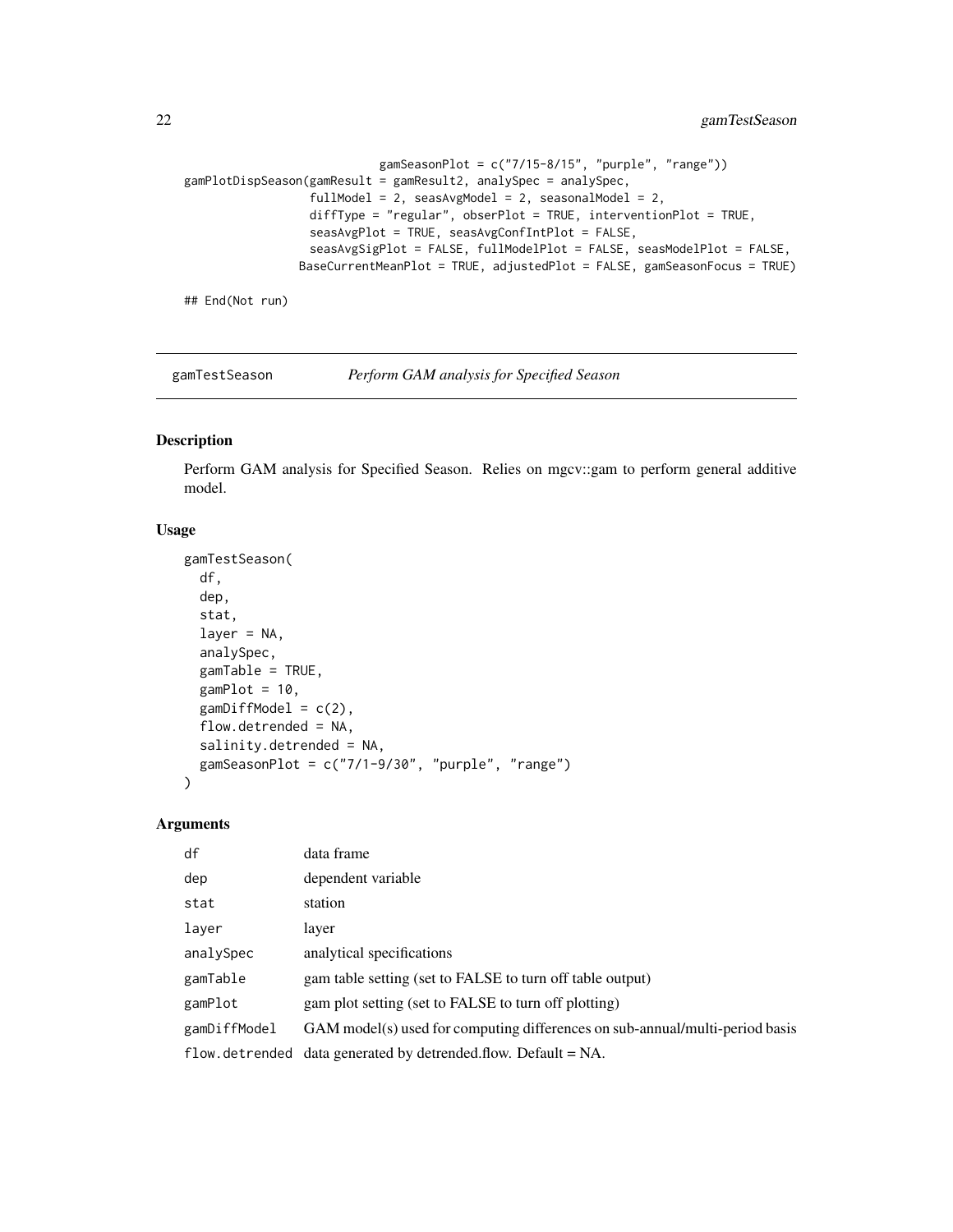<span id="page-22-0"></span>

| salinity.detrended |                                                                                                                       |
|--------------------|-----------------------------------------------------------------------------------------------------------------------|
|                    | data generated by detrended flow. Default $= NA$ .                                                                    |
|                    | gamSeasonPlot Character vector for evaluating and displaying seasonal model (see details for<br>further information). |

# Details

gamSeasonPlot is an additional argument (relative to the arguments used in the gamTest function) that is used to target a specific season for the focus of output and can be a 2- or 3-element vector. While the GAM is fit to all data as in the function gamTest, the output figure will only show the model corresponding to the gamSeasonPlot specifications. The first element of gamSeasonPlot can be a single date (e.g., '8/28') or a date range (e.g., '7/1-9/30'). The second element specifies the color of the line to be plotted. If a date range is specified as the first element and an optional third element is provided as 'range', then the plot will show the season minimum and maximum as well as the mean; otherwise, only the mean is plotted. If the first element of gamSeasonPlot is a single date then observations within a +/- 15-day window of the date are plotted; otherwise, only observations within the date range are plotted. Estimates of difference are computed with baytrends::gamDiff by setting the argument doy.set to either the single date provided from gamSeasonPlot or the same doys used to compute the season mean. The option to specify seasons that "wrap" around end of year, i.e., 12/1-1/30, has not been implemented.

#### Value

Returns a list with results

#### See Also

[gamTest](#page-18-1)

```
## Not run:
# Specify parameter and station to analyze
dep <- 'do'
stat <- 'CB5.4'
layer <- 'B'
# Prepare data and set up specifications for analysis
dfr <- analysisOrganizeData (dataCensored)
df <- dfr[[1]]
analySpec <- dfr[[2]]
# Apply gamTest
gamResult <- gamTest(df, dep, stat, layer, analySpec=analySpec)
gamPlotDisp(gamResult = gamResult, analySpec = analySpec,
           fullModel = 2, seasAvgModel = 2, seasonalModel = 2,
           diffType = "regular", obserPlot = TRUE, interventionPlot = TRUE,
           seasAvgPlot = TRUE, seasAvgConfIntPlot = FALSE,
           seasAvgSigPlot = FALSE, fullModelPlot = TRUE, seasModelPlot = TRUE,
           BaseCurrentMeanPlot = FALSE, adjustedPlot = FALSE)
```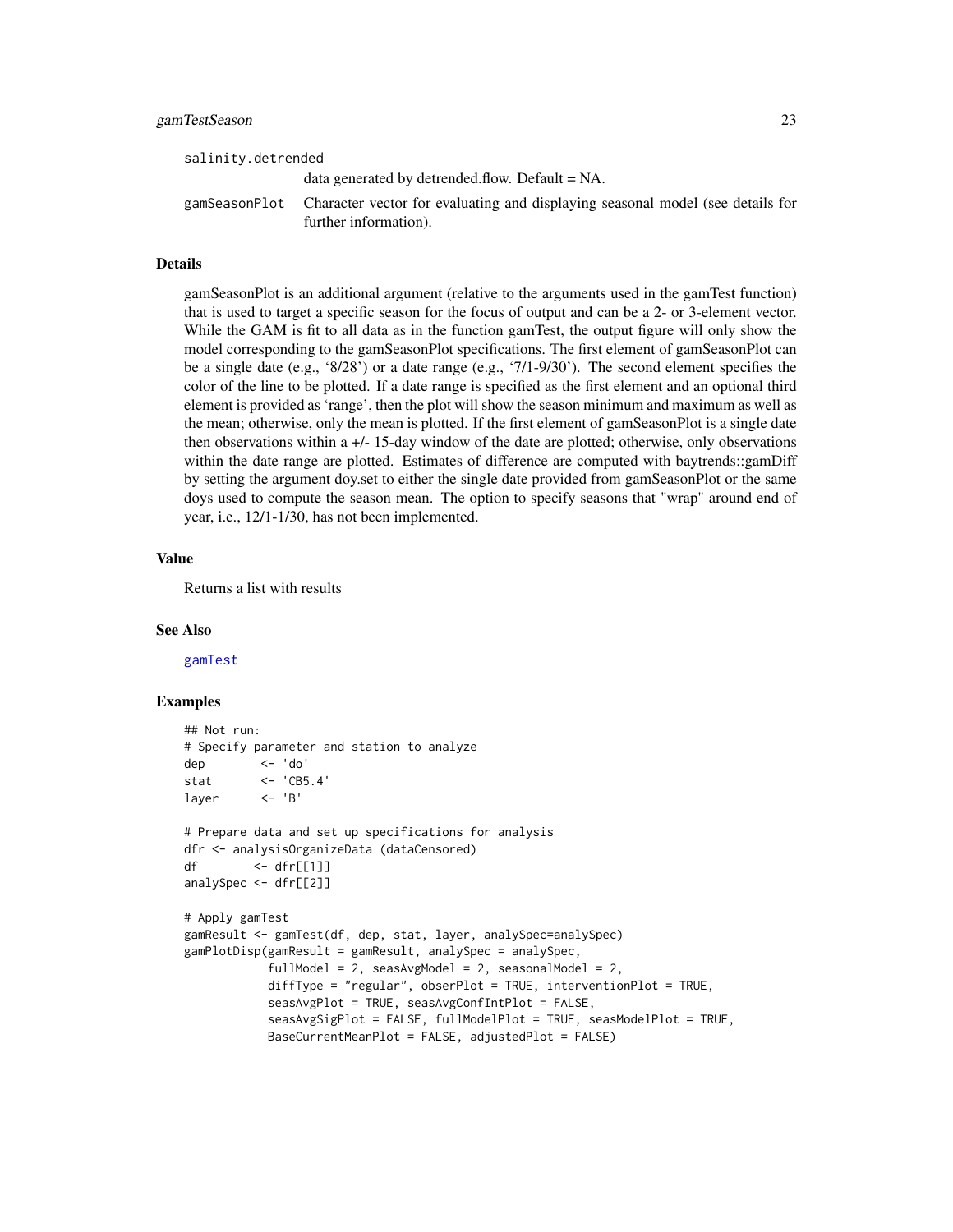<span id="page-23-0"></span>24 **impute** 

```
# Apply gamTestSeason
gamResult2 <- gamTestSeason(df, dep, stat, layer, analySpec=analySpec,
                            gamSeasonPlot = c("7/15-8/15", "purple", "range"))
gamPlotDispSeason(gamResult = gamResult2, analySpec = analySpec,
                  fullModel = 2, seasAvgModel = 2, seasonalModel = 2,
                  diffType = "regular", obserPlot = TRUE, interventionPlot = TRUE,
                  seasAvgPlot = TRUE, seasAvgConfIntPlot = FALSE,
                  seasAvgSigPlot = FALSE, fullModelPlot = FALSE, seasModelPlot = FALSE,
                BaseCurrentMeanPlot = TRUE, adjustedPlot = FALSE, gamSeasonFocus = TRUE)
```
## End(Not run)

# <span id="page-23-1"></span>impute *Impute Censored Values*

#### Description

Impute value for multiply censored data.

#### Usage

impute(x, imputeOption = "mid")

#### Arguments

|              | vector of type survival::Surv                                                                           |
|--------------|---------------------------------------------------------------------------------------------------------|
| imputeOption | imputation method [default="mid"], valid impute options are "lower", "upper",<br>"mid". "norm". "lnorm" |

# Details

The imputeOption values of "lower", "upper" and "mid" impute the lower limit, upper limit, and midpoint between the lower and upper limit. In the context of typical water quality data, these options would be equivalent to zero, detection limit and 1/2 detection limit substitution. Options for substituting the normal ["norm"] or lognormal ["lnorm"] expectation can also be used.

#### Value

vector where x is transformed into a simple numeric variable

#### See Also

[makeSurvDF](#page-30-1), [unSurvDF](#page-40-1) , [unSurv](#page-39-1), [imputeDF](#page-24-1), [imputeDF](#page-24-1),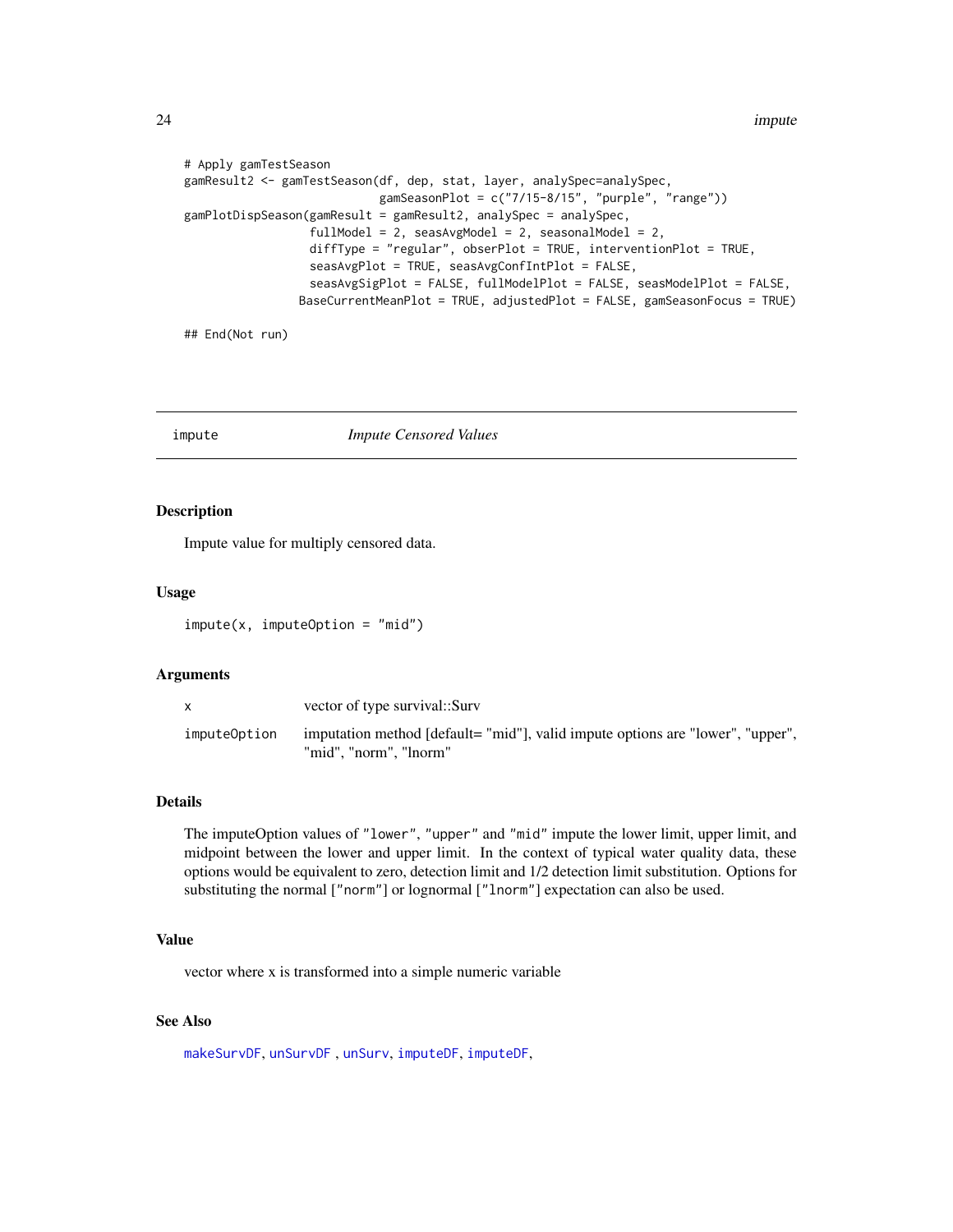#### <span id="page-24-0"></span> $imputeDF$  25

# Examples

```
## Not run:
x <- dataCensored[1:20,"tdp"]
x.lower <- impute(x,'lower')
x.mid \le -impute(x,'mid')x.upper <- impute(x,'upper')
x.norm < -impute(x, 'norm')x.lnorm <- impute(x,'lnorm')
## End(Not run)
```
<span id="page-24-1"></span>

#### imputeDF *Impute Censored Values in dataframes*

#### Description

Impute value for multiply censored data in data frames

#### Usage

imputeDF(df, imputeOption = "mid")

#### Arguments

| df           | dataframe                                                                                               |
|--------------|---------------------------------------------------------------------------------------------------------|
| imputeOption | imputation method [default="mid"], valid impute options are "lower", "upper",<br>"mid". "norm". "lnorm" |

# Details

The imputeOption values of "lower", "upper" and "mid" impute the lower limit, upper limit, and midpoint between the lower and upper limit. In the context of typical water quality data, these options would be equivalent to zero, detection limit and 1/2 detection limit substitution. Options for substituting the normal ["norm"] or lognormal ["lnorm"] expectation can also be used.

# Value

dataframe where fields with censored data (i.e., Surv objects) are transformed into a simple numeric fields

#### See Also

[makeSurvDF](#page-30-1), [unSurvDF](#page-40-1) , [unSurv](#page-39-1), [impute](#page-23-1), [imputeDF](#page-24-1),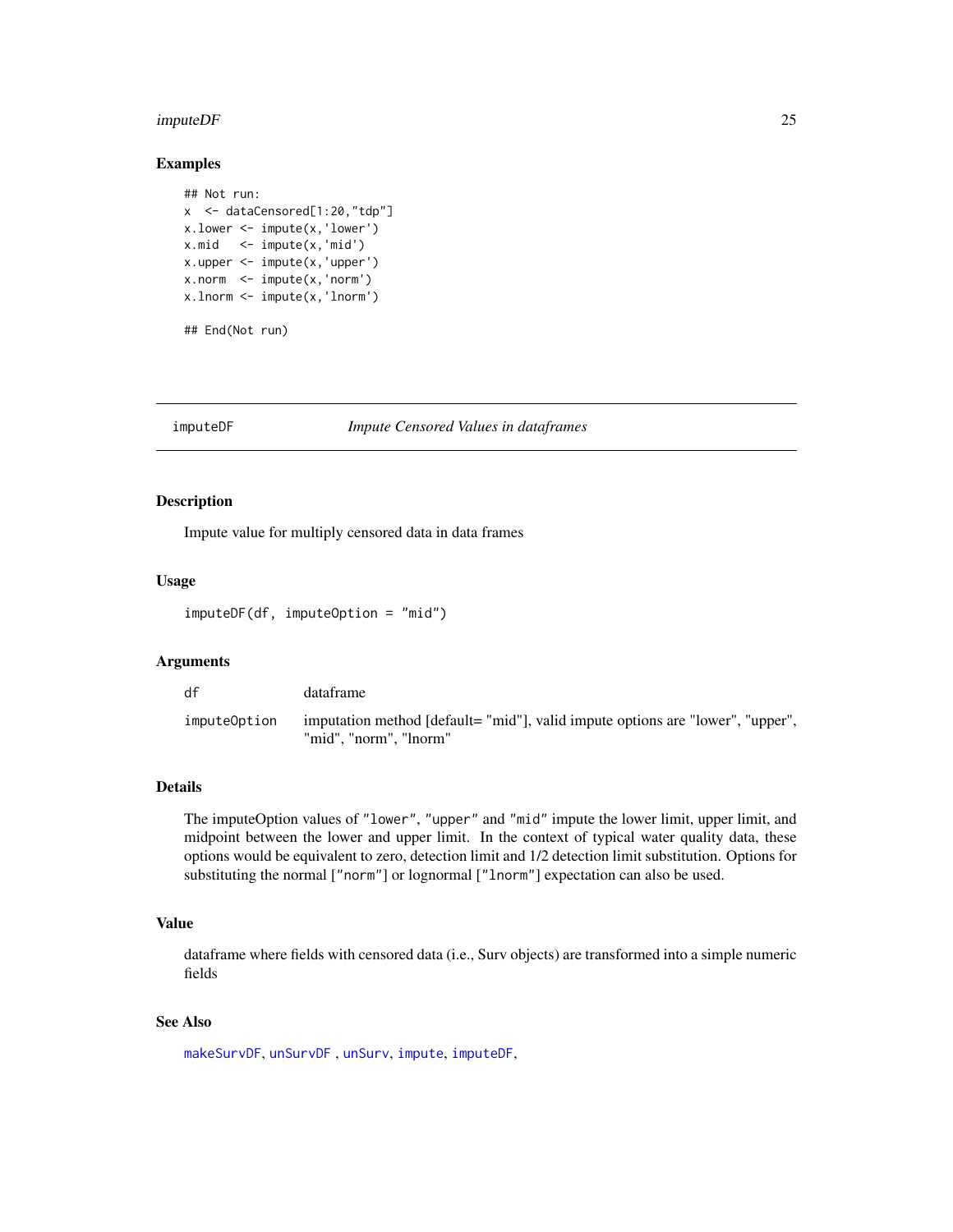#### Examples

```
## Not run:
df <- dataCensored[1:20, ]
df.lower <- imputeDF(df,'lower')
df.mid <- imputeDF(df,'mid')
df.upper <- imputeDF(df,'upper')
df.norm <- imputeDF(df,'norm')
df.lnorm <- imputeDF(df,'lnorm')
## End(Not run)
```
layerAggregation *Aggregate data layers*

#### Description

This function aggregates data layers. Steps: 1) Perform first level error checking to make sure that the data set contains 'layer' and valid aggregation option was selected. 2) Perform second level error checking to make sure the aggregation option selection makes sense (e.g. cannot aggregate "S" and "AP" if no "AP" data are in the data set). 3) Average the data by taking the median or mean based on user input.

# Usage

```
layerAggregation(df, avgTechnique = "mean", layerAggOption = 3)
```
#### Arguments

| df           | data frame                                                                                                                                                                                            |
|--------------|-------------------------------------------------------------------------------------------------------------------------------------------------------------------------------------------------------|
| avgTechnique | method for aggregating data ("mean" [default], "median")                                                                                                                                              |
|              | layerAggOption (O[default]: no aggregation; 1: combine "S" & "AP" ("SAP"); 2: combine "B"<br>& "BP" ("BBP"); 3: opt 1 & 2 ("SAP", "BBP"); 4: combine all ("ALL")); 5:<br>combine "S" and "B" $("SB")$ |

# Value

data frame with aggregated data

```
## Not run:
dfr <- analysisOrganizeData(dataCensored)
# retrieve all corrected chlorophyll-a concentrations for Station CB5.4,
# missing values are removed and transformation applied. Note, a
# warning is displayed indicating that data set has layers but user did
# not specify layer in retrieval. layerAggregation then aggregates per
# specifications
```
<span id="page-25-0"></span>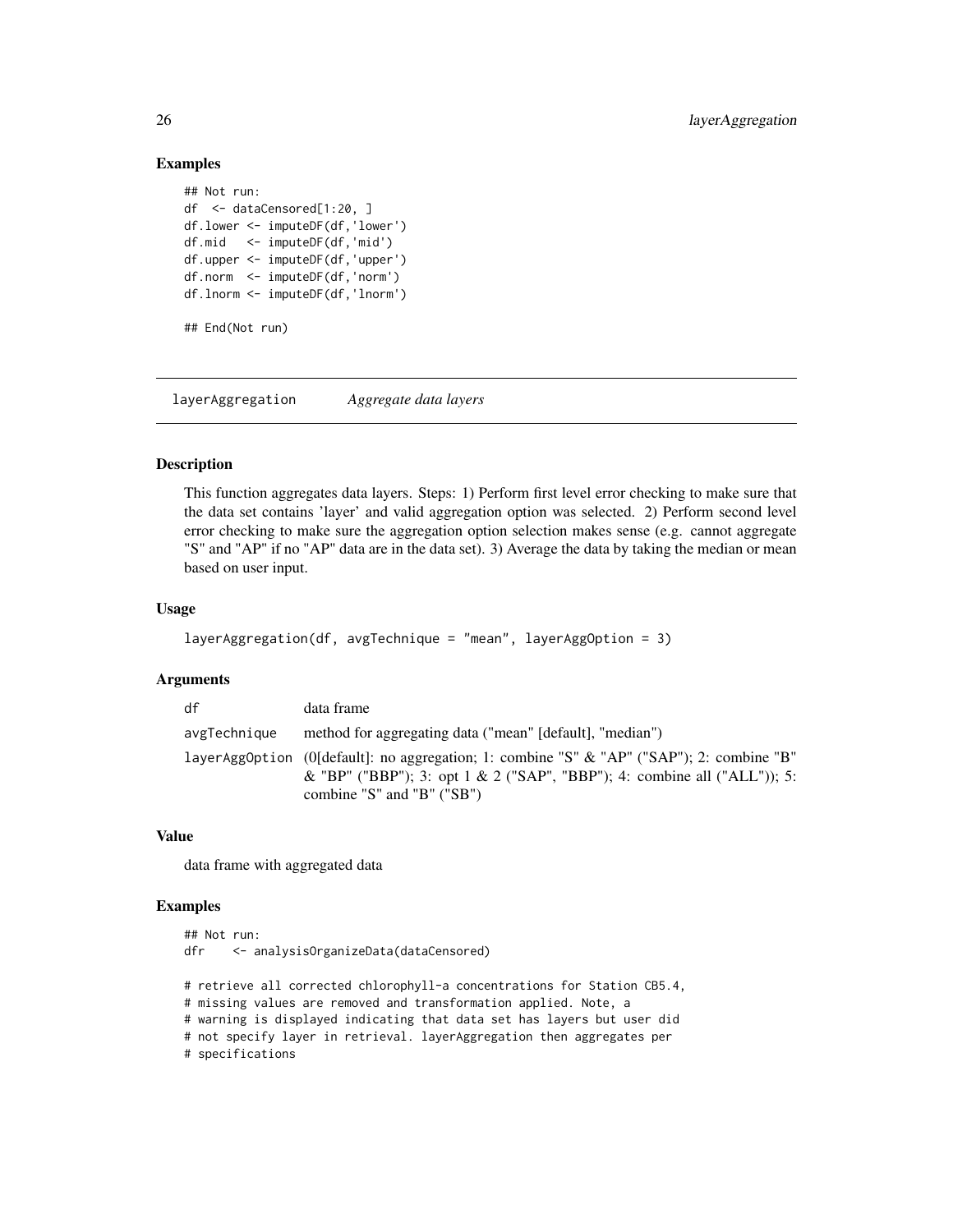# <span id="page-26-0"></span>layerLukup 27

```
dfr2 <- selectData(dfr[["df"]], 'chla', 'CB5.4', analySpec=dfr[["analySpec"]])
df2 <- dfr2[[1]] # data frame of selected data
iSpec2 <- dfr2[[2]] # meta data about selected data
df2a <- layerAggregation(df2, avgTechnique="mean", layerAggOption=4)
```
## End(Not run)

layerLukup *Layer List*

### Description

A lookup table of layer abbreviations and the corresponding names.

#### Usage

layerLukup

# Format

A data frame with 10 rows and 3 variables:

layers Layer codes order Analysis order name Layer name

loadData *Load/Clean CSV and TXT Data File*

# Description

Load and clean comma delimited (\*.csv) or tab delimited (\*.txt) file and perform some rudimentary data cleaning.

# Usage

```
loadData(
 file = NA,
  folder = ".".pk = NA,
  remDup = TRUE,remNAcol = TRUE,
  remNArow = TRUE,
 convDates = TRUE,
  tzSel = "America/New_York",
 commChar = "#",
  naChar = NA
)
```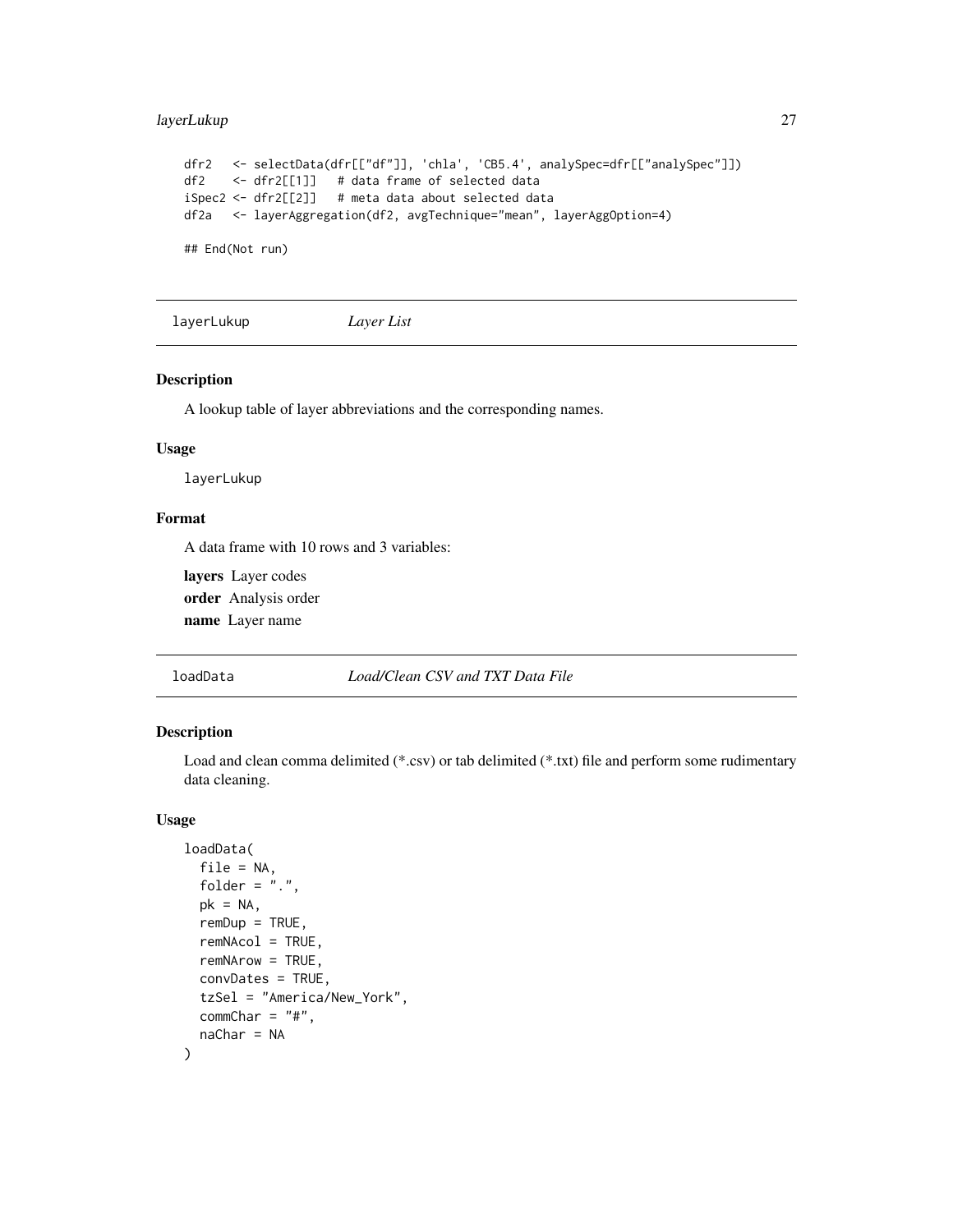#### Arguments

| file      | file (can use wildcards, e.g., "*.csv")                                                                              |
|-----------|----------------------------------------------------------------------------------------------------------------------|
| folder    | folder (i.e., directory to look in, can use relative path)                                                           |
| pk        | vector of columns that form the primary key for data set                                                             |
| remDup    | logical field indicating whether duplicate rows are deleted                                                          |
| remNAcol  | logical field indicating whether columns with all NA are deleted                                                     |
| remNArow  | logical field indicating whether rows with all NA are deleted                                                        |
| convDates | vector or logical field indicating whether date-like columns should be converted<br>to POSIX ct format (see details) |
| tzSel     | time zone to use for date conversions (default: "America/New_York")                                                  |
| commChar  | character for comment line to be skipped                                                                             |
| naChar    | characters to treat as NA                                                                                            |

#### Details

This function reads in a single comma delimited (\*.csv) or tab delimited (\*.txt) file using either utils::read.table or utils::read.csv based on the file extension. The user can use the wildcard feature for the file argument (e.g., file=' $*$ .csv') and the function will identify the most recently modified csv or txt file in the folder for importing.

Some specific features of this function include the following:

1. Leading '0's in character strings that would otherwise be trimmed and treated as numeric variables (e.g., USGS flow gages, state and county FIPS codes) are preserved. To effectively use this functionality, data maintained in a spreadsheet would be enclosed in quotes (e.g., "01578310"). When exported to csv or txt files the field would be in triple quotes (e.g., """01578310"""). Any column read in as integer is converted to numeric.

2. Rows and columns with no data (i.e., all NA) are deleted unless default settings for remNAcol and remNArow are changed to FALSE.

3. Completely duplicate rows are deleted unless default setting for remDup is changed to FALSE.

4. Rows beginning with '#' are skipped unless commChar set to ""

5. If a primary key (either single or multiple columns) is selected, the function enforces the primary key by deleting duplicate entries based on the primary key. Columns corresponding to the primary key (when specified) are moved to the first columns.

6. If convDates is a vector (i.e., c('beginDate', 'endDate')), then a date conversion is attempted for the corresponding columns found in the input file. If TRUE, then a date conversion is attempted for all columns found in the input file with 'date' in the name, If FALSE, no date conversion is attempted.

Some other common time zones include the following: America/New\_York, America/Chicago, America/Denver, America/Los\_Angeles, America/Anchorage, America/Honolulu, America/Jamaica, America/Managua, America/Phoenix, America/Metlakatla

A brief table reporting the results of the import are printed.

Note that columns containing just F, T, FALSE, TRUE are stored as logical fields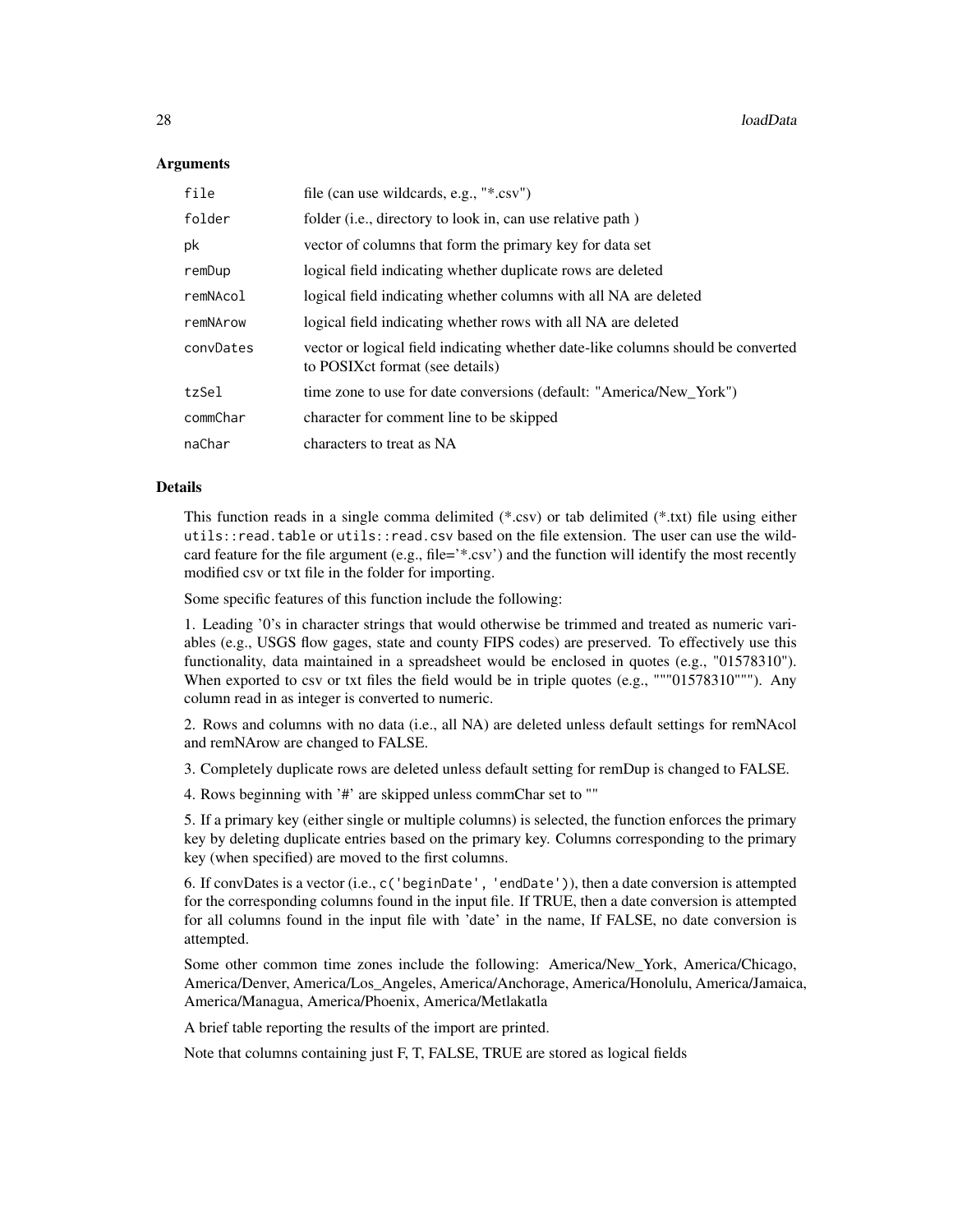#### <span id="page-28-0"></span>loadExcel 29

# Value

Returns data frame

#### loadExcel *Load/Clean Excel sheet*

# Description

Load and clean one sheet from an Excel file

#### Usage

```
loadExcel(
  file = NA,
  sheet = 1,
  folder = ".",
  pk = NA,
  remDup = TRUE,
  remNAcol = TRUE,
  remNArow = TRUE,
  convDates = TRUE,
  tzSel = "America/New_York"
)
```
#### Arguments

| file      | file (can use wildcards, e.g., "*.xlsx")                                                                             |
|-----------|----------------------------------------------------------------------------------------------------------------------|
| sheet     | worksheet name to load from Excel file                                                                               |
| folder    | folder (i.e., directory to look in, can use relative path)                                                           |
| pk        | vector of columns that form the primary key for data set                                                             |
| remDup    | logical field indicating whether duplicate rows are deleted                                                          |
| remNAcol  | logical field indicating whether columns with all NA are deleted                                                     |
| remNArow  | logical field indicating whether rows with all NA are deleted                                                        |
| convDates | vector or logical field indicating whether date-like columns should be converted<br>to POSIX ct format (see details) |
| tzSel     | time zone to use for date conversions (default: "America/New_York")                                                  |
|           |                                                                                                                      |

# Details

This function reads in a single sheet from an Excel file using readxl::read\_excel to load the data

After reading data in with readxl::read\_excel, some specific additional steps are implemented:

1. Double quotes are removed from beginning and ending of all fields. The purpose is to maintaion leading zeroes (e.g., USGS flow gages). To effectively use this functionality, data maintained in a spreadsheet would be enclosed in quotes (e.g., "01578310"). If exported to csv or txt files the field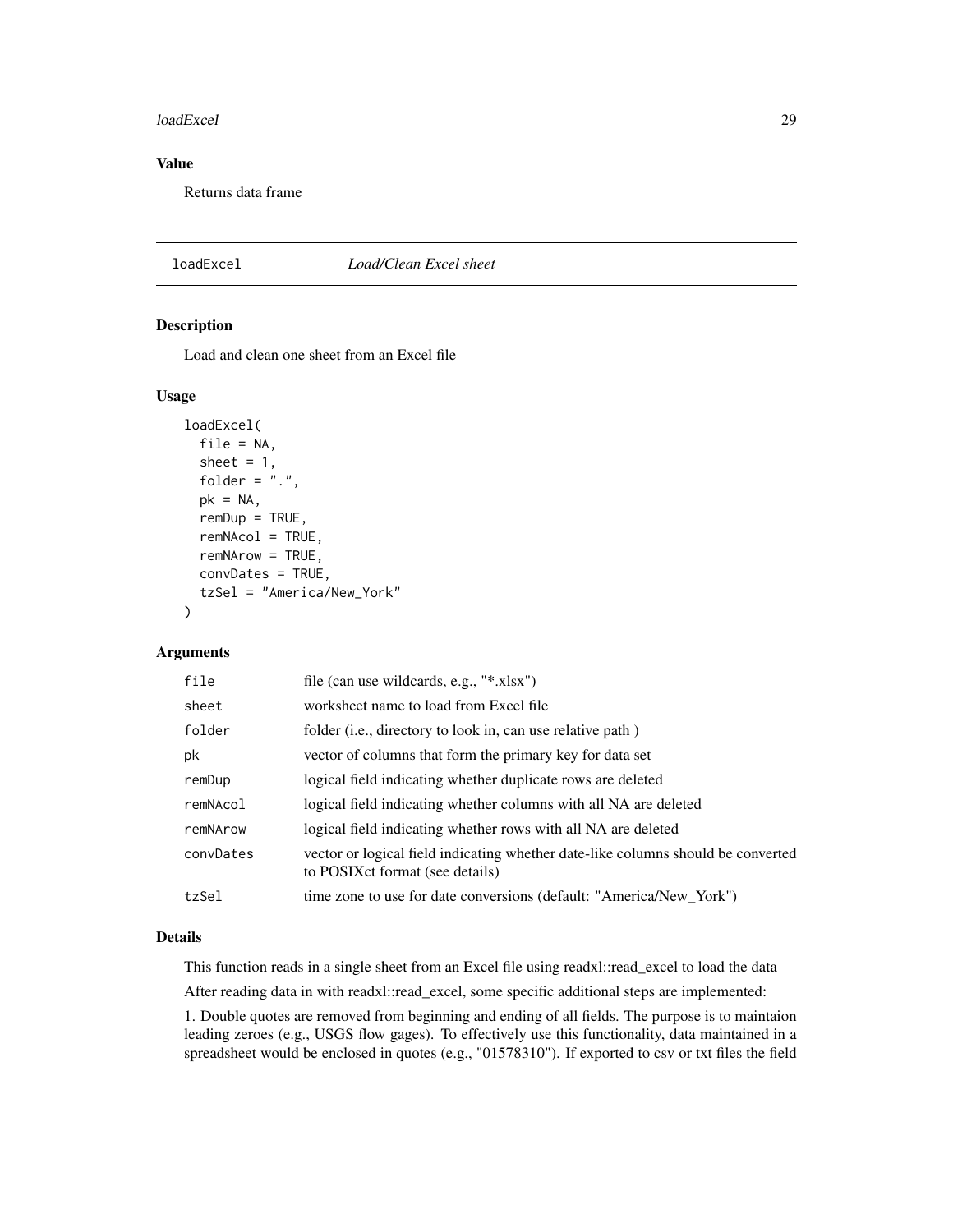<span id="page-29-0"></span>would be in triple quotes (e.g., ""'01578310"'"). Any column read in as integer is converted to numeric.

2. Rows and columns with no data (i.e., all NA) are deleted unless default settings for remNAcol and remNArow are changed to FALSE.

3. Completely duplicate rows are deleted unless default setting for remDup is changed to FALSE.

4. If a primary key (either single or multiple columns) is selected, the function enforces the primary key by deleting duplicate entries based on the primary key. Columns corresponding to the primary key (when specified) are moved to the first columns.

5. If convDates is a vector (i.e., c('beginDate', 'endDate')), then a date conversion to as.POSIXct is attempted for the corresponding columns found in the input file. If TRUE, then a date conversion is attempted for all columns found in the input file with 'date' in the name, If FALSE, no date conversion is attempted.

Some other common time zones include the following: America/New\_York, America/Chicago, America/Denver, America/Los\_Angeles, America/Anchorage, America/Honolulu, America/Jamaica, America/Managua, America/Phoenix, America/Metlakatla

A brief table reporting the results of the import are printed.

Note that columns containing just F, T, FALSE, TRUE are stored as logical fields

#### Value

Returns data frame

loadModels *Load Built-in GAM formulas*

#### Description

Returns built-in GAM formulas

#### Usage

loadModels(gamSelect = "gam4")

#### Arguments

gamSelect character vector of models (Current options include gam0, gam1, gam2, gam3, gam4, gam5)

#### Details

By default, the function analysisOrganizeData will store the formulas for gam0-gam4 in the variable analySpec\$gamModels as a list. The user can customize this list with the function loadModels (see example).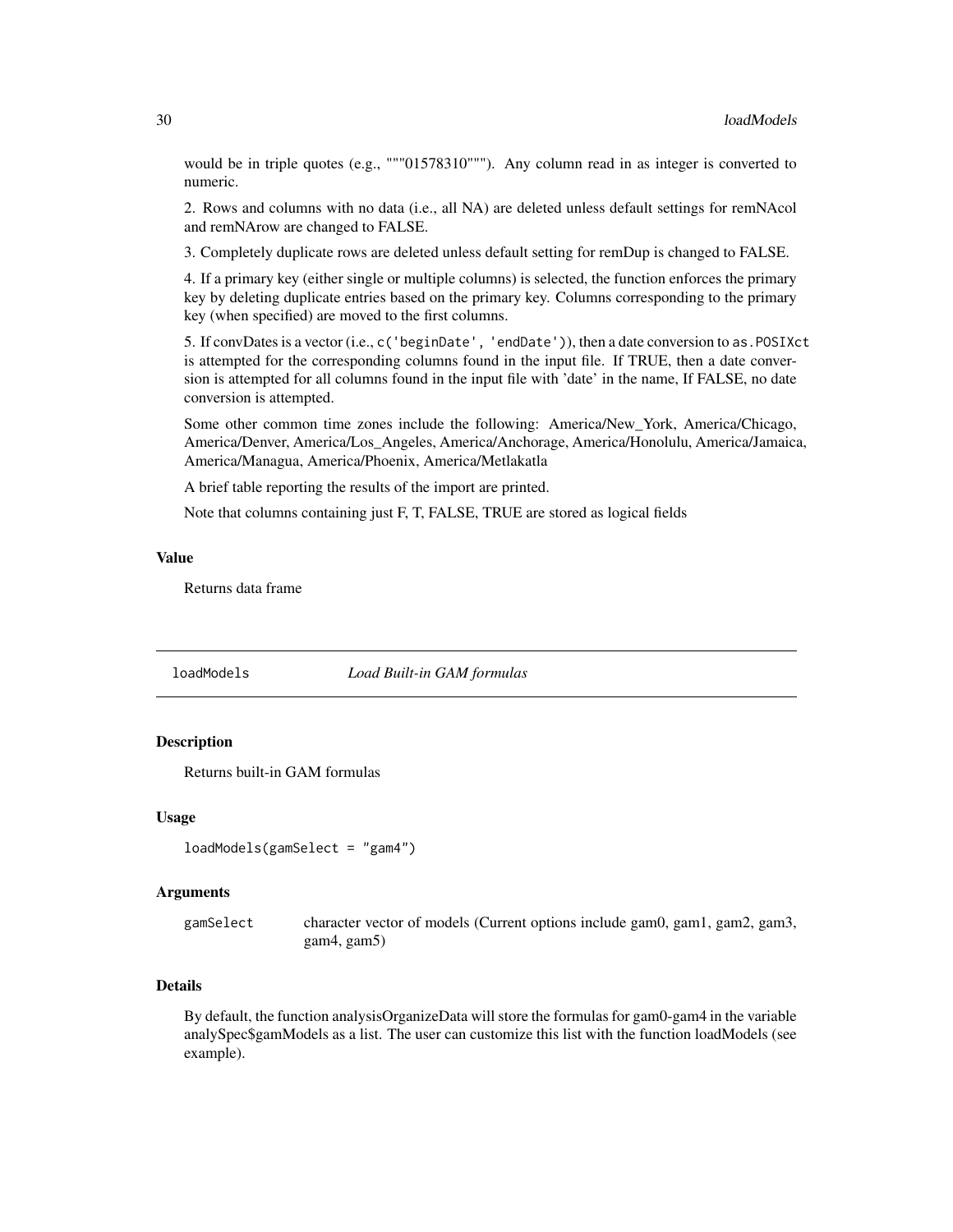# <span id="page-30-0"></span>loadModelsResid 31

# Value

Returns a list with GAM formulas

#### Examples

```
# run analysisOrganizeData function to create the list analySpec
dfr <- analysisOrganizeData (dataCensored, report=NA)
df <- dfr[["df"]]
analySpec <- dfr[["analySpec"]]
# current models in analySpec
analySpec$gamModels
# set models in analySpec to gam0, gam1, and gam2 only
analySpec$gamModels <- loadModels(c('gam0','gam1','gam2'))
```
loadModelsResid *Load Built-in GAM formulas for calculating residuals*

#### Description

Load Built-in GAM formulas for calculating residuals

#### Usage

```
loadModelsResid(gamSelect = "doy_flw_sal")
```
#### Arguments

gamSelect character vector of models (Current options include 'doy', 'doy\_flw\_sal', 'doy\_flw\_sal\_int')

### Value

Returns a list with GAM formulas

<span id="page-30-1"></span>makeSurvDF *Convert dataframe to include survival (Surv) objects*

#### Description

Within a dataframe, paired numeric fields that use a "\_lo" and "\_hi" suffix naming convention (e.g., "conc\_lo" "conc\_hi") are combined into a single Surv object (e.g., "conc") using the "interval2" option provided by through the survival::Surv(conc\_lo, conc\_hi, type = "interval2") syntax.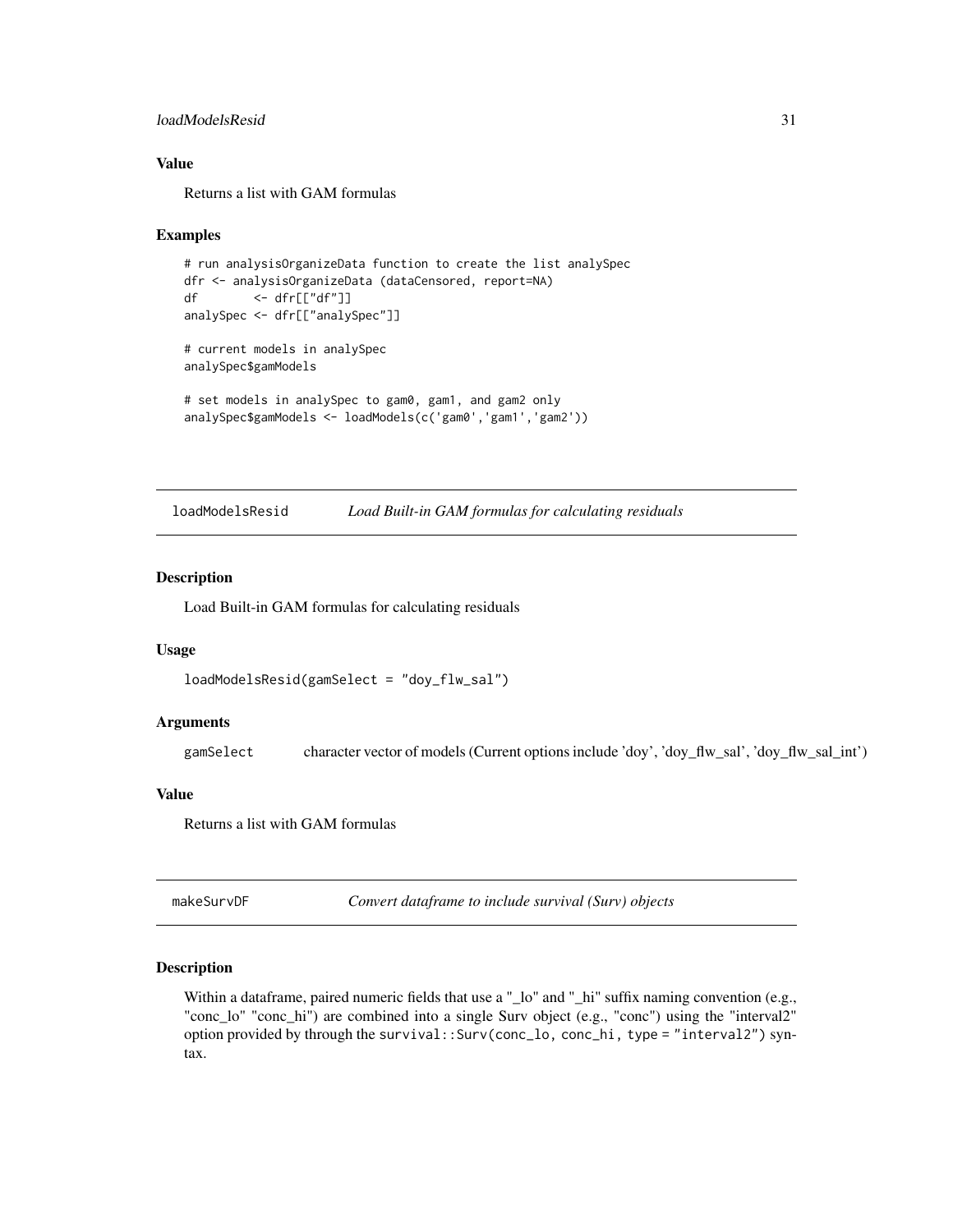#### <span id="page-31-0"></span>Usage

makeSurvDF(df, suf\_lo = "\_lo", suf\_hi = "\_hi")

#### Arguments

| df     | name of data frame                                    |
|--------|-------------------------------------------------------|
| suf lo | Column name suffix for "lo" values. Default $=$ " lo" |
| suf hi | Column name suffix for "hi" values. Default $=$ " hi" |

#### Details

Converting fields to Surv objects works with field pairs that have a "\_lo" and "\_hi" suffix naming convention. The numeric value for "\_hi" must be greater than or equal to the "\_lo" value. Source data that violate this requirement are set to NA with a summary report outputted to the console.

The user can specify their own values for the lo/hi suffixes or use the defaults.

# Value

dataframe with Surv fields

#### See Also

[unSurv](#page-39-1), [unSurvDF](#page-40-1), [impute](#page-23-1), [imputeDF](#page-24-1), [saveDF](#page-34-1),

# Examples

```
df <- dataCensored[1:20,]
colnames(df)
df1 <- unSurvDF(df)
colnames(df1)
# Default values
df2 <- makeSurvDF(df1)
colnames(df2)
# User values
df3 <- unSurvDF(df, "_LOW", "_HIGH")
colnames(df3)
df4 <- makeSurvDF(df3, "_LOW", "_HIGH")
colnames(df4)
```
nobs *Compute the Number of Non-Missing Observations*

#### Description

Compute the number of non-missing observations. Provides a 'default' method to handle vectors, and a method for data frames.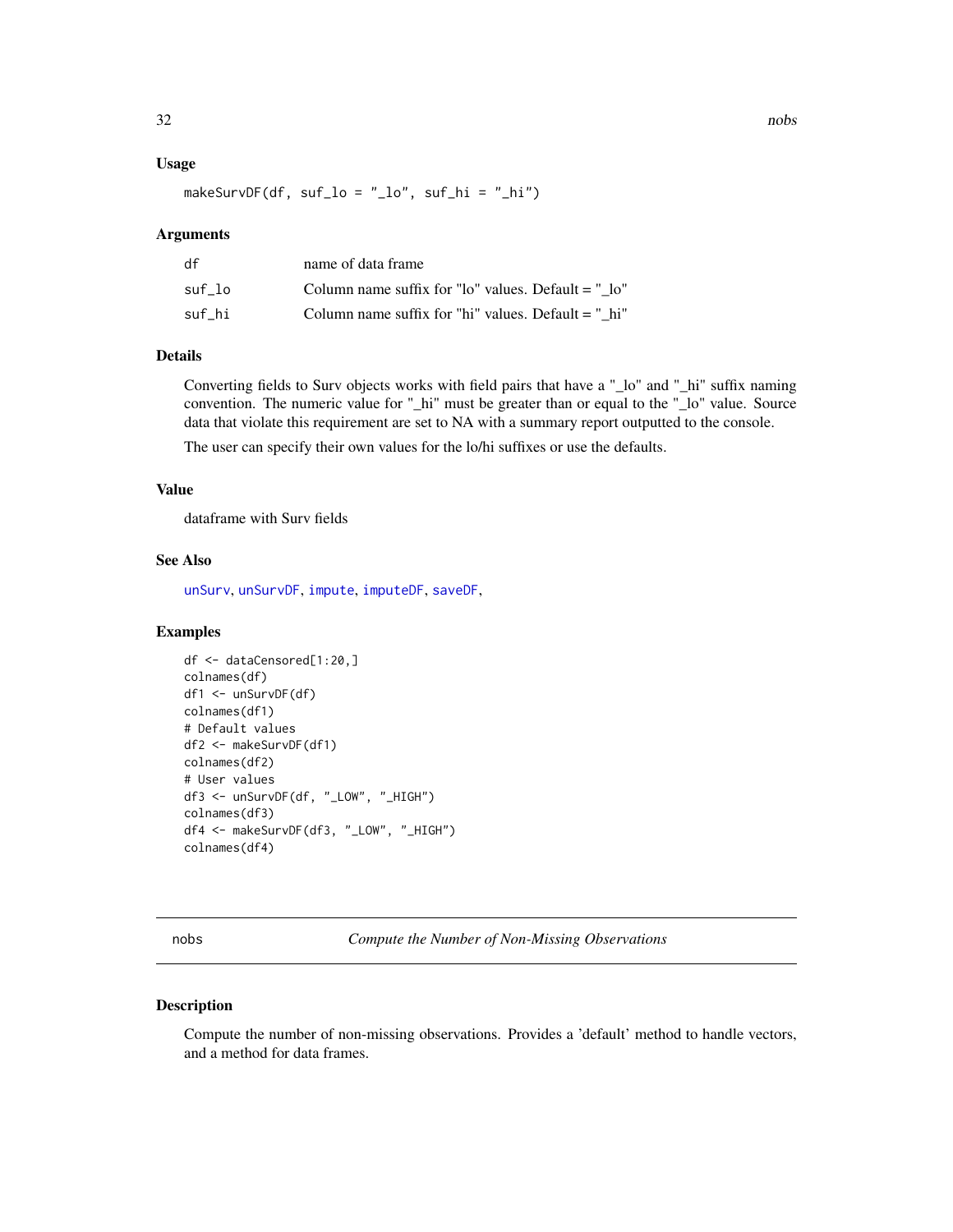$\frac{1}{33}$ 

#### Usage

nobs(object, ...)

#### **Arguments**

| object   | Target Object                           |
|----------|-----------------------------------------|
| $\cdots$ | Optional parameters (currently ignored) |

# Details

Calculate the number of observations in 'object'.

\* For numeric vectors, this is simply the number of non-NA elements, as computed by 'sum(!is.na(object))'.

\* For dataframe objects, the result is a vector containing the number of non-NA elementes of each column.

The 'nobs' and 'nobs.lm' functions defined in gtools are simply aliases for the functions in the base R 'stats' package, provided for backwards compatibility.

'baytrends' borrowed 'gdata::nobs' 'as is' to avoid being archived in 2020. https://github.com/tetratech/baytrends/issues/56

#### **Note**

The base R package 'stats' now provides a S3 dispatch function for nobs, and methods for for objects of classes "lm", "glm", "nls" and "logLik", as well as a default method.

Since they provided a subset of the the functionality, the base method dispatch (nobs) function and method for "lm" objects ('nobs.lm') are, as of gdata version 2.10.1, simply aliases for the equivalent functions in the base R 'stats' package.

Since 'gdata''s default method ('nobs.default') processes vectors and hands any other data/object types to 'stats:::nobs.default'.

#### Author(s)

Gregory R. Warnes greg@warnes.net

```
x \leftarrow c(1, 2, 3, 5, NA, 6, 7, 1, NA)length(x)
nobs(x)
df <- data.frame(x=rnorm(100), y=rnorm(100))
df[1,1] < -NAdf[1,2] <- NA
df[2,1] <- NA
nobs(df)
fit \leq -\ln(y \sim x, \text{ data=df})nobs(fit)
```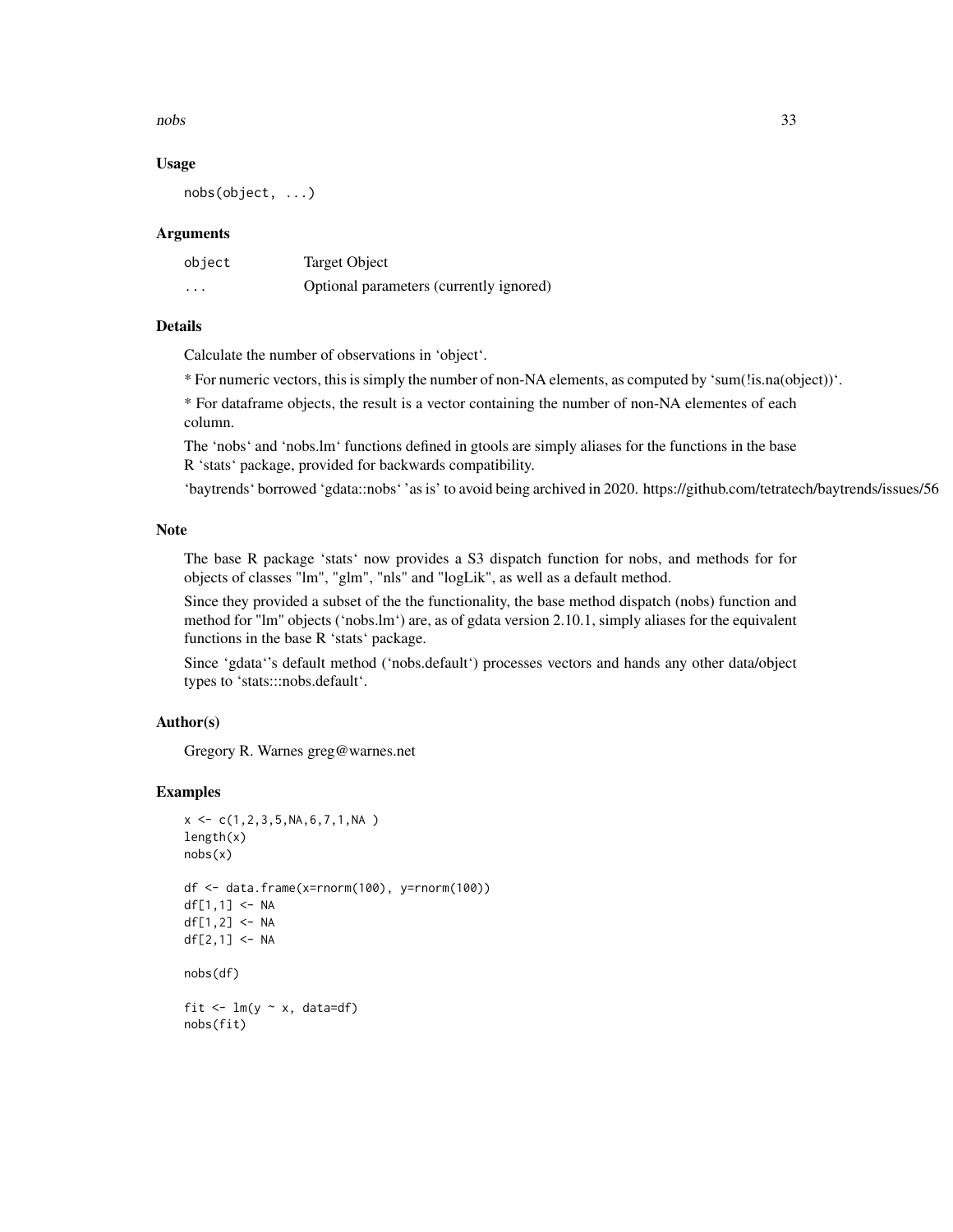<span id="page-33-0"></span>parameterList *Parameter List*

#### Description

A lookup table of water quality parameters

#### Usage

parameterList

# Format

A data frame with 82 rows and 13 variables:

parm "preferred" parameter ID

parmSource parmamter field as may be found in sample data sets

parmCat Parameter Group Header

parmName Full parameter name

parmCalc indicator if parameter is calculated

parmNamelc parameter name in lower case

parmUnits units

**parmRecensor** numerical value used in log plots if data are reported as  $\leq 0$ 

parmRO1 Parameter sort order level 1

parmRO2 Parameter sort order level 2

parmTrend TRUE/FALSE for whether parameter should be analyzed for trend

logTrans TRUE/FALSE for whether parameter should be analyzed in log transposed

trendIncrease Should an increase in conccentration be interpreted as 'improving', 'degrading', 'increasing', or 'decreasing'

sal *Salinity data*

# Description

Salinity data, 1984 to 2016, for 8 stations.

#### Usage

sal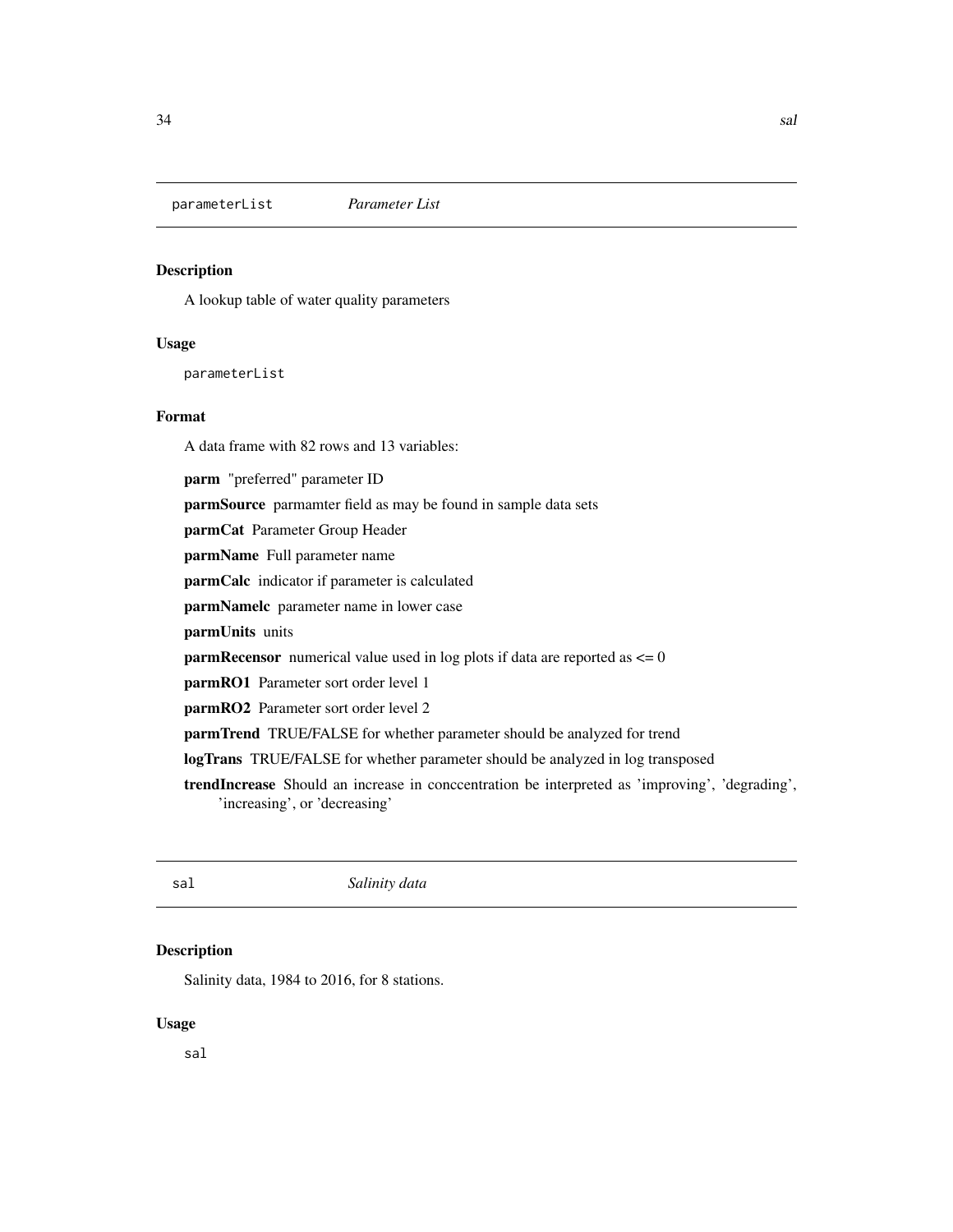#### <span id="page-34-0"></span> $saveDF$  35

# Format

A data frame with 51,092 rows and 4 variables:

station CBP Station ID date date, YYYY-MM-DD layer sample layer salinity Measured salinity

<span id="page-34-1"></span>saveDF *Save R object to disk*

# Description

Saves R object to disk using csv and/or Rdata format.

# Usage

```
saveDF(
  rObj,
 note = NULL,
 rData = FALSE,
 csv = TRUE,attr = FALSE,
  timeStamp = TRUE,
  folder = "_save_df"
)
```
### Arguments

| rObj       | Name of R object to save.                                                     |
|------------|-------------------------------------------------------------------------------|
| note       | Suffix to include in file name.                                               |
| rData      | Logical field to save rObj as an rData file (FALSE [default]).                |
| <b>CSV</b> | Logical field to save rObj as an a csy file (TRUE [default]).                 |
| attr       | Logical field to save data frame attributes as a text file (FALSE [default]). |
| timeStamp  | Logical field to include date/time stamp in file name (TRUE [default]).       |
| folder     | Subdirectory for saving file ('_save_df is default)                           |

# Details

Output files are saved with an "rObj\_note\_YYYY\_MM\_DD\_HHMMSS" naming convetion. By default, files are saved as csv files to a '\_save\_df' subdirectory relative to the working directory and include a time stamp in the file name using utils::write.csv. The default folder can be changed with the folder argument. Inclusion of a time stamp in the file name enables saving the same object at multiple steps through an R script, but can be turned off with the timeStamp argument. To also save object as rData file, set rData=TRUE.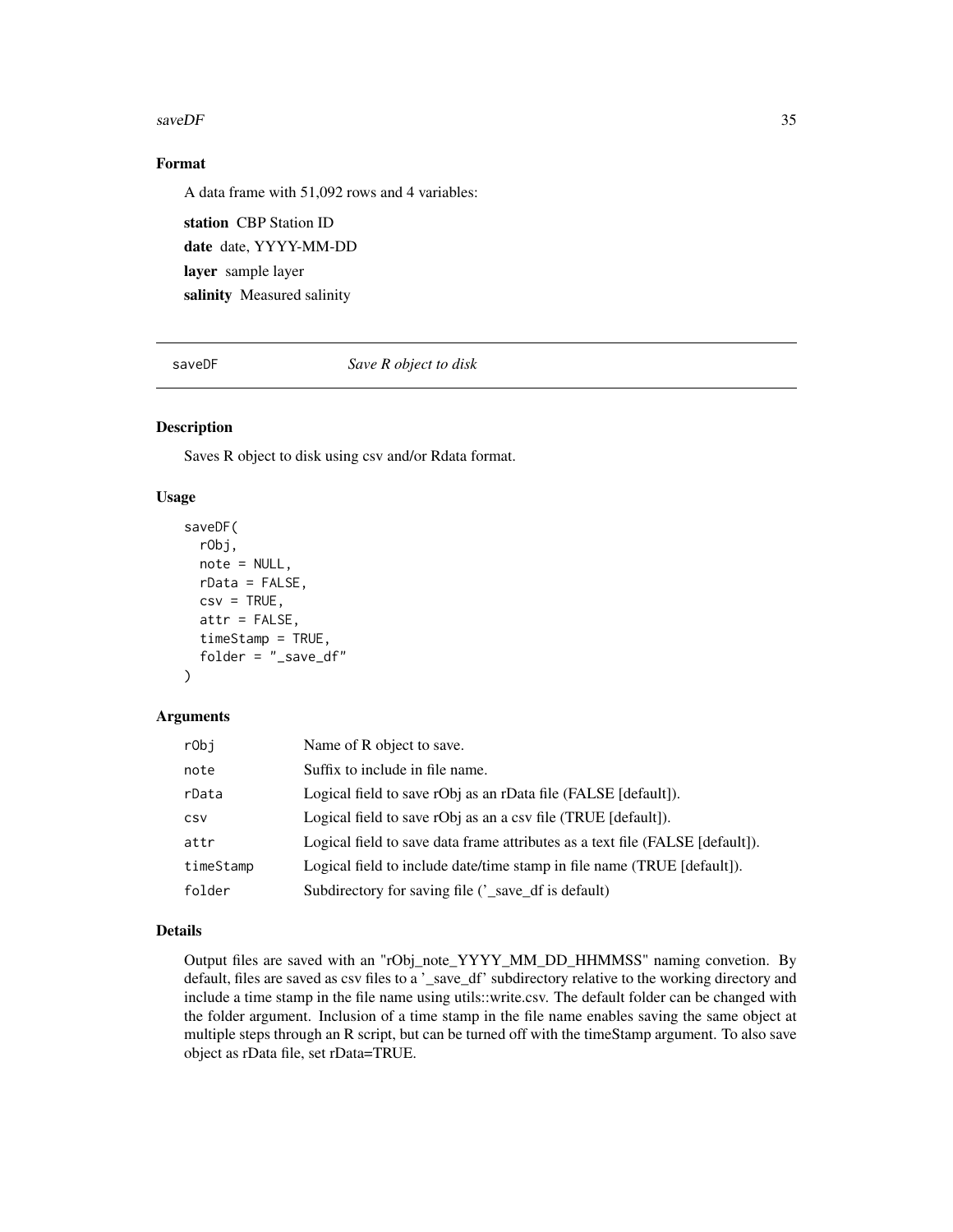# <span id="page-35-0"></span>Value

Nothing returned. Saves R object to disk using csv and/or Rdata format.

# Examples

```
## Not run:
df <- data.frame(x=c(1:100))
saveDF(df, 'test_note')
## End(Not run)
```
selectData *Select data for analysis from a larger data frame*

# Description

Select data for analysis from a larger data frame based on dependent variable, station, and layer. Removing records with missing values, performing log-transformations, and adding a centering date are performed based on settings.

# Usage

```
selectData(
  df,
  dep,
  stat,
  layer = NA,
  transform = TRUE,
  remMiss = TRUE,
  analySpec
)
```
# Arguments

| df        | data frame                                                                                            |
|-----------|-------------------------------------------------------------------------------------------------------|
| dep       | dependent variable                                                                                    |
| stat      | station                                                                                               |
| layer     | layer (optional)                                                                                      |
| transform | logical field to return log-transformed value (TRUE [default])                                        |
| remMiss   | logical field to remove records where dependent variable, dep, is a missing value<br>(TRUE [default]) |
| analySpec | analytical specifications                                                                             |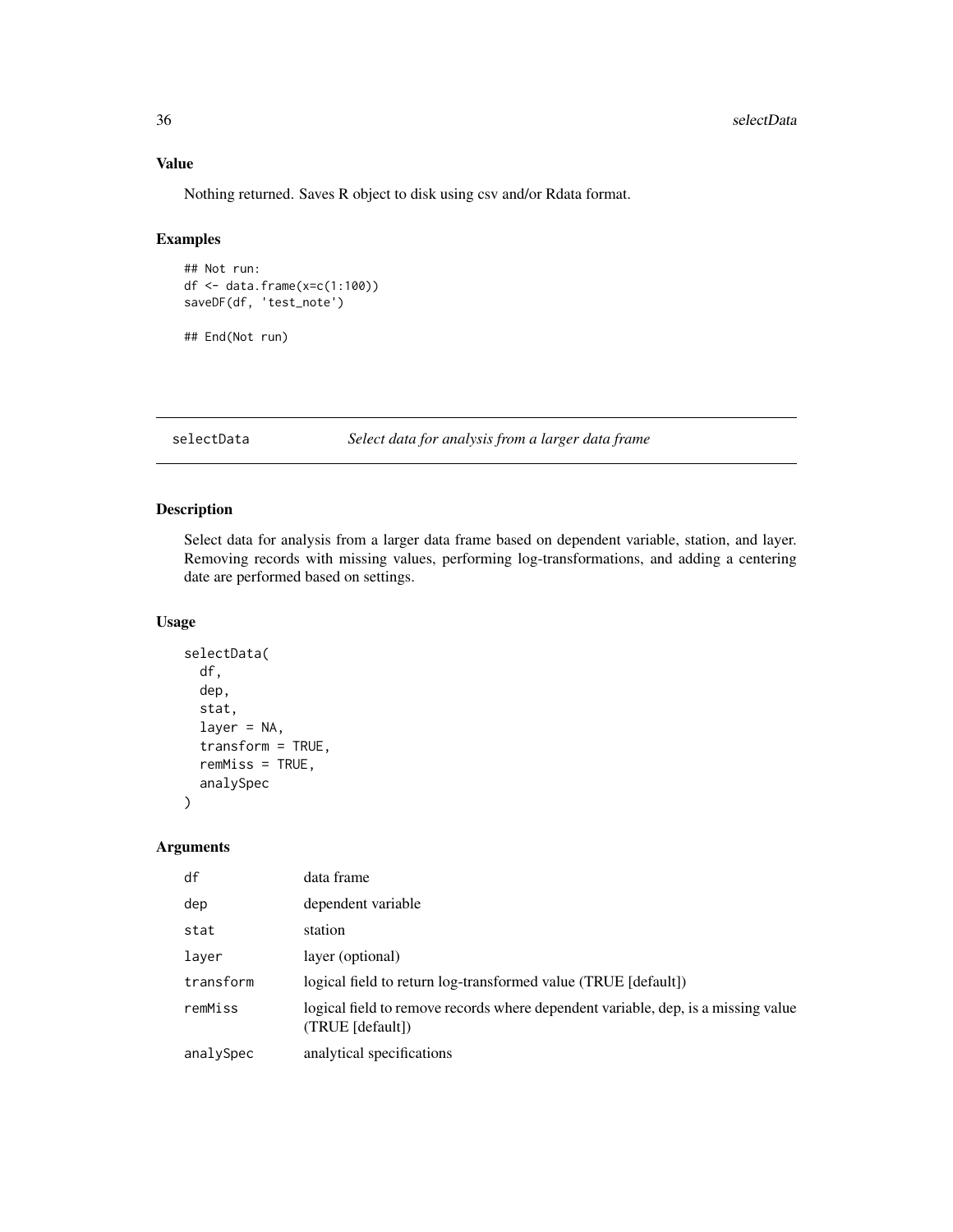#### selectData 37

#### Details

The returned data frame will include dyear and cyear. dyear is the decimal year computed using smwrBase::baseDay2decimal and smwrBase::baseDay. From this, the minimum and maximum 'dyear' are averaged. This averaged value, centerYear, is used to compute the centering date, cyear, using cyear = dyear - centerYear.

The variable identified by dep is copied to the variable name dep+".orig" (e.g., chla.orig) allowing the user to track the original concentrations. A new column, recensor, is added. The value of recensor is FALSE unless the value of dep.orig was  $\leq 0$ . In the cases where dep.orig is  $\leq 0$ , recensor is set to TRUE and the value of dep is set to "less-than" a small positive value which is stored as iSpec\$recensor. If transform=TRUE, the returned data frame will also include a variable "ln"+dep (i.e., "lnchla" for log transformed chla).

The data frame will include a column, intervention, which is a factor identifying different periods of record such as when different laboratory methods were used and is based on the data frame methodsList that is loaded into the global environment. This column is set to "A" with only 1 level if the data frame methodsList has not been loaded into the global environment.

The data frame will include a column, lowCensor, to indicate whether the data record occurs in a year with a low level of censoring over that particular year. The function gamTest uses this column to identify years of record (i.e., when lowCensor==FALSE) that should not be used in analyses.

If remMiss=TRUE, then the returned data frame will be down selected by removing records where the variable identified in 'dep' is missing; otherwise, no down selection is performed.

iSpec contains a large list of information

dep - name of column where dependent variable is stored, could be "ln"+dep for variables that will be analyzed after natural log transformation

depOrig - name of original dependent variable, could be same as dep if no transformation is used

stat - name of station

stationMethodGroup - name of station group that the station belongs to, derived from station list (stationMasterList) and used to identify interventions specified in methodsList table

intervenNum - number of interventions found for this station and dependent variable as derived from methodsList table, a value of 1 is assigned if no methodsList entry is found

intervenList - data frame of interventions identified by beginning and ending date and labeled consecutively starting with "A"

layer - layer

layerName - layer name derived from layerLukup

transform - TRUE/FALSE indicating whether log transformations were taken

trendIncrease - an indicator for interpretation of an increasing concentration

logConst - not currently used

recensor - small value that observations <=0 are recensored to as "less than" the small value

censorFrac - data frame indicating the yearly number of observations and fraction of observations reported as less than, uncensored, interval censored, less than zero, and recensored; also includes a 'lowCensor' field indicating which years will be dropped by gamTest due to high yearly censoring

yearRangeDropped - year range of data that will be dropped due to censoring

censorFracSum - censoring overall summary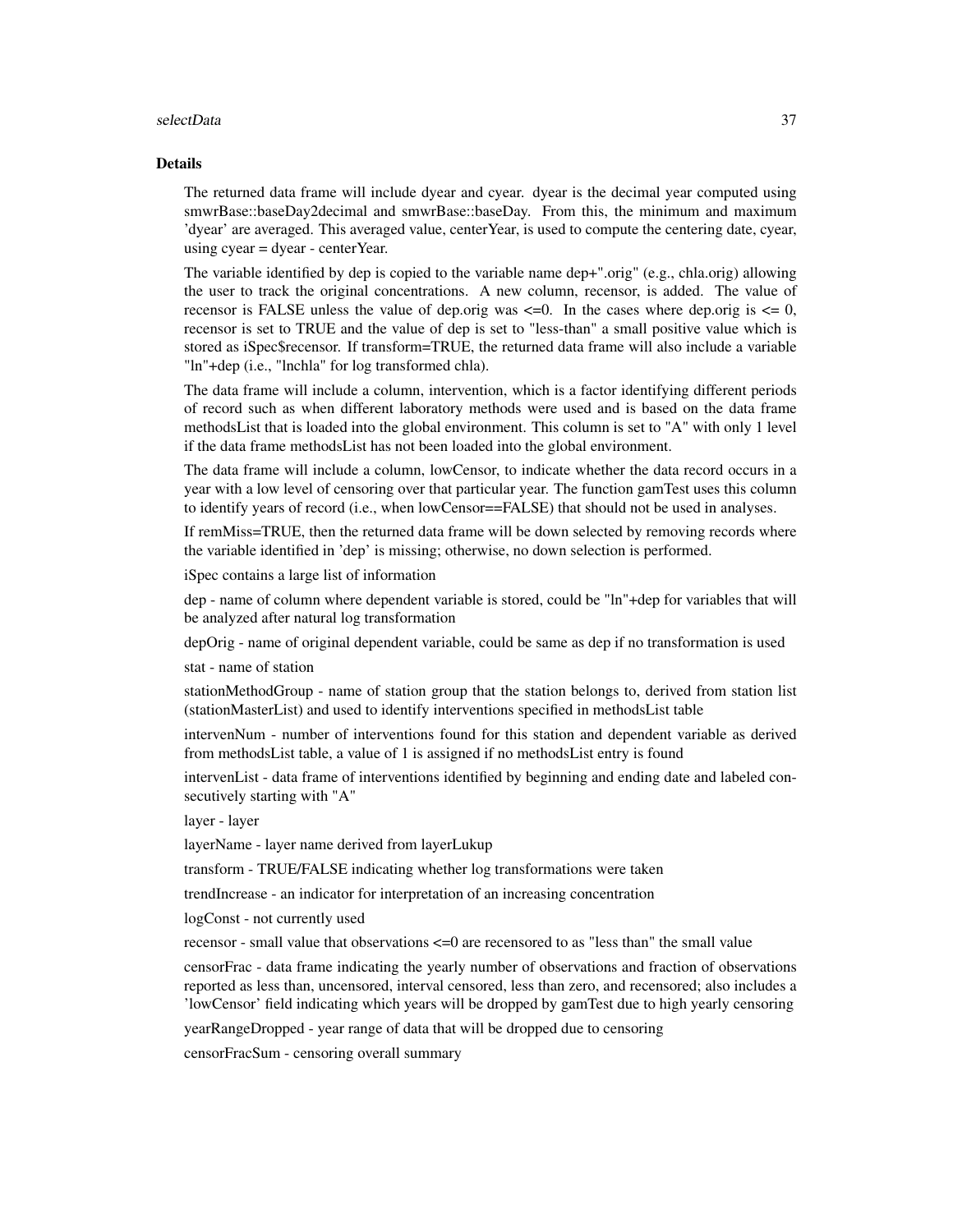centerYear - centering year

parmName - parameter name

parmNamelc - parameter name in lower case

parmUnits - parameter units

statLayer - station/layer label, e.g., "LE3.1 (S)"

usgsGageID - USGS gage used for flow adjustments

usgsGageName - USGS gage used for flow adjustments

numObservations - number of observations

dyearBegin - begin date in decimal form

dyearEnd - end date in decimal form

dyearLength - period of record length

yearBegin - period of record begin year

yearend - period of record end year

dateBegin - begin date

dateEnd - end date

The baseDay and baseDay2decimal functions have been added to this package from the smwrBase package.

# Value

A nest list is returned. The first element of the nest list is the down-selected data frame. The second element is the list, iSpec, contains specifications for data extraction. See examples for usage and details for further discussion of the data processing and components of each element.

#### Examples

```
## Not run:
dfr <- analysisOrganizeData(dataCensored)
# retrieve Secchi depth for Station CB5.4, no transformations are applied
dfr1 <- selectData(dfr[["df"]], 'secchi', 'CB5.4', 'S', transform=FALSE,
                   remMiss=FALSE, analySpec=dfr[["analySpec"]])
df1 <- dfr1[[1]] # data frame of selected data
iSpec1 <- dfr1[[2]] # meta data about selected data
# retrieve surface corrected chlorophyll-a concentrations for Station CB5.4,
# missing values are removed and transformation applied
dfr2 <- selectData(dfr[["df"]], 'chla', 'CB5.4', 'S', analySpec=dfr[["analySpec"]])
df2 <- dfr2[[1]] # data frame of selected data
iSpec2 <- dfr2[[2]] # meta data about selected data
```
## End(Not run)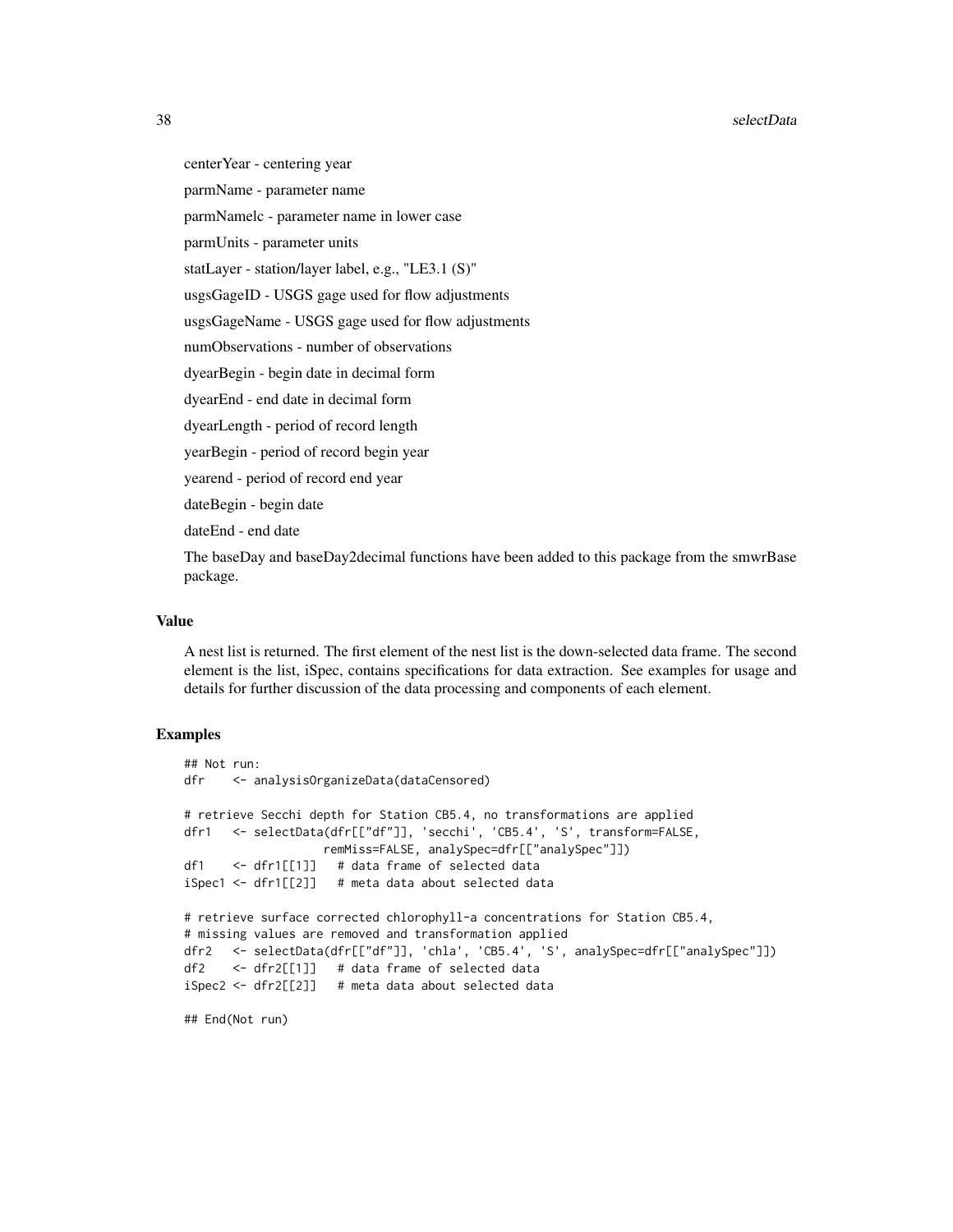<span id="page-38-0"></span>stationMasterList *Chesapeake Bay Program long-term tidal monitoring stations*

#### **Description**

Chesapeake Bay Program long-term tidal monitoring stations

#### Usage

stationMasterList

#### Format

A data frame with 145 rows and 19 variables:

station Water quality station code

- state State location
- locationType As identified in the state trend reports, whether this station is in the mainstem or tributary monitoring

waterbody Location as identified in the CBP CIMS database

latitude From the CBP CIMS database, and verified in a GIS map

longitude From the CBP CIMS database, and verified in a GIS map

cbSeg92 Match to CB 92 Segmentation scheme (for 303d list)

usgsGageName Manual match to a USGS fall-line monitoring station (See usgsGages\$siteName)

usgsGageID USGS station code (See usgsGages\$siteNumber)

- usgsGageMatch Identifies how the USGS-to-TribStation match was made. Direct: If the station falls within a tributary with a USGS station, or in the mainstem. Indirect: If the station is in a small sub-tributary of one of the major tributaries. The USGS station may not be that representative, but it is better than matching to the Susquehanna. SusDefault: If there was no clear match, the tidal station was matched to the Susquehanna River.
- stationRO1 Station sort order level 1
- stationRO2 Station sort order level 2
- stationGrpName Station group header

stationMethodGroup Foreign key to methodsList table

- hydroTerm "flow" or "salinity" to indicate whether to model flow or salinity effects (if missing, "flow" assumed)
- flwAvgWin list of averaging windows if flow is selected in hydroTerm (options are: 1, 5, 10, 15, 20, 30, 40, 50, 60, 90, 120, 150, 180, 210)
- flwParms list of parameters to model with flow (regardless of hydroTerm value), each parameter separated by a space
- salParms list of parameters to model with salinity (regardless of hydroTerm value), each parameter separated by a space
- notes Optional note to track updates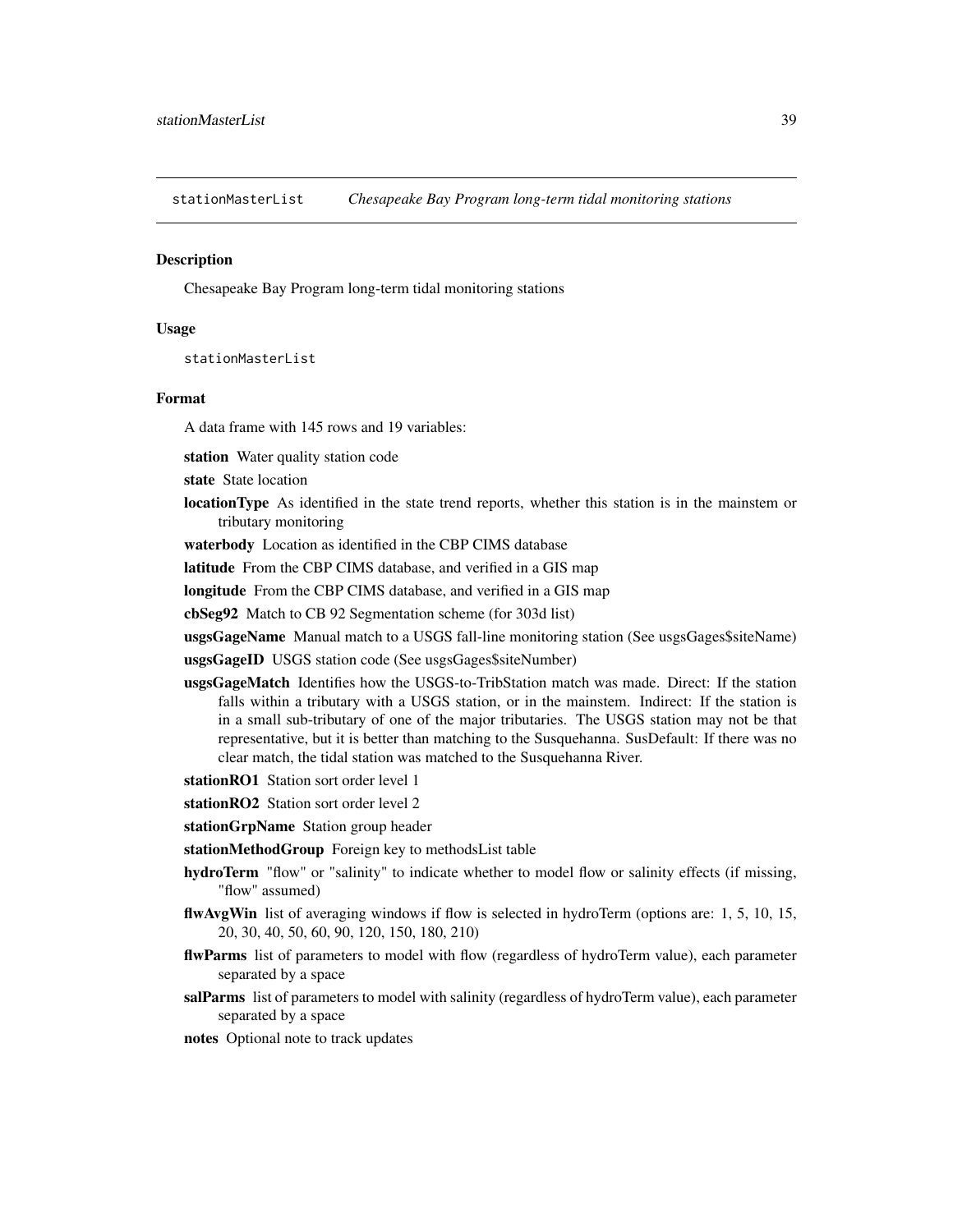<span id="page-39-1"></span><span id="page-39-0"></span>

Converts Surv object into a 3-column matrix

### Usage

 $unSurv(x, col_lo = "lo", col_hi = "hi")$ 

# Arguments

|        | vector (Surv object)                               |
|--------|----------------------------------------------------|
| col lo | Output column name for "lo" values. Default = "lo" |
| col hi | Output column name for "hi" values. Default = "hi" |

# Details

The third column of the returned matrix (type) has the following meanings:

1 – no censoring

2 – left censored ("less than in a survival sense" , e.g., [-Inf to 10], <10)

3 – interval censored ("less than in a water quality sense", e.g., "0 - <3", "1 - 3")

NA – missing value

The user can specify the names of the low and high columns in the output. Defaults are "lo" and "hi".

# Value

Returns a 3-column matrix: lo, hi, type

# See Also

[makeSurvDF](#page-30-1), [unSurvDF](#page-40-1) , [impute](#page-23-1), [imputeDF](#page-24-1), [saveDF](#page-34-1),

```
df1 <- dataCensored[dataCensored$station=="CB3.3C"
         & dataCensored$date < as.POSIXct("1985-08-01")
          , c("station","date","chla")]
colnames(df1)
# Default values
chla_1 <- unSurv(df1$chla)
colnames(chla_1)
# User values
chla_2 <- unSurv(df1$chla, "LOW", "HIGH")
colnames(chla_2)
```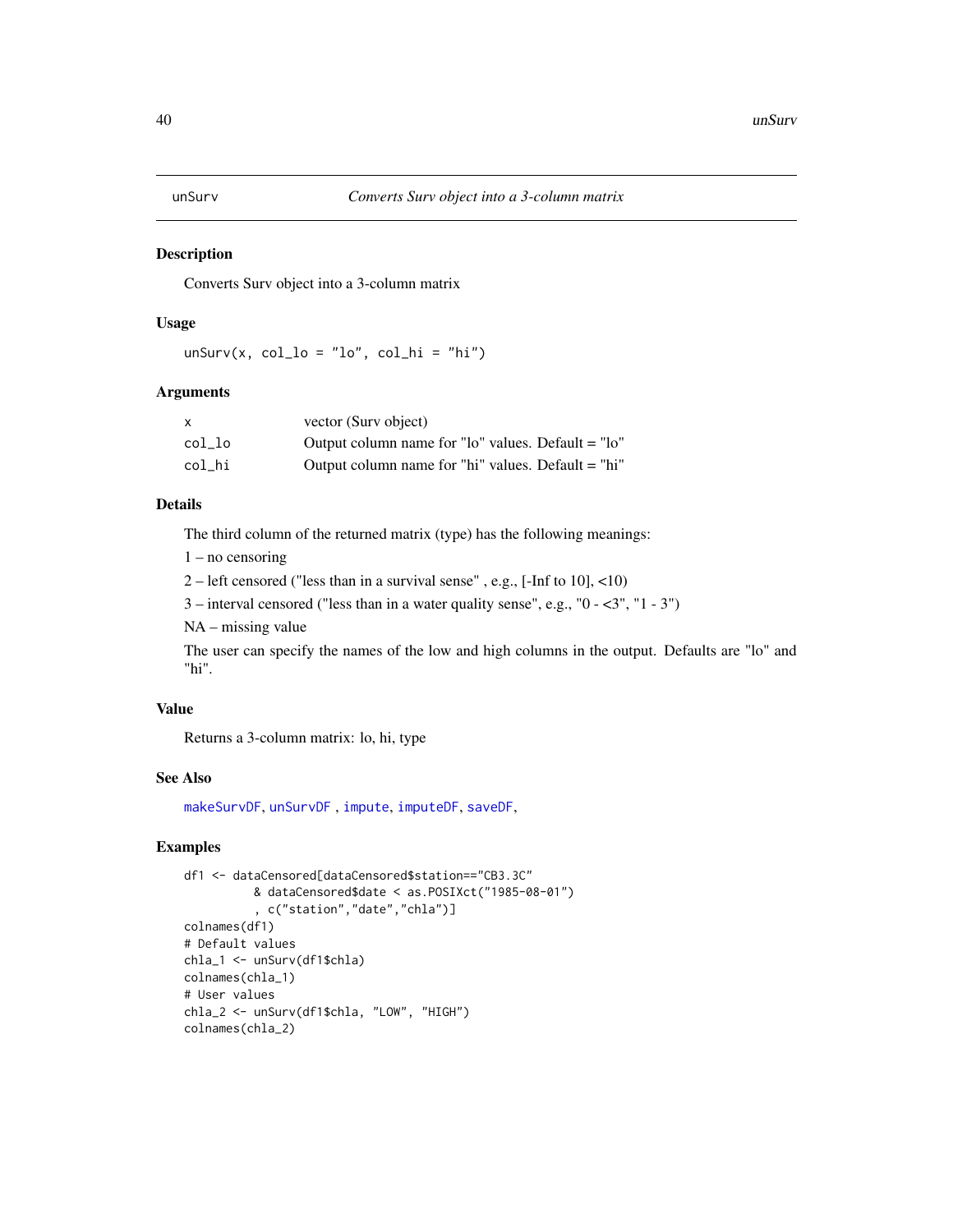<span id="page-40-1"></span><span id="page-40-0"></span>

Converts Surv objects in a dataframe to "lo" (i.e., lower) and "hi" (i.e., upper) values. The user can specify their own values or use the defaults.

# Usage

 $unSurvDF(df, suf_lo = "lo", suf_hi = "hi")$ 

# Arguments

| df     | dataframe with Surv objects                           |
|--------|-------------------------------------------------------|
| suf lo | Column name suffix for "lo" values. Default $=$ " lo" |
| suf hi | Column name suffix for "hi" values. Default $=$ "hi"  |

# Value

Returns dataframe with censored data converted to lo/hi format

# See Also

[makeSurvDF](#page-30-1), [unSurv](#page-39-1) , [impute](#page-23-1), [imputeDF](#page-24-1), [saveDF](#page-34-1),

```
df <- dataCensored[dataCensored$station=="CB3.3C", ][1:20,]
colnames(df)
# Default values
df2 <- unSurvDF(df)
colnames(df2)
# User values
df3 <- unSurvDF(df, "_LOW", "_HIGH")
colnames(df3)
```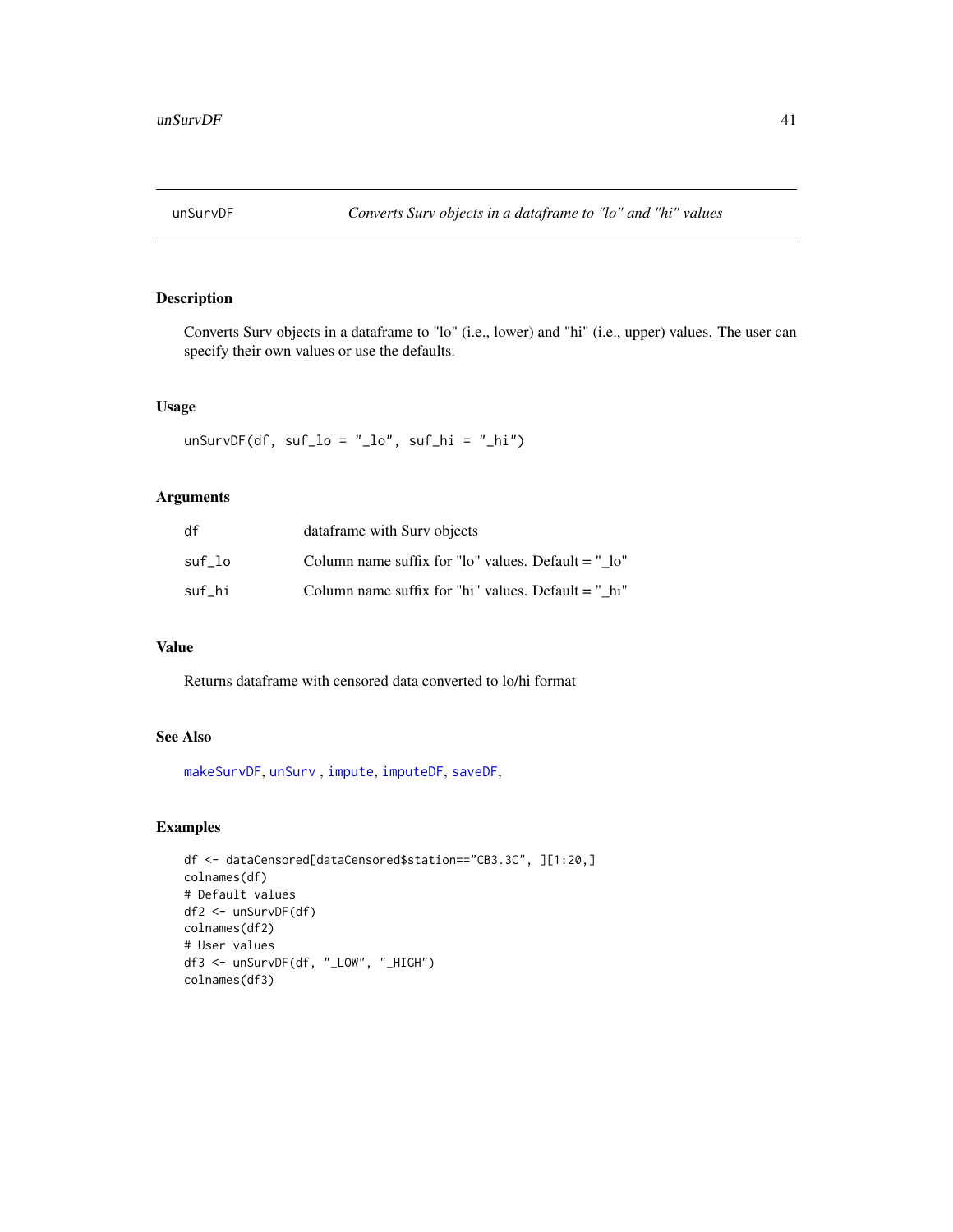<span id="page-41-0"></span>

List of core USGS gages for CBP trend analyses

# Usage

usgsGages

# Format

A data frame with 9 rows and 2 variables:

usgsGageID USGS Gage ID siteName USGS Site Name